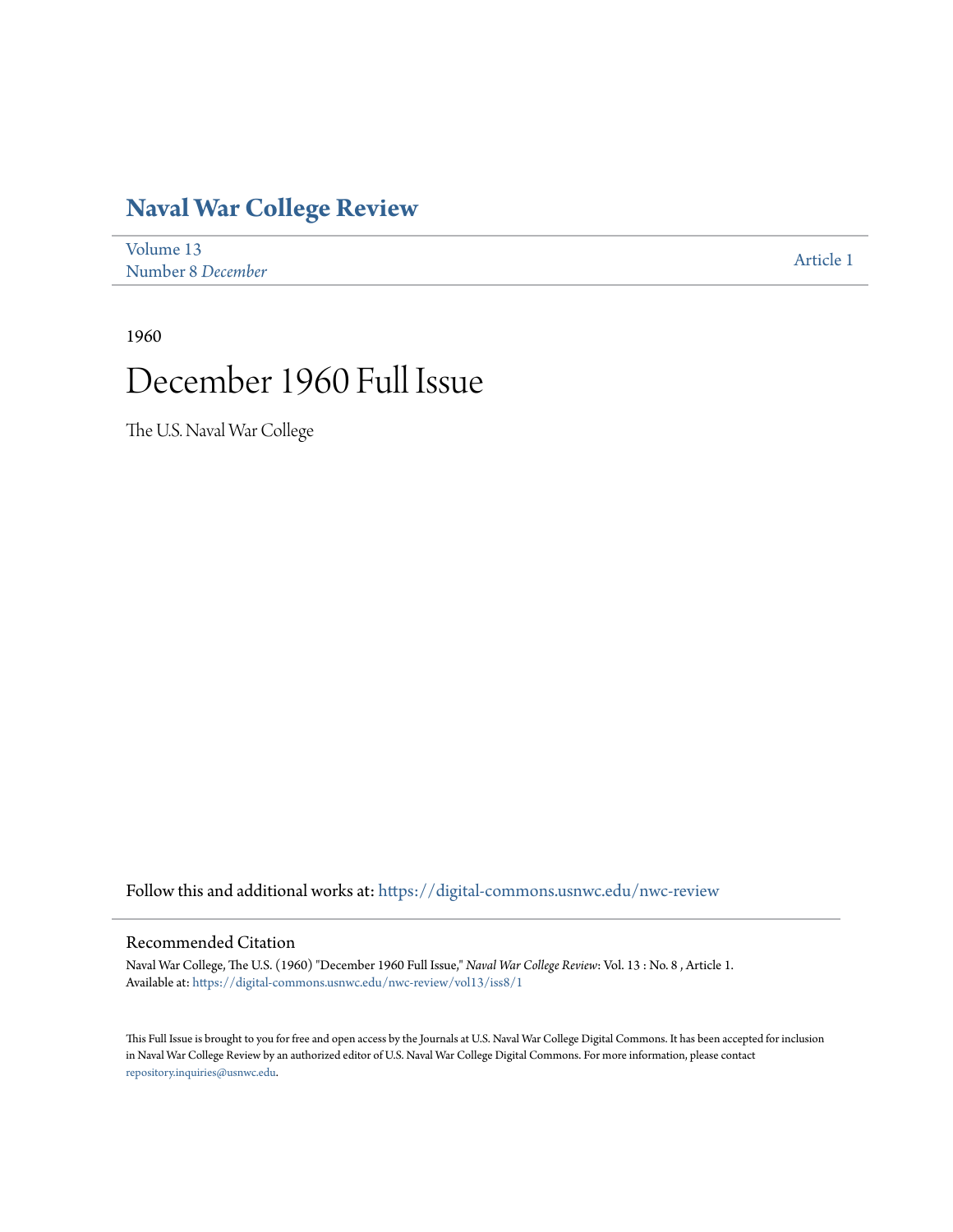FOR OFFICIAL USE CONLY mber 1960 Full Issue

# **NAVAL WAR COLLEGE REVIEW**

VOL. XIII NO. 4

DECEMBER, 1960

1

CONTENTS

| THE CALCULATED RISK IN STRATEGY. 1                                                    |    |
|---------------------------------------------------------------------------------------|----|
| Dr. R. Gordon Hoxie                                                                   |    |
| THE ECONOMY OF COMMUNIST CHINA:<br>ITS PRESENT STATUS AND ITS FUTURE<br>PROSPECTS. 18 |    |
| Dr. A. G. Ashbrook, Jr.                                                               |    |
| RECOMMENDED READING<br>医皮肤病 医心脏病 医神经病的 医白色                                            | 39 |



Published by U.S. Naval War College Digital Commons, 1960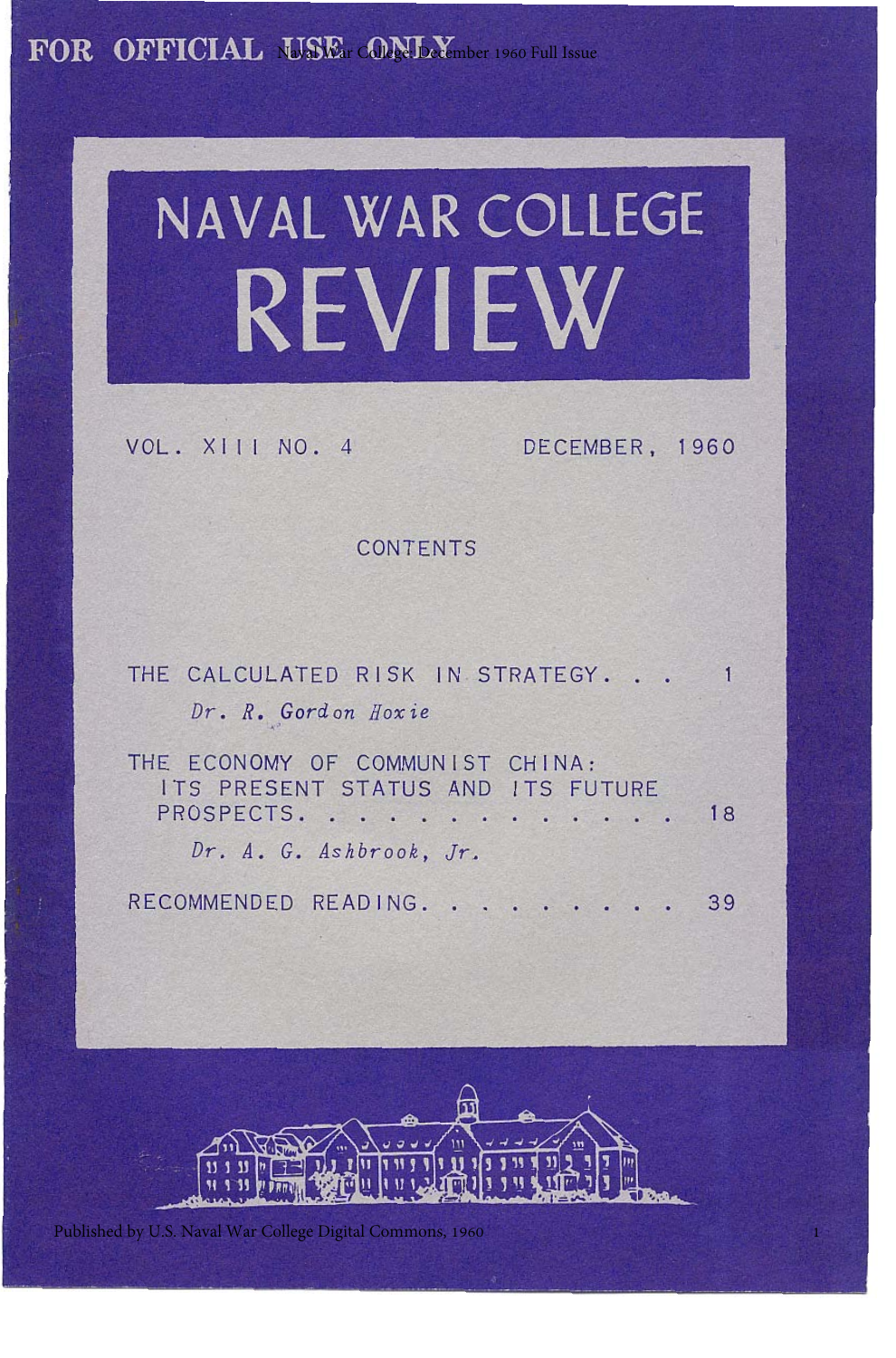# SPECIAL ATTENTION TO THE READER

The material contained herein is for the professional education of officers of the naval service. The frank remarks and personal opinions are presented<br>with the understanding that they will not be quoted. Under no circumstances will this material be released to individuals or organizations other than active members of the officer corps of the armed services. It shall not be republished or quoted publicly, as a whole or in part, without specific clearance in each<br>instance with both the author and the Naval War College.

Naval War College Review was established in 1948 by the Chief of Naval Personnel in order that officers of the service might receive some of the educational benefits of the resident students at the Naval War College. Distribution is in accordance with BUPERS Instruction 1552.5A of 23 July 1958. It must be kept in the possession of the subscriber, or other commis-<br>sioned officer and should be destroyed by burning when no longer required.

The thoughts and opinions expressed in this publication are those of the author, and are not necessarily those of the Navy Department or of the Naval War College.

https://digital-commons.usnwc.edu/nwc-review/vol13/iss8/1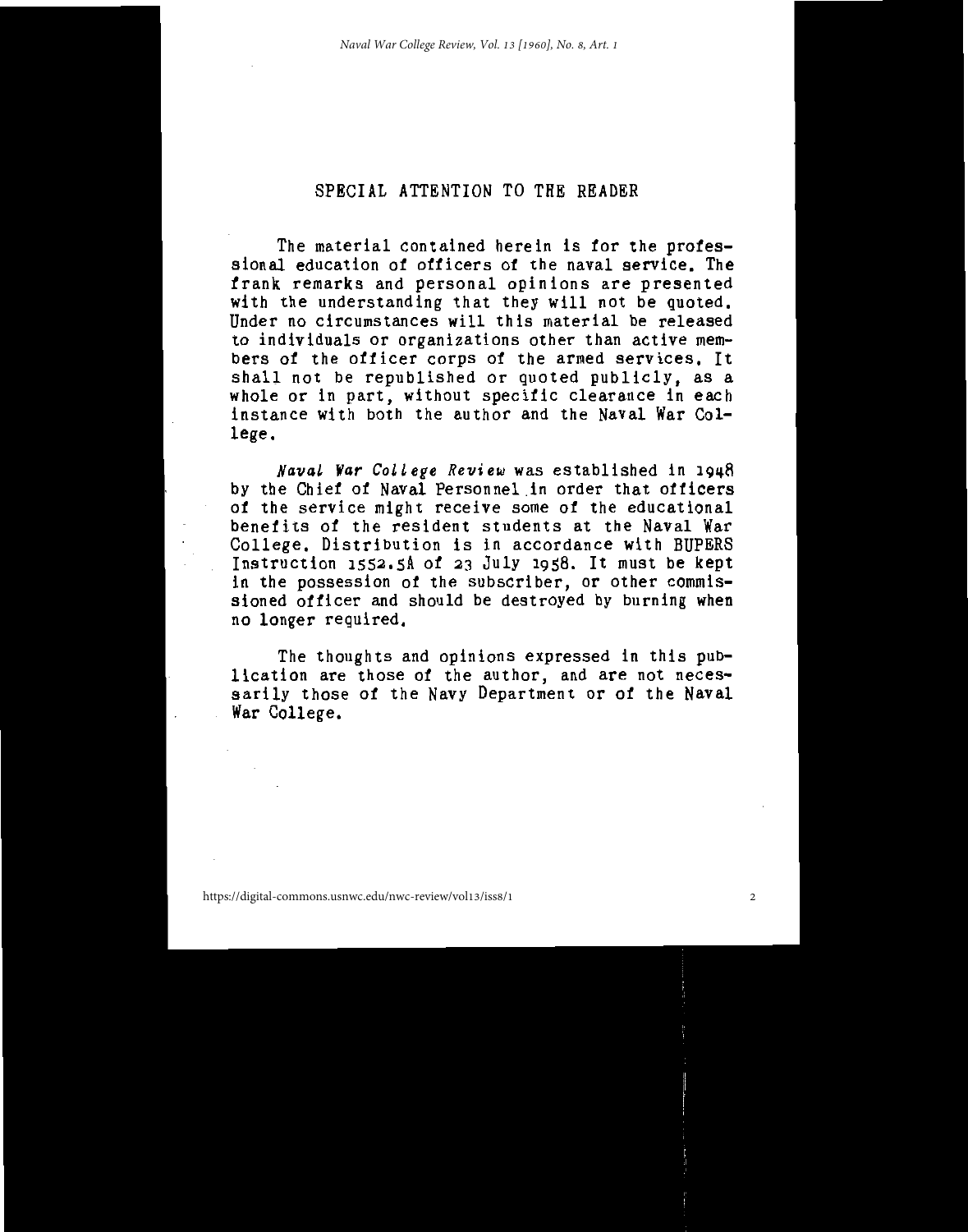Naval War College: December 1960 Full Issue

# NAVAL WAR COLLEGE

# REVIEW

Issued Monthly U.S. Naval War College Newport, R. I.

Published by U.S. Naval War College Digital Commons, 1960

 $\lambda$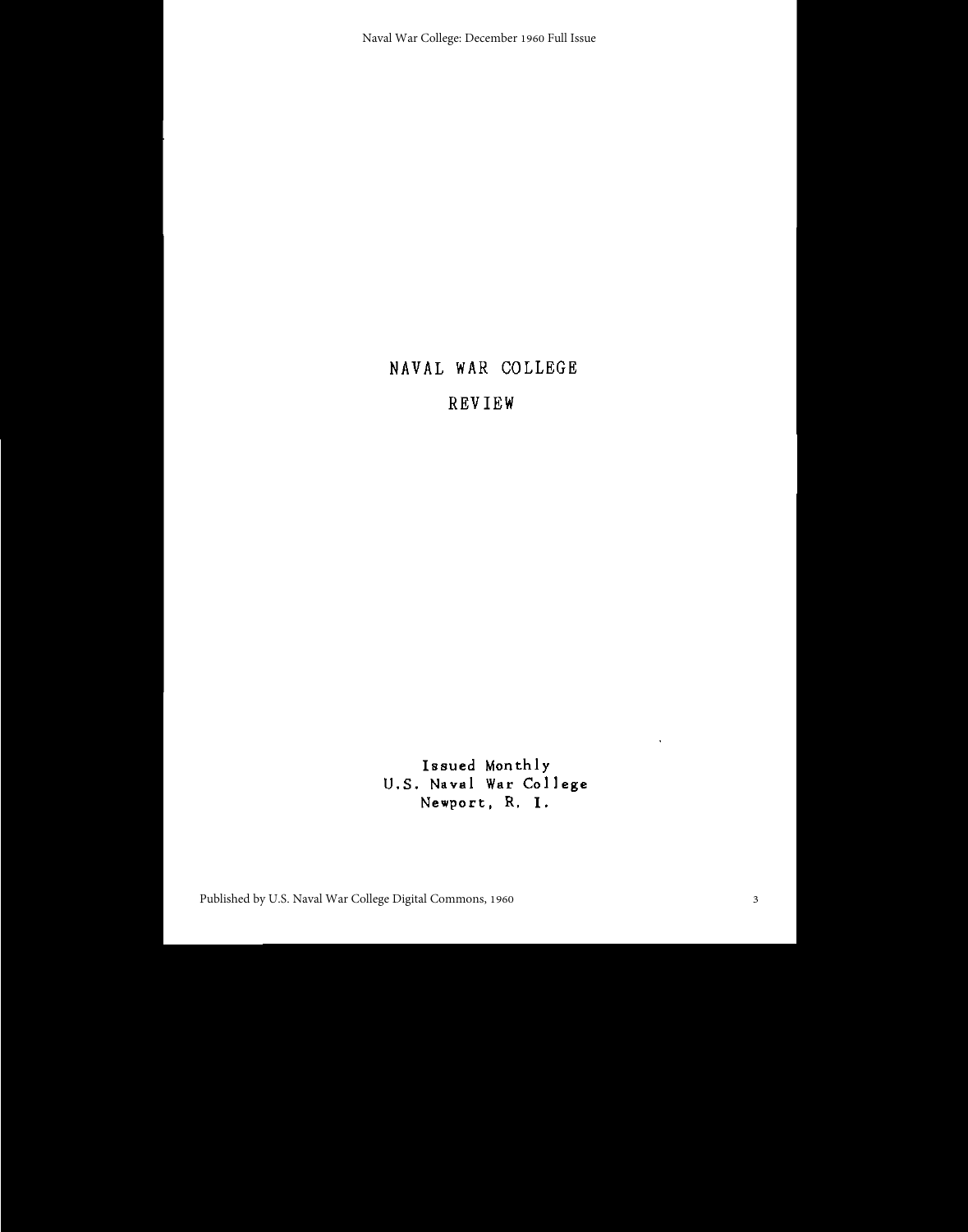# THE CALCULATED RISK IN STRATEGY

# A lecture delivered at the Naval War College 25 August 1960

by

#### Dr. R. Gordon Hoxie

1. Introduction

Officers and students of the Naval War College, it was with especial pleasure and interest that I accepted the invitation from the Chief of Staff to address you on the arresting subject. "The Calculated Risk in Strategy." From a personal point of view there<br>was the interest in visiting the Head of the Naval Warfare Department, my good friend, Captain Brown Taylor, with whom it was my pleasure to participate in a seminar at the National War College a year ago. There was, moreover, for me a particular interest in the Naval War College itself since my own immediate superior, Admiral Richard Lansing Conolly, U.S.N. (Ret.) President of Long Island University, is, as you all know, one of the distinguished graduates and former president of the Naval War College. As a student of the history of higher education as well as a student of the history of military affairs, I deemed it a very real privilege to come to your illustrious institution, with its nearly fourscore of years of noteworthy service to education, to the science of warfare, and to statesmanship.

At the highest levels the science of warfare and statesmanship have always been inseparable. So, likewise, political and military strategy cannot be dissociated, particularly in the challenges we face and will continue to face with Communism. This, I regret to say, has been better realized by the Communists than by ourselves. In the course of this

4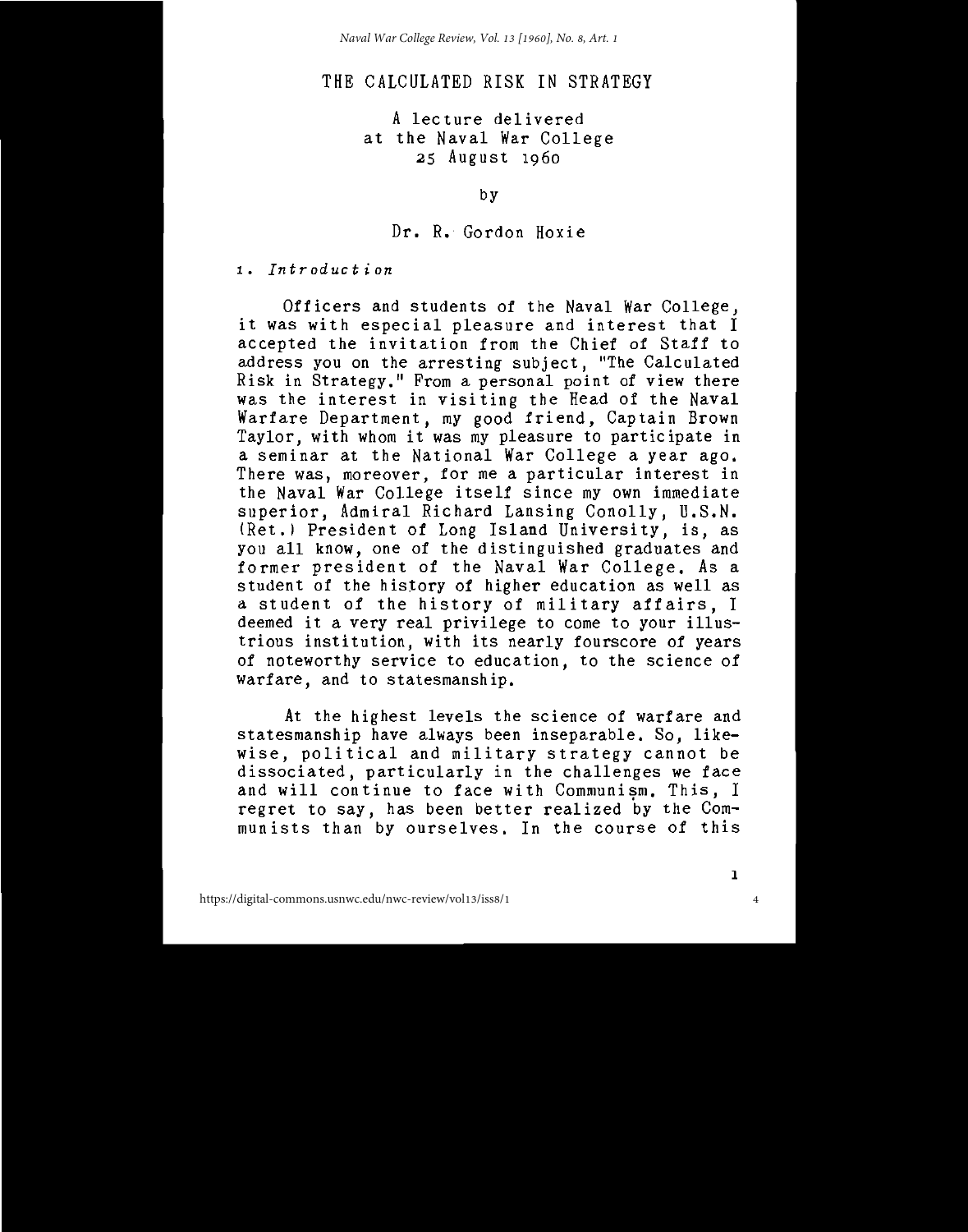paper both political and military strategies will be considered as they apply to the problem of a forward, positive strategy. It is the thesis of this paper that the calculated risk is essential to, a sine qua non for, a victorious strategy in the challenge we face with Communism and the Soviet Union. By calculated risk, however, the emphasis is on calculation, on decisions based upon logic, with substantial data for<br>the presupposition of probabilities of success. The calculated risk is a far different thing than the educated guess. It calls not upon hunches but upon the logical reasoning from known phenomena.

During this unique and interesting course in which you have been and are engaged in the fundamen-<br>tals of logical analysis you have already become acquainted with a number of the methodologies and terms and seen a comparison with the scientific method in the physical as contrasted with the social sciences. In political and military strategy we are dealing with elements of both the physical and social sciences. The fact that with all the logic and all the scientific data there remain vagaries of political life, of technological breakthroughs and other possible contingencies, means that we are dealing with phenomena which cannot always be predicted. In brief,<br>the element of risk is present. But by the historical examples contained in this paper and by an analysis<br>of the situation which we face, the lesson can be clearly drawn as to the consequence of taking-or not taking the calculated risk.

Time is itself an element in decision as to whether the risk should be taken. Timely action, Shakespeare so well reminds us, leads on to fortune and success; failure to so act, to misfortune and, indeed, disaster:

There is a tide in the affairs of men, Which taken at the flood, leads on to fortune;<br>Omitted, all the voyage of their life Is bound in shallows and in miseries.

5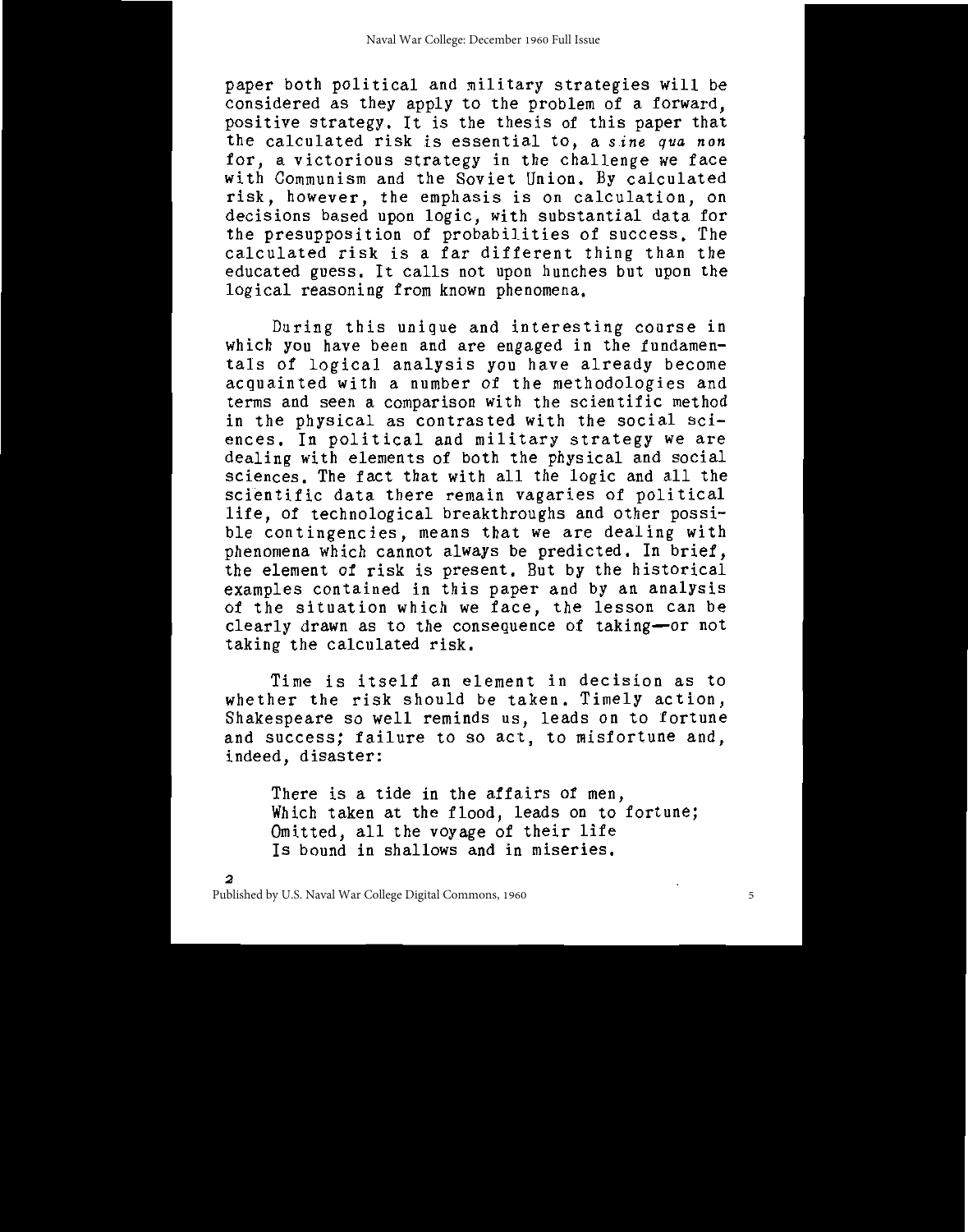On such a full sea are we now afloat; And we must take the current when it serves. Or lose our ventures.

So also time, the strategic situation, and the climate of opinion itself-be it optimism or pessimismtogether have profound influence as to whether or not the risk is-and should be-taken. As British Field Marshal, Sir Douglas Haig expressed it on August 12, 1918, when, after four years of deadlock, the tide of victory had begun to move measurably for the Allies. "Risks which a month ago would have been criminal to incur." Haig declared, "ought now to be incurred as a  $\frac{dutv}{u}$ <sup>ii</sup>

# 2. Historical Examples of the Calculated Risk in Political and Military Strategy

The United States was founded and successfully brought into being on one of the most significant calculated risks in history. When John Hancock affixed his signature to the Declaration of Independence so boldly that King George III could not mistake it, his was the risk, along with that of his fellow compatriots who signed the declaration, of literally placing his neck in a hangman's noose.

A statistical comparison of the resources of Great Britain as compared with the thirteen colonies gave the colonies but slight chance of a successful military and political revolt. Britain was the foremost industrial and naval power in the world. But the astute authors of the Declaration of Independence reckoned with other factors-the unpopularity of the war in England and the possibilities of gaining aid from other nations. It was precisely for these reasons that the Declaration was so written with its statements of justification on the one hand and its creation of the image of a personal tyrant in George III on the other.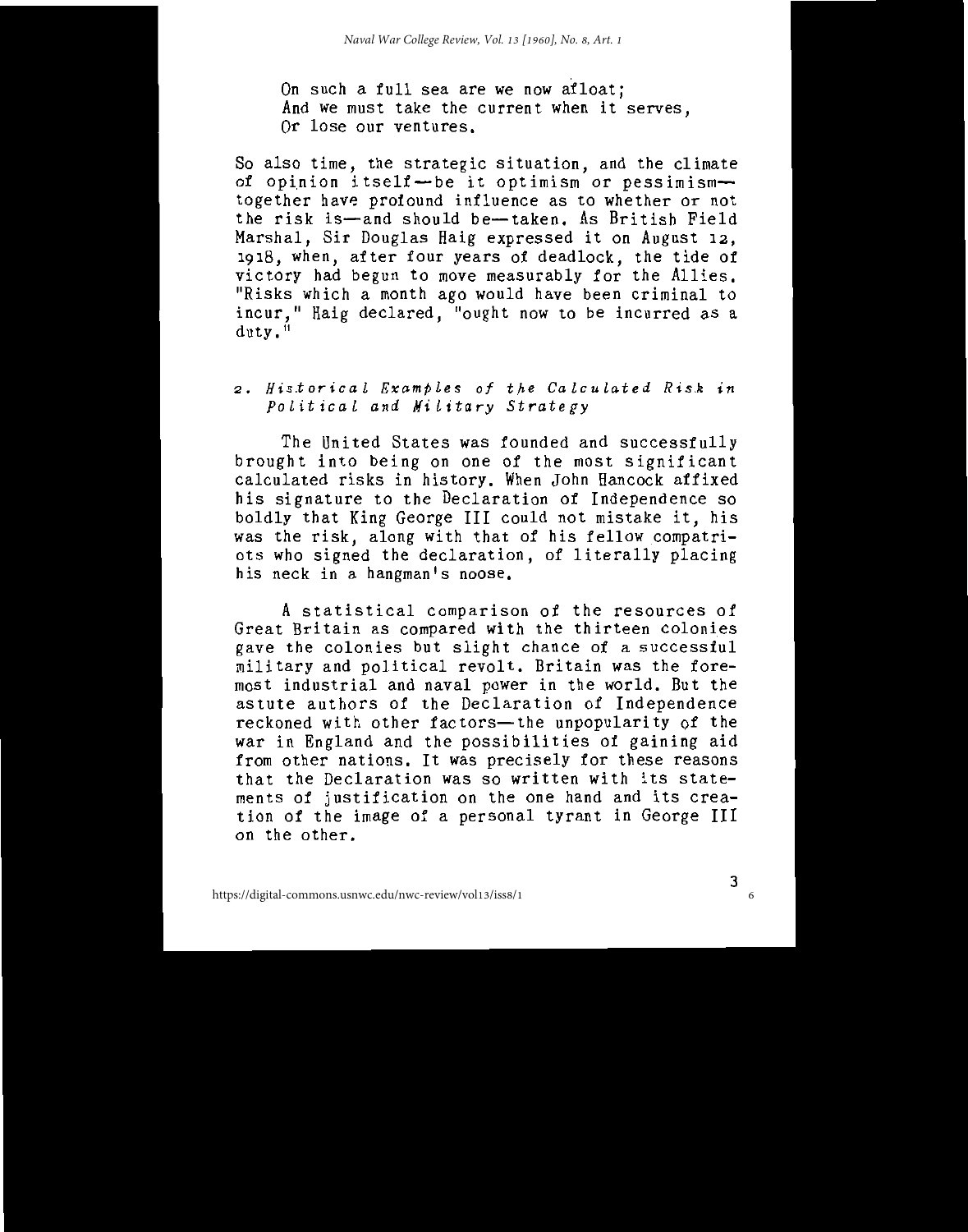The political and military strategies of the American Revolution were carried through with both reason and daring. The final military campaign culminating at Yorktown, for example, contained the bold<br>ruse of a feint against New York, reinforced by false dispatches, to hold Clinton's forces there. The temporary ascendency of French sea power necessary for this combined operation likewise involved the calculated risk. The political strategy of a separate peace with Britain apart from France involved careful consideration as well as firm decision. Such decision was dramatized by John Jay smashing his clay pipe against the fireplace as token of smashing the agreement with the French, in view of the political intelligence as regards British desires and French designs.

The American Civil War was marked by less of the calculated risk. Indeed, the failure to take it in military strategy prolonged this tragic conflict. The South had taken what it considered a calculated risk in its very act of secession. Based upon past action. particularly of the weak Buchanan government, the North would not strongly contest secession. Moreover, the South counted upon substantial aid from abroad. Here again the reasoning of the South was wrong. The reasoning completely underestimated the skill and leadership of Lincoln. Based upon past knowledge of Lincoln there was little to suggest he would or could rally the disunited North to fight the South in a long, severe struggle. There was no evidence to indicate he could so skillfully deal with Britain and France as to keep their neutrality. The South's political and military judgment simply could not assess President Lincoln, Here were the imponderables of human personality, and the South failed to recognize them.

On the other hand southern military successes, like those of Stonewall Jackson, were characterized by the calculated risk, something lacking in the strategy of most of the northern generals. The failure of Meade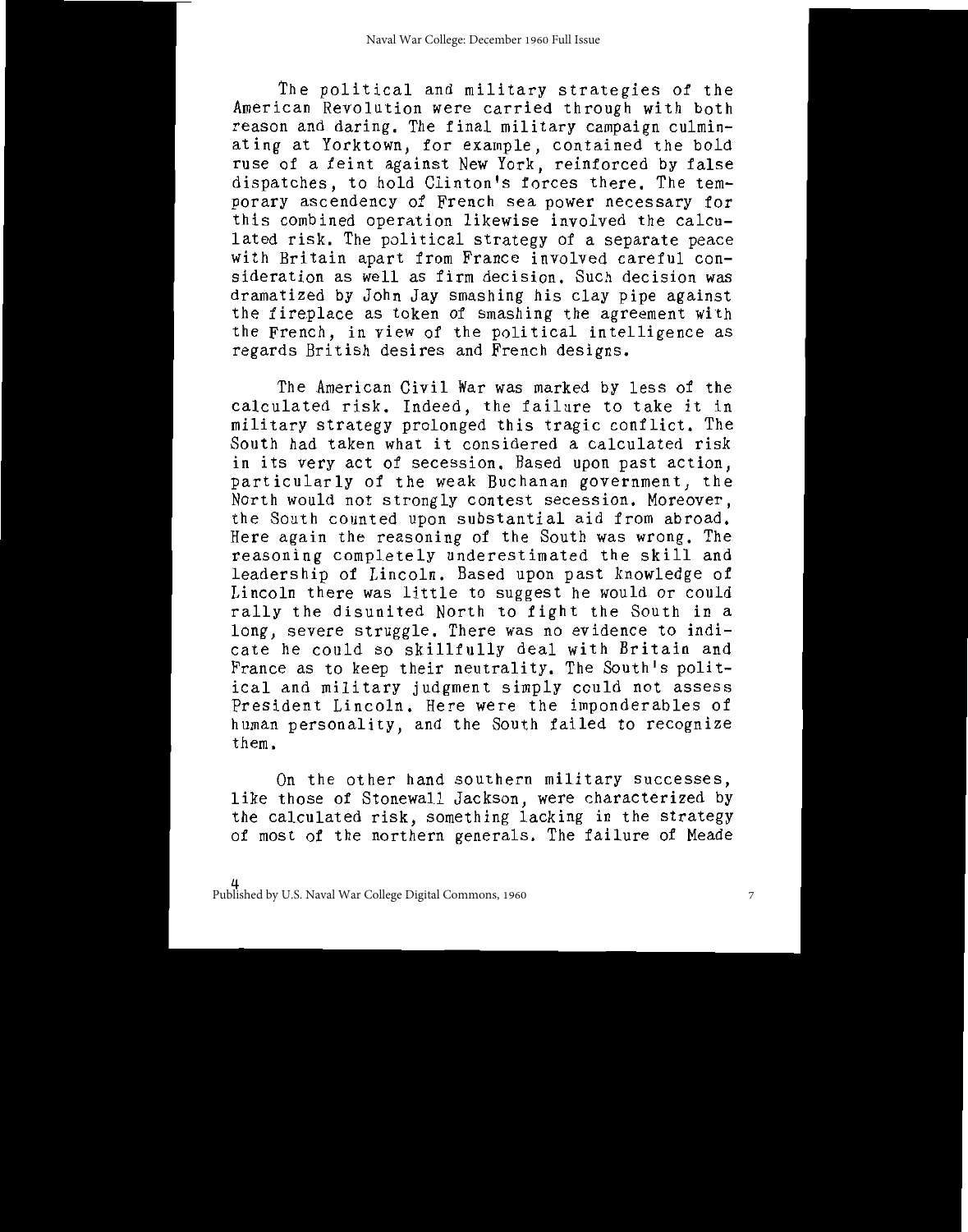to pursue and destroy Lee's army which huddled for several days along the flooded Potomac, prolonged the war by more than a year. Why did Meade, a good general but not a great one, fail to follow up? On the one hand his troops were weary after three days of desperate fighting. But on the other the awe in which Lee was viewed by the northern commanders here saved the Army of Northern Virginia. The risk existed not in actuality but in Meade's mind. Weary and lacking in the vigor, spirit, *i lan* of the truly great. Meade did not follow up his advantage. The simultaneous bold strategy of Grant in the Vicksburg campaign was much in contrast, as he cut himself off from his own supply lines, divided and defeated his enemy.

World War II is replete with examples of and also failures to take the calculated risk. On the political side, Franklin D. Roosevelt took the educated guess rather than the calculated risk in his estimates of Stalin as an ally. Roosevelt's last months were marked by misgiving as the accumulated evidence indicated Stalin's duplicity. A more astute student of real politik, Winston Churchill, viewed the war in<br>terms of political as well as military objectives and registered his distrust of the Russian bear.

On the military side the study of World War II command decisions is in large measure a study of taking or not taking the calculated risk. Hitler took it in the invasion of Norway-the French and British by contrast delayed and failed to act until it was too late. The boldness Hitler showed here was itself in contrast to his later indecision and, indeed, panic under stress. The German army opposed the invasion, having just had what it considered a narrow escape in Poland. Indeed, the German general staff was trying to talk Hitler out of opening an offensive against the allies in France and was in no mood to contemplate additional risks in Scandinavia. This fearfulness-as Hitler viewed it-caused him to lose confidence in the Army leadership-if he ever had it, by contrast to his

8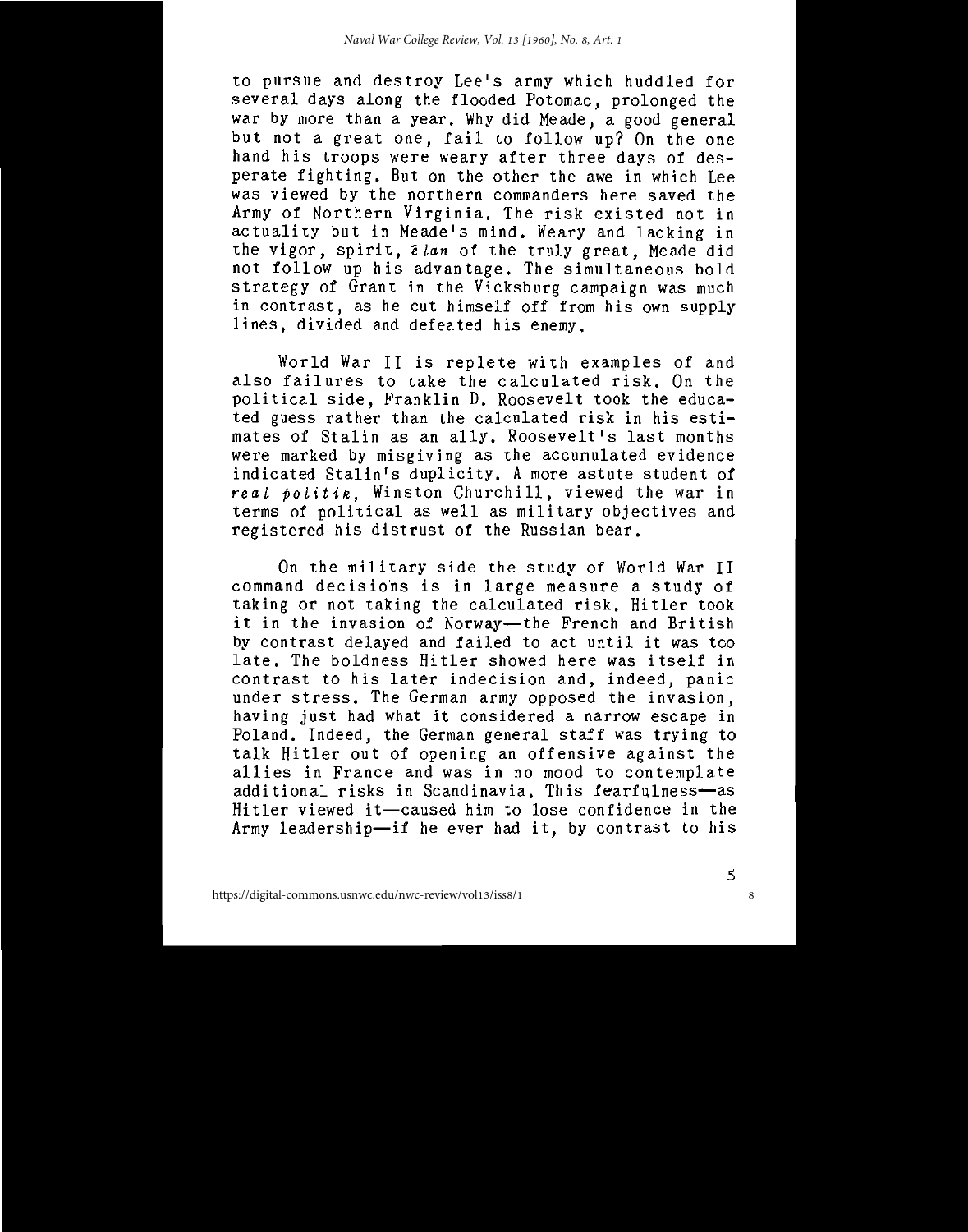own personal egotism. He excluded the Army High Command almost entirely in the planning of the Norway invasion. On the other hand, after the allies had begun to land in the Narvik area, Hitler lost his nerve and was on the verge of ordering the German regiment there to withdraw into Sweden and there be interned. The combined persuasion of the Army and Armed Forces High Command finally dissuaded him. Thereafter the stubborn German defense combined with allied disasters in France saved the day, and the allies withdrew.

As an isolated military operation the German occupation of Norway was an outstanding success. Carried out despite vastly superior British sea power, it was, as Hitler expressed it, "not only bold, but one of the sauciest undertakings in the history of modern warfare." It showed, and this is why I take the time for detail upon it, the elements both of German success and of subsequent defeat. Its success depended upon daring and surprise combined with indecision and lack of preparedness on the part of the enemyelements that won campaigns but not the war. The Norway campaign also revealed two principal defects of Hitler's personal leadership-his persistent meddling in operational details and his losing his nerve in a crisis. Hitler could scarcely understand-let alone pass-a course in logic.

The other principal enemy in World War II, Japan, took its greatest calculated risk by its very decision to go to war against the United States. At first blush the Japanese action might appear as supreme folly. Indeed, as Rear Admiral Samuel Eliot Morison (USNR Ret.), spoke of the Pearl Harbor attack, "One can search military history in vain for an operation more fatal to the aggressor." Fatal as was the action<br>triggered by Pearl Harbor, there was reason, there was calculated risk, in the Japanese decision for war. They believed they could fight a limited war and then negotiate with the United States. Of course, their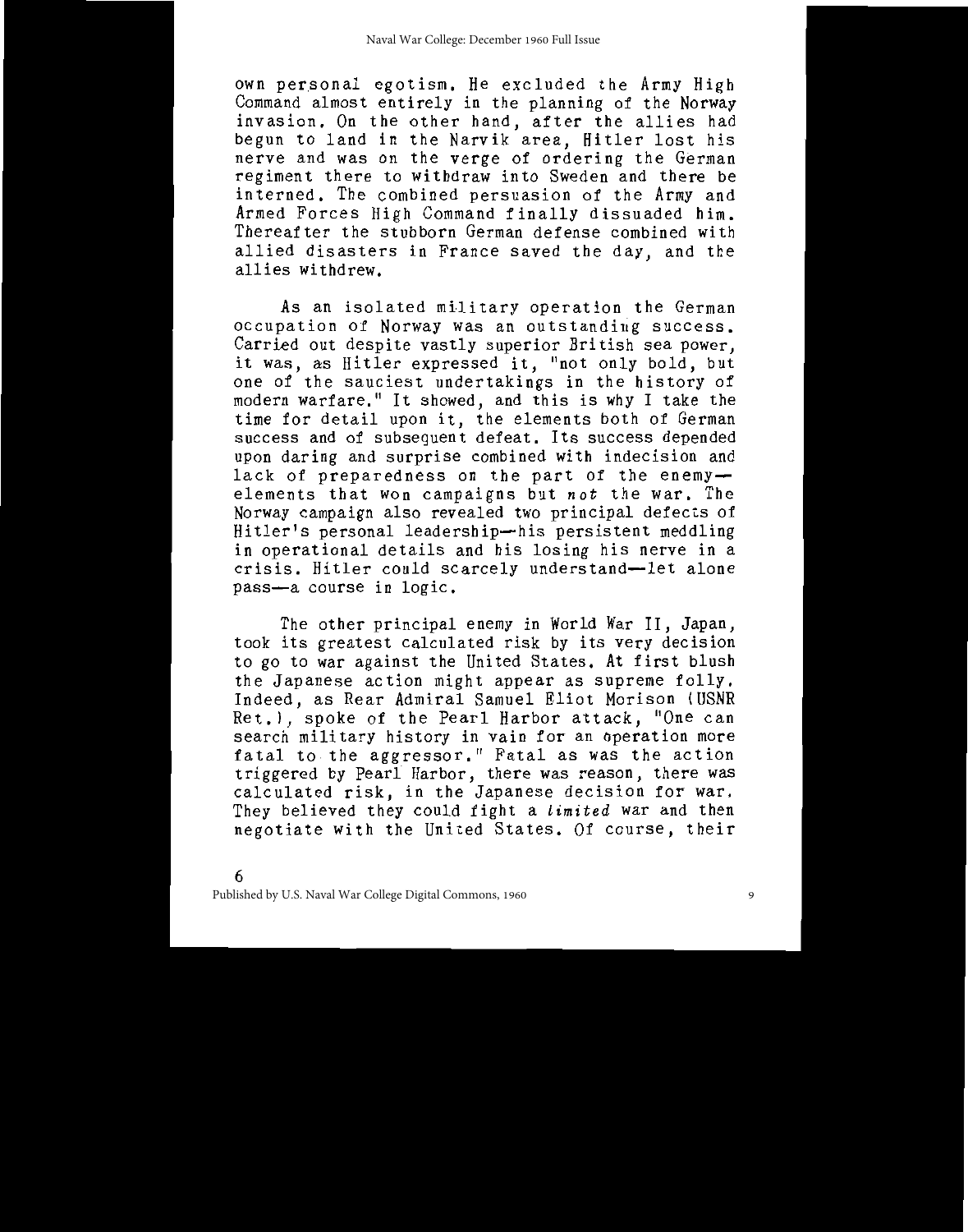major error was to attack the United States at all since their strategic objectives were in Southeast Asia. The question might be asked, had they limited<br>their attack to British and Dutch territory in that sector would the United States have intervened? The Japanese believed so. They based much of their hope for success on the situation in Europe. They believed the United States would be unwilling to concentrate substantial forces in the Pacific as long as the European war was in doubt. Their plan failed to estimate American reaction to Pearl Harbor, America's refusal to fight a limited war-or Japan's inability to limit it. In the final analysis Japan's decision for war resulted from the conviction-based upon United States' China policy and United States' economic measures-that we were determined to reduce Japan to a position of secondary importance. Granting this premise, the calculated risk, tantamount in this instance to sheer desperation, was justified. The fault was in their false premise.

If time permitted-and perhaps some of these may be referred to in the question period-we might trace many other examples of the calculated risk in World War II. Permit me to at least mention some of these. One such instance was General MacArthur's decision to withdraw to Bataan. One error-one bridge not blown or blown too soon, one road left unguardedmight have imperiled the entire campaign. Yet we know that this difficult maneuver proved worth-while. It gave us four months of precious time, for it cost the Japanese a campaign of that duration in a battle they thought already won.

In general, so far as the war in Europe was concerned, the British seemed more bold and opportunistic than we, more willing to take the calculated risk. This was especially true after the North African campaign. By September 1944, however, following the dramatic August victories, American optimism was so high as almost to throw caution to the wind. The G-2

10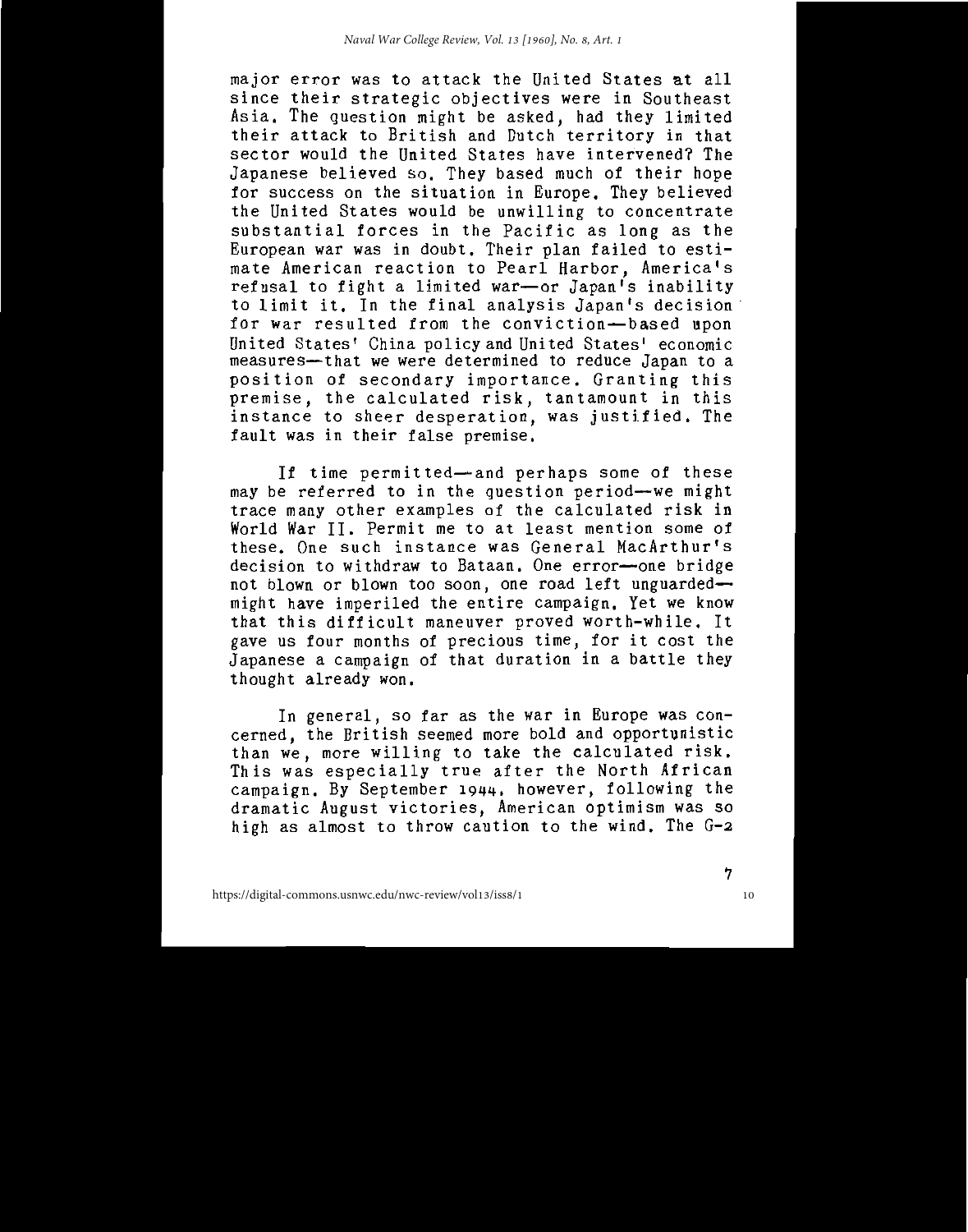of SHAEF then declared that "the end of the war in Europe (was) within sight, almost within reach."

In the race across France, however, the military machine had suffered wear. Should the allies stop for repairs or should they go for the Rhine and apparent victory? Based upon the optimistic decision, Operation Market-Garden, the largest airborne attack of World War II, was launched. The failure of this daring,<br>strategic maneuver did not arouse the controversy of other command decisions. It was not like southern France where one ally wanted and another opposed invasion; it was not like Argentan-Falaise where either ally could accuse the other of not closing the trap. The optimistic climate on the eve of the operation was one in which commanders were given far greater latitude. That, plus the narrow margin of failure of an operation which might have shortened the war by six months, contributed to this mutual allied understanding rather than rancor in failure.

Certainly the German counteroffensive in the Ardennes was no calculated risk. It was rather Hitler's desperate gamble in the West which invited disaster in the East and hastened Germany's inevitable defeat. By contrast to the calculated risk based upon logic it showed a fanatic whose intuition bolstered by egotism had long since triumphed over sound reasoning.

Finally, as regards World War II, something should be said of the decision to use the atomic bomb. In this decision the President had the considered judgment of competent advisors. Aside from humanitarian considerations and the unveiling of atomic power as a military force, controversy as regards its use centers about whether it was needed to force the Japanese to surrender, without further prolonged fighting. This question, What finally forced the Japanese to surrender? points up the hazards in our best reasoning. Was it, as Admiral Nimitz declared, naval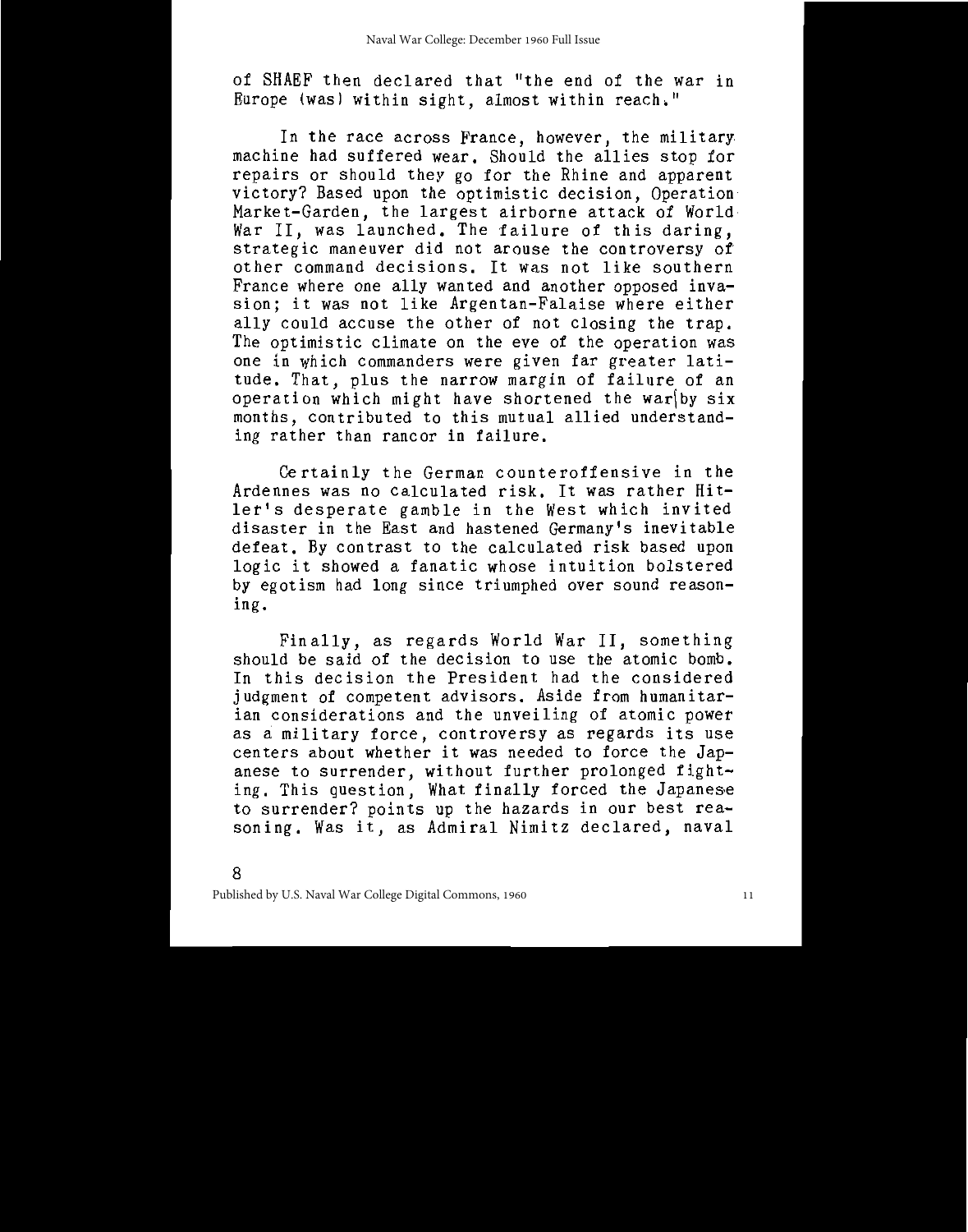power? Or air bombardments, as General Arnold de-<br>clared? Or Soviet entry, as Claire L. Chenault viewed it? Or was it, as Dr. Compton contended, the bomb?

Regardless of our ability or inability to clearly answer the foregoing question by logical means, we can see from the command decisions of World War II the role of logical thinking. The processes of thinking and methodology of decision-making varied from "by guess and by God" to infinitely detailed analysis and calculation calling upon the principles and tools of logic you have surveyed in the foregoing lectures. Certainly we can conclude this, that grand strategy in modern war-at least in democratic states and democratic alliances, as contrasted to totalitarian states and totalitarian-dominated alliances-is the product of many minds and of logical thinking proc-<br>esses. One man decisions, though still a factor, are far less important than in less sophisticated periods of war.

War today is a management process involving principles of effective management; in getting the job done. Decisions emerge from thorough research and from group or committee discussions or consultations. Alas. Napoleon could not today thrust his hand in his coat, survey the field of battle, and then choose the moment for the cavalry charge.

If, however, the first lesson is the involvement of many minds in logical thinking processes, the second is seemingly contradictory. Individual man, the commander, is still the ultimate arbiter of battle. Again and again in World War II, as in all past conflicts, the course of history was changed by the thinking and the action of one strong man, by his conviction, his will, his elan, his willingness to<br>take the calculated risk.

Finally, there is the lesson from the fact that grand strategy represents the enduring marriage of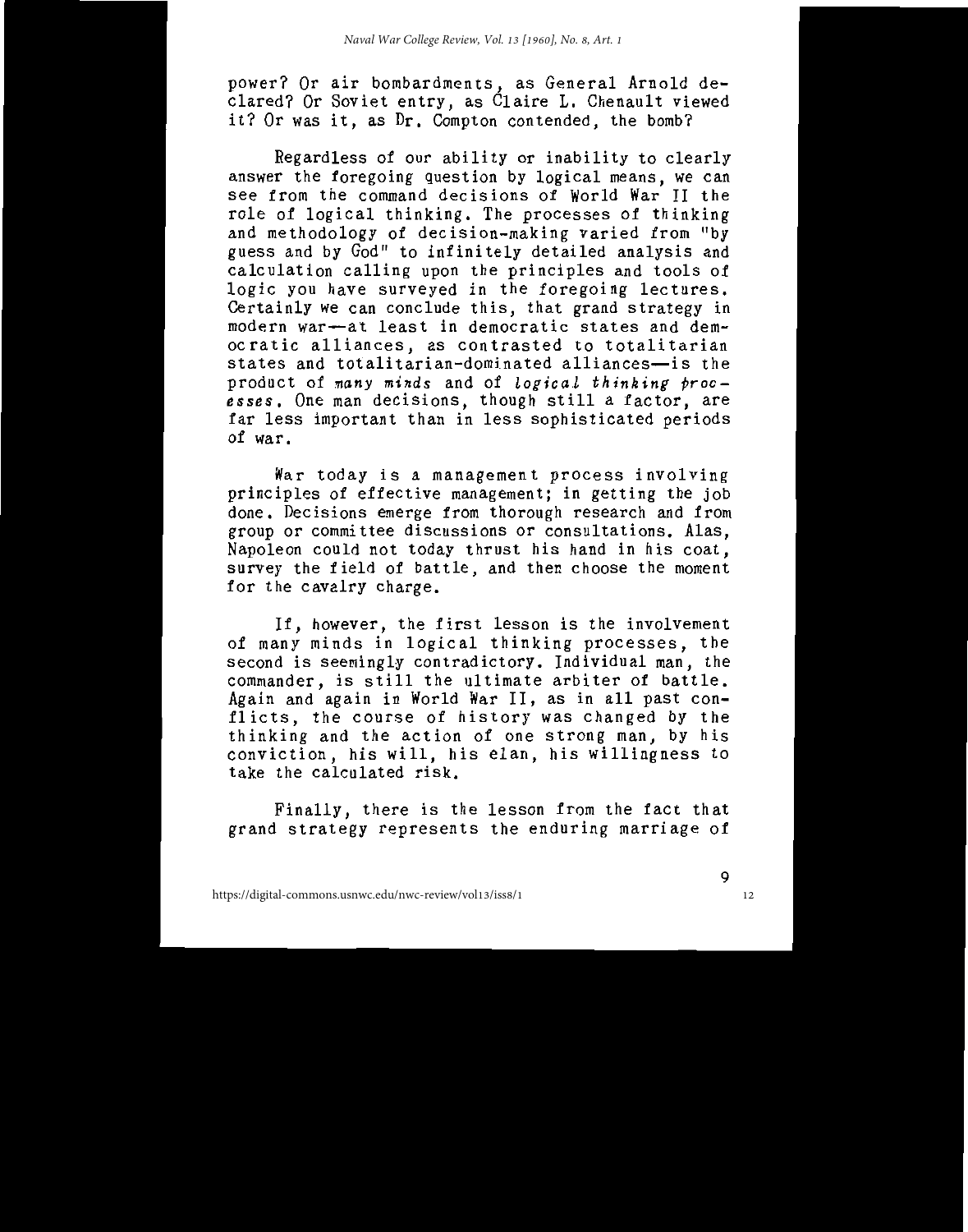military and political factors. The calculated risk, based upon logical and not just intuitive factors. must consider both the military and political factors.

# 3. The Role of Logic in the Design of Strategy

What is the role of logic in the design of strategy? Just as logic is indispensable in the formation of scientific hypothesis, so also it is indispensable to the formulation of policy, and the design of strategy. Formulation of policy, or the design of strategy, involves the making of assumptions, and valid assumptions can only be made on the basis of what has occurred in the past and exists in the present. Here then is the basis of probability.

In previous lectures you have heard of the pitfalls in gathering data and in false concepts in statistical methodology. Yet, if a phenomena occurs often enough we are justified, even compelled, to assume that the phenomenon will occur as often as the circumstances occur. There may be a  $\hat{p}$ ossibility that the phenomenom will not occur, but the principle of probability, based upon previous recurrences and present realities, provides grounds for assuming that it will occur.

Although the military and political affairs of nations cannot be predicted and regulated as precisely as a scientific experiment, we must, if we are to have a forward, winning strategy, use the principles of logic, including probability, in formulating policy.

As regards the Soviet Union, two questions must be asked: (1) Do we have reason to assume, in reference to past events and present realities, that the objectives of this nation, if they are hostile, will be replaced with friendly objectives? (2) Do we have reason to assume in view of the accumulated data of past actions and present conditions, that this nation's ability to realize those objectives will be less in the future than they are at present?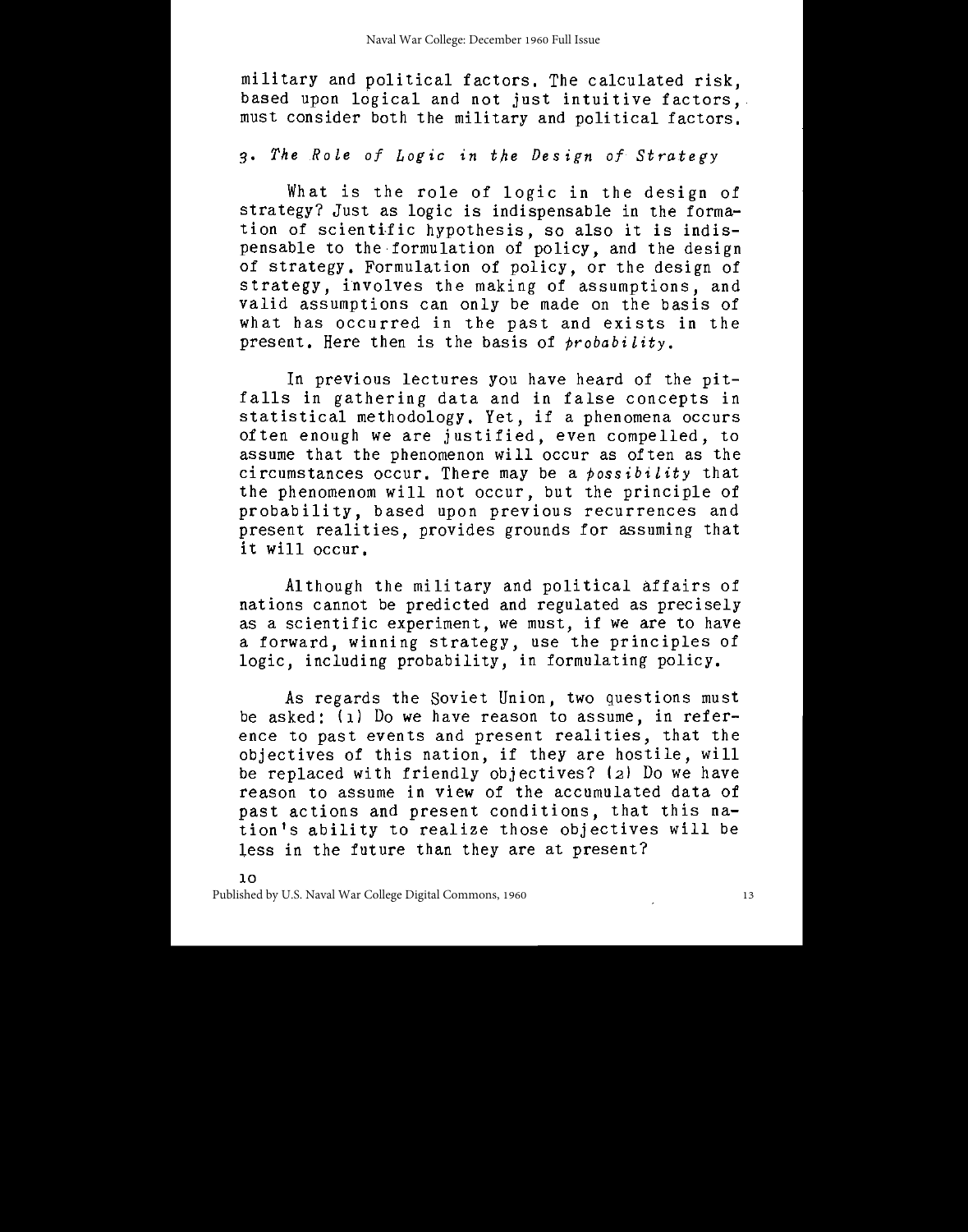Certainly logic causes us to conclude that Soviet objectives were and are hostile to the United States. Yet much of our policy towards the Soviet Union has been based upon wishful thinking rather than logicwishful thinking either that Soviet objectives would be modified or that Soviet abilities to achieve those objectives would never become sufficiently strong. Sadly we recall the assumptions and hopes about the Russian people revolting, about education changing the Soviet views, about settlements at the Summit. All<br>such wishful thinking is dashed by past events, existing realities, by the principles of logic.

Equally fallacious and even more dangerous than our wishful thinking is the Bertrand Russell brand of logic. Mr. Russell argues that the Soviets know that the West will not retaliate yet he argues that the Soviet government is fundamentally peaceful and its policy is governed solely by fear and suspicion. If this be the case why should the Soviets follow a<br>strike-first policy? The end of Russell's reasoning is that other nations should adopt a neutralist position so as not to be in the way when the shooting starts. Even a first student of logic can see that his conclusion does not follow his proposition.

Far more logical is the so-called balance of terror theory-of two opposing powers fearful of<br>striking the first blow because of the retaliatory consequences. And here I must emphasize, as we come to an analysis of a positive policy, it is not necessary that the leaders in the Kremlin be absolutely convinced that the West would retaliate but only that there is considerable risk that they would do so. The Soviet Union has in fact been proven exceedingly cautious in action if there is real danger of war.

Finally, I should like to emphasize in our consideration of principles for policy that stalemate is a fundamentally erroneous description of the present power equation. It does not allow for the importance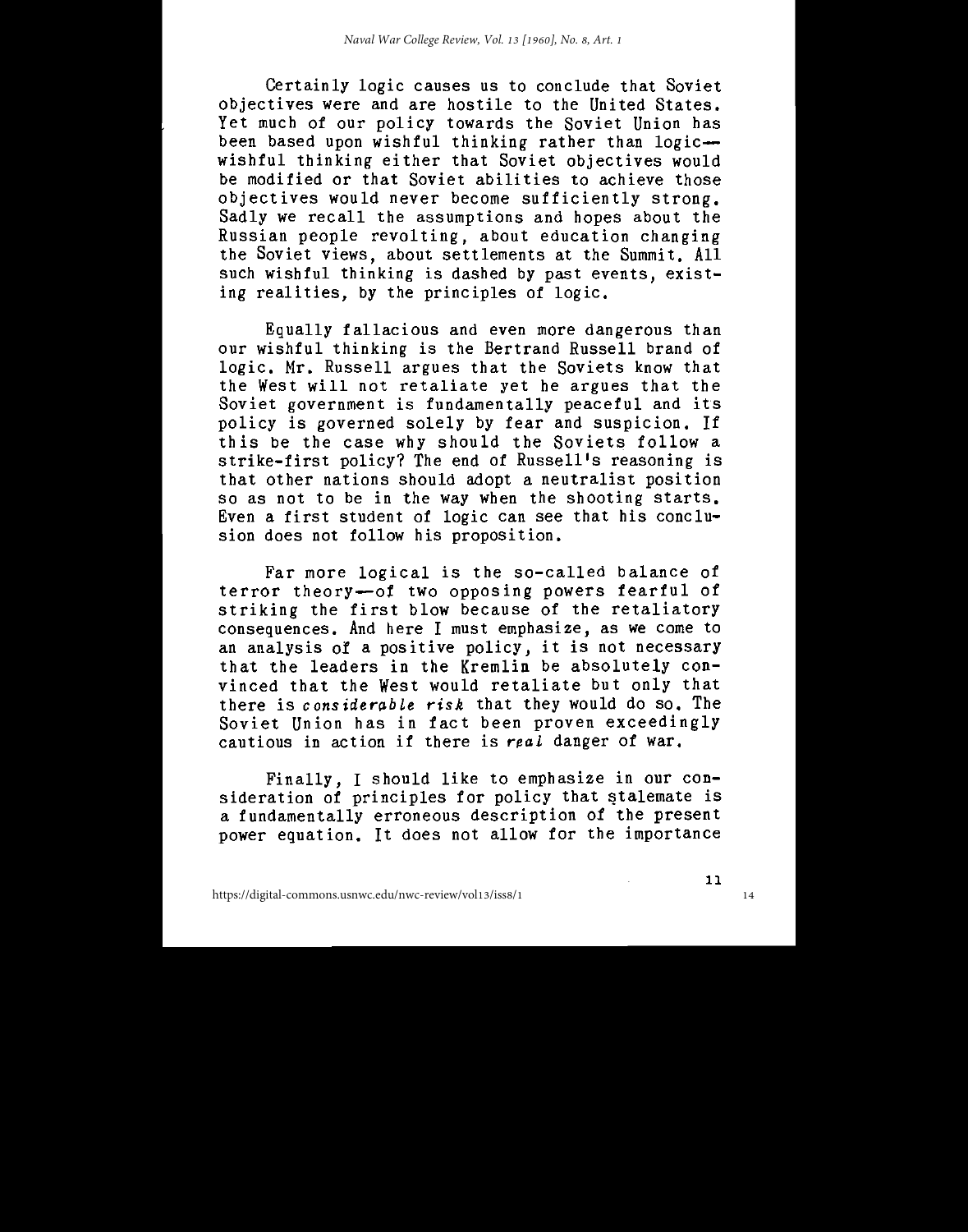of delivery systems and interception, of swift technological change, of changes in force levels and/or moral climate that would change the quasi-stalemate so that one or the other power might attack. So also these factors can modify or nullify the balance of terror theory.

Diplomacy, propaganda, economic pressures, limited war-all these are tactics within total Communist strategy. In the final analysis they are designed, with their confusing admixture of hate and love, to arrive at a position either where the Communists may risk the attack, or preferably, issue the surrender<br>ultimatum. The cold logic of it all is as simple as that. Logic must be our basis for strategy.

4. The Problem and a Rational Solution

Finally we turn to a definition of the present problem and to a logical, rational solution, to a<br>forward strategy, designed for victory. We are engaged<br>with the Soviet Union and her Communist satellites in a conflict of indefinite duration. It is multi-dimensional and dialectic.

Until now we have pitted a narrow, primarily military strategy against a much broader, much more total strategy developed by Lenin and Stalin, Khrushchev and Mao. The Communists have used ideological,<br>economic, political, psychological, cultural, technical, and military weapons. They have grasped more<br>fully than we the meaning of time as a fourth dimension. Timing has been a key in their strategy. By clever timing, by relentless pressure against the West, they have moved toward their goal of world domination, taking calculated risks, yet careful not to present the ultimate challenge-the casus belli. For our part, when we have been bold, when we have taken the calculated risk-as in Berlin, in Lebanon, in the Chinese off-shore islands-we have won.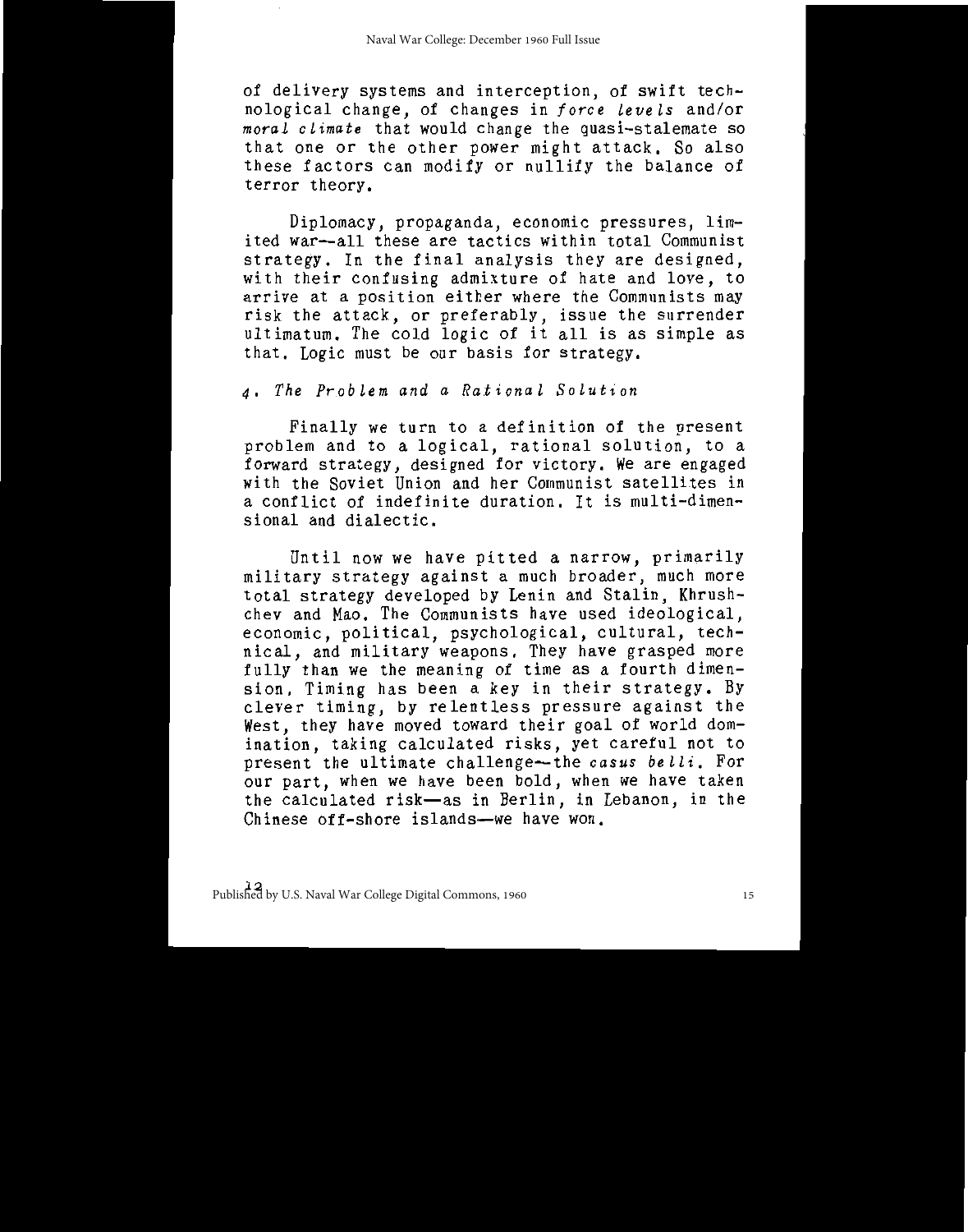Of late you have heard much of the term protracted conflict, or prolonged struggle. In this course in logic I should like to emphasize the dialect, the logical relationship, of protracted to contracted conflict, of limited to total war, Since there is a constant possibility of total war, the logic of total war must predominate.

The dialectical relationship between limited and total warfare may be expressed in the following propositions:

- (1) Technology has so advanced that a power with vastly superior and more versatile weapons and weapon systems could conquer any combination of opposing inferior powers.
- (2) While nuclear weapons and global delivery systems effect they do not of themselves negate protracted conflict-which seeks either to prepare for or render superfluous the decisive battle.
- (3) It is not probable that the United States could be eliminated as a major world power by means short of total military annihilation.

Out of the foregoing propositions we can see the reversability of defeat. In brief, by the overwhelming power of nuclear weapons defeat could be turned into<br>victory at the eleventh hour. It is this factor which can and must make the calculated risk ominous for the<br>men in the Kremlin. They have had the overwhelming advantage in the Cold War through the option of surprise attack-which America had for its part ruled out for moral considerations. But the Communist piecemeal, nibbling strategy can be negated by an America with overwhelming, versatile fire power that will make clear to the Communists that they dare not push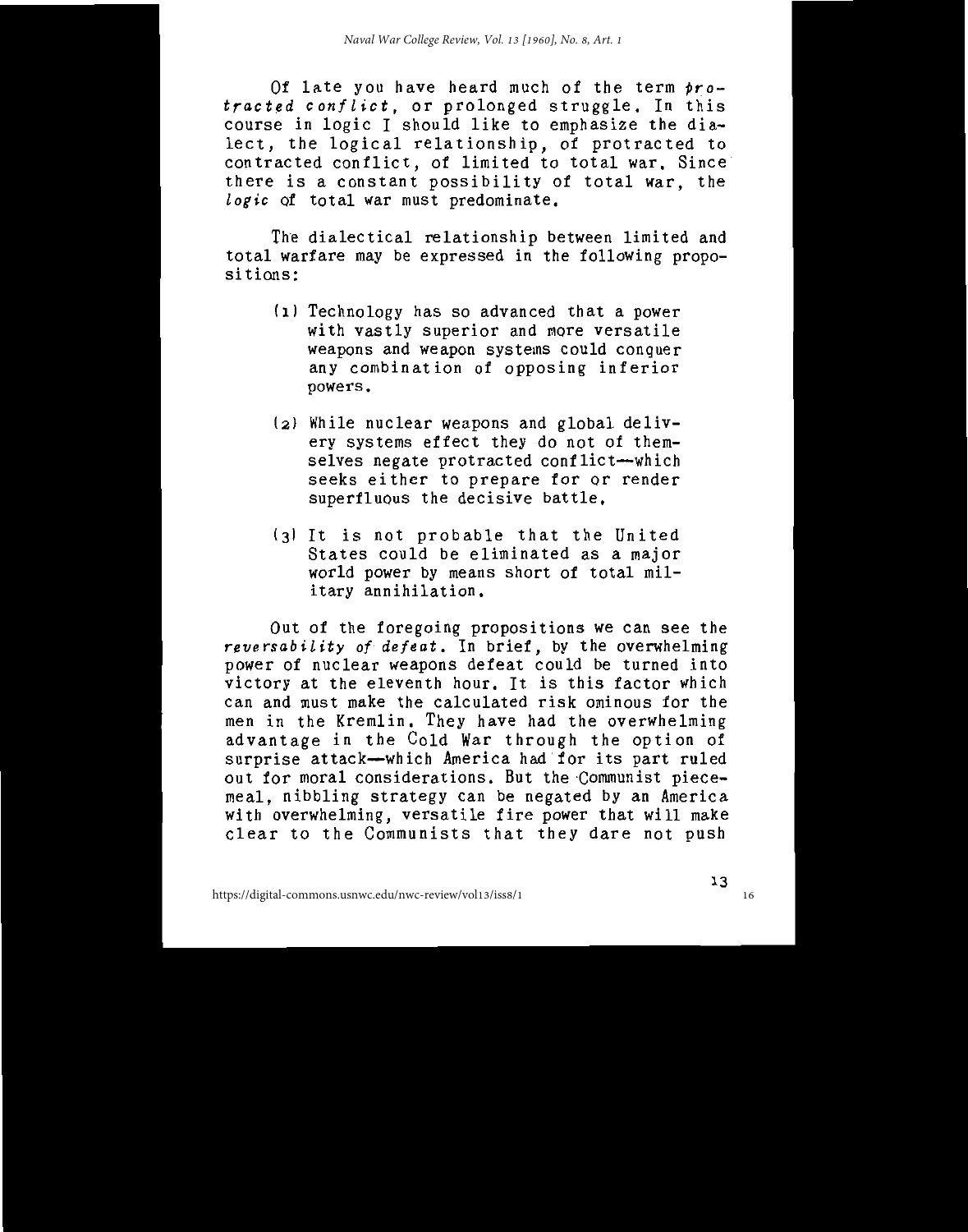America too far. Realizing this, the Communists cannot rely exclusively on the strategy of piecemeal expansion. The equation then becomes that of the inevitable destruction of one of the participants. Here is the classic Rome-Carthage situation-one or the other must be destroved.

It is extremely difficult for us to face up to the cold realities of this equation-and this because of the weaknesses in our challenge and response processes. Social psychologists tell us that the dominant traits in a people's character are acquired by environmental stimuli, notably by significant challenges. They further point out that these traits and their attendant response mechanisms remain dominant until a new and different challenge compels their modification or replacement.

Now our response mechanism has been one of humanitarian morality. Well intentioned that it is, it leads to fuzzy, illogical, wishful thinking. We must get back to logic and the national interest which the founding fathers could so clearly see. We must see to the practical matter of survival and then to a forward strategy beyond survival-involving logic and the calculated risk.

In conclusion let me ask what are the bases for a blueprint for such future policy? Let me remind you of the two fundamental questions we must ask as regards a rival power: (1) What are the ultimate objectives of that power? (2) To what extent can that power realize<br>its objectives? By the logical answer to these problems we can build our counter, or forward strategy. We have the capabilities of building and carrying out that strategy even in its most drastic phases if, for<br>survival, they become necessary. Popular misimpression notwithstanding, the kind of conflict a democracy can<br>best wage is war itself-it rallies the discipline and sacrifice a dictator can demand in the less violent forms of strategy.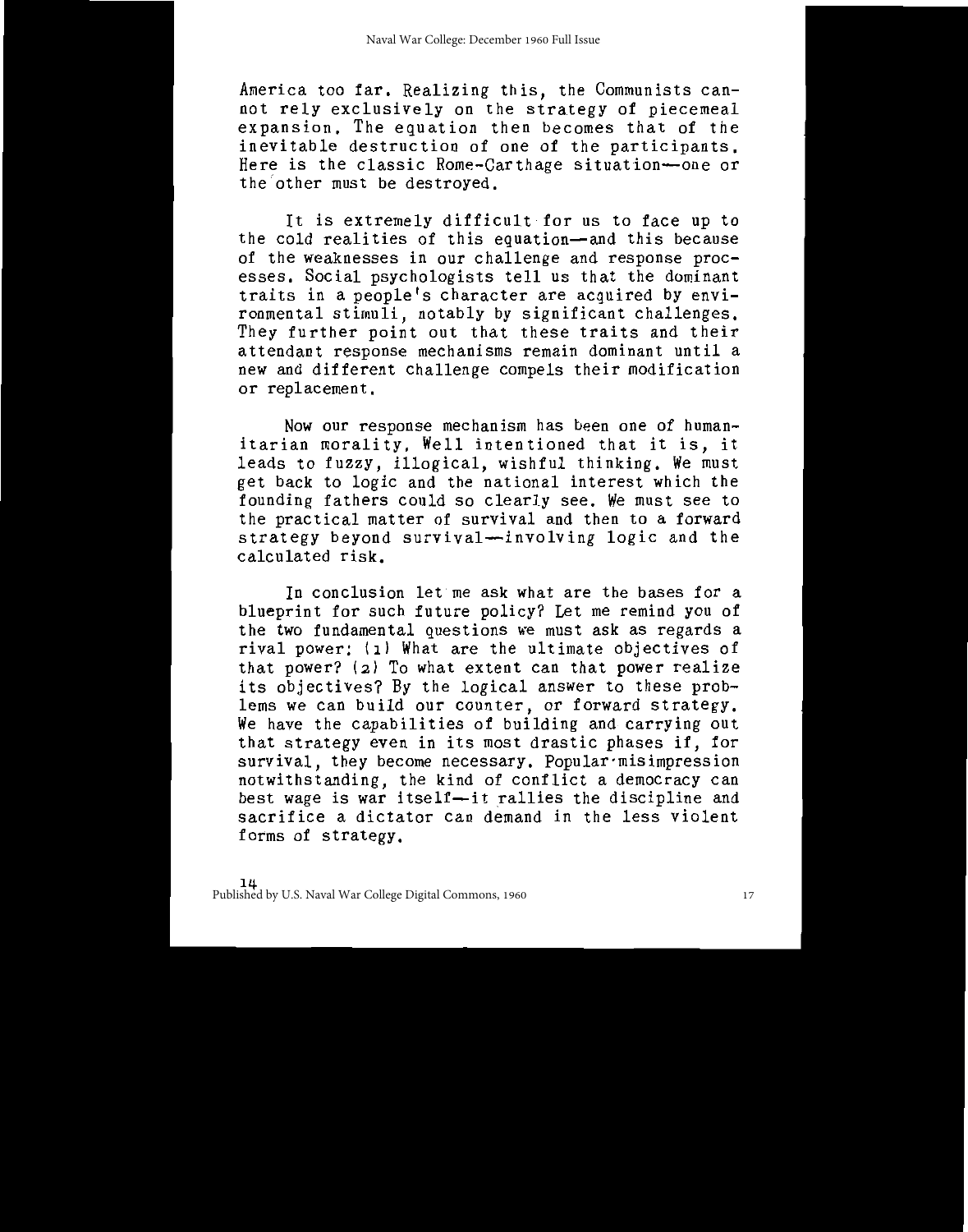I have not here argued preventive war or other illogical antidotes. What I have said is that our policy must be guided by logical thinking. To have a dynamic, successful, forward policy we must clearly analyze the situation; we must stand by our friends, assert authority, enhance prestige, use force when force is needed. We must be prepared to counter force with force.

Compassion and generosity are not alternatives for resolution in taking the risks and bearing the sacrifices of forward strategy. We court defeat if we are not prepared to use force whenever the nature of the challenge leaves no alternative.

We must grasp the meaning of the conflict. We must view it with logic. We must assess the laws of probability. As we look to the dynamics of the systemic revolution and of nuclear power itself, as we view<br>a relentless foe operating in a fourth dimension of time, we see that survival as well as the morality of mankind is dependent upon the seizure of initiativewe must take the calculated risk.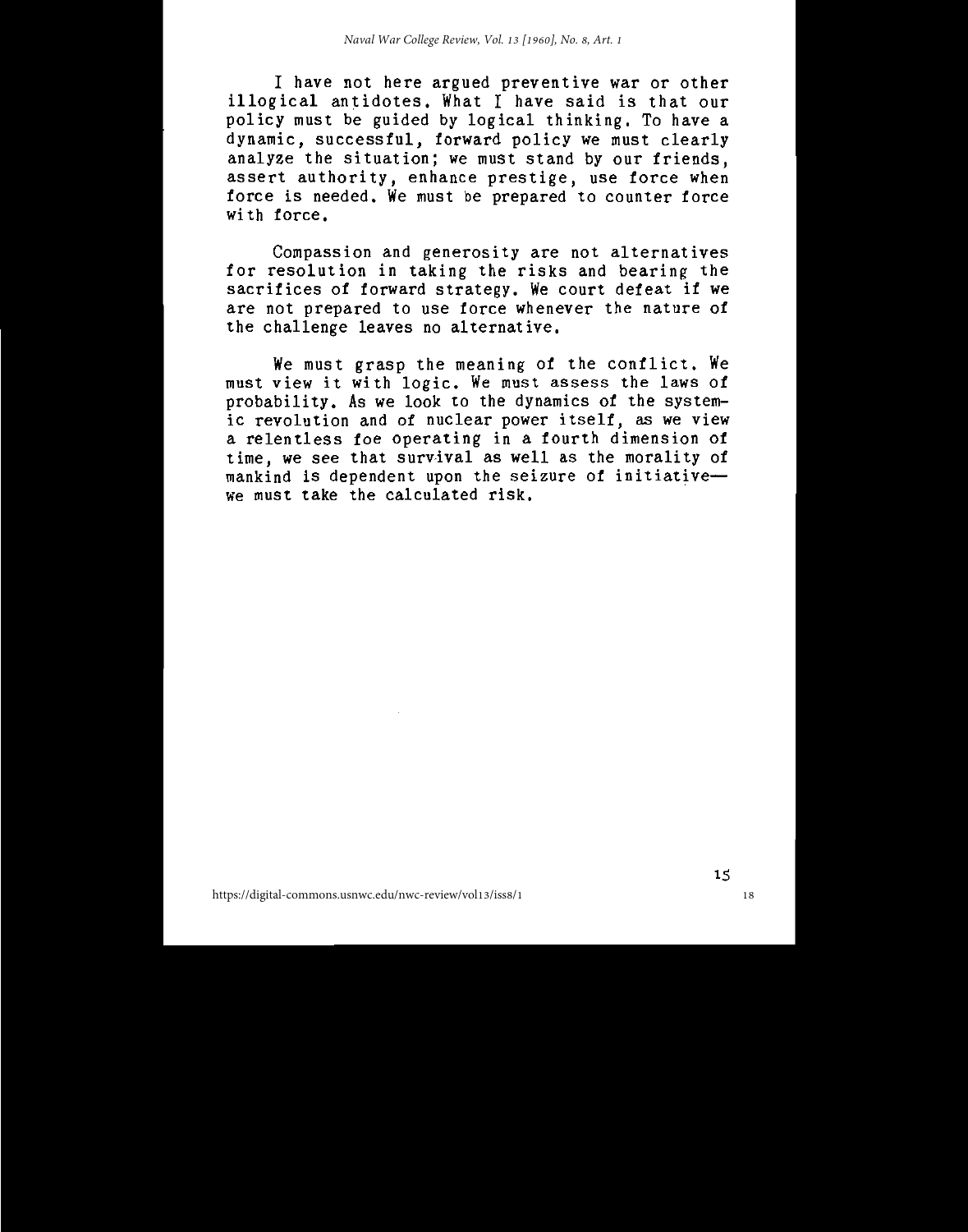Naval War College: December 1960 Full Issue

# BIOGRAPHIC SKETCH

# Dr. R. Gordon Hoxie

# Present Position: Dean, C.W. Post College of L.I. University.

Schools:

Iowa State Teachers College, 1936-40, B.A. History. University of Wisconsin, 1941, M.A. History. Columbia University, 1950, Ph.D. History.

Career Highlights:

Roberts Fellow Columbia, 1946-47. Roberts Traveling Fellow, 1947-48. Assistant to Provost, Columbia, 1948-49. Assistant Prof. History, gen. editor Social Science Foundation: also asst, to chancellor U. of Denver, 1950-53. Proj. assoc. Columbia U. Bicentennial History 1953-54. Dean Coll, Liberal Arts & Sciences, L.I.U. 1954-55. Acting Dean, C.W. Post College, L.I.U. 1954-55. Dean, C.W. Post College, L.I.U. 1955. Pres. Mitchel Chap. Reserve Officers Association. Dir. Public Relations, N.Y. Dept. of Reserve Officers Association of United States. Member of Advisory Board of North Shore Chapter of the American Association for the United Nations. Colonel in U.S. Air Force Reserve. Founder of Mitchel College of Long Island University, the first four-year college operated by a civilian university on a military installation. Advisor to the Air Force educational and training programs. Student at military schools including the National War College, and the Air War College.

Lecturer on geopolitical and military affairs at: Columbia University.

٦6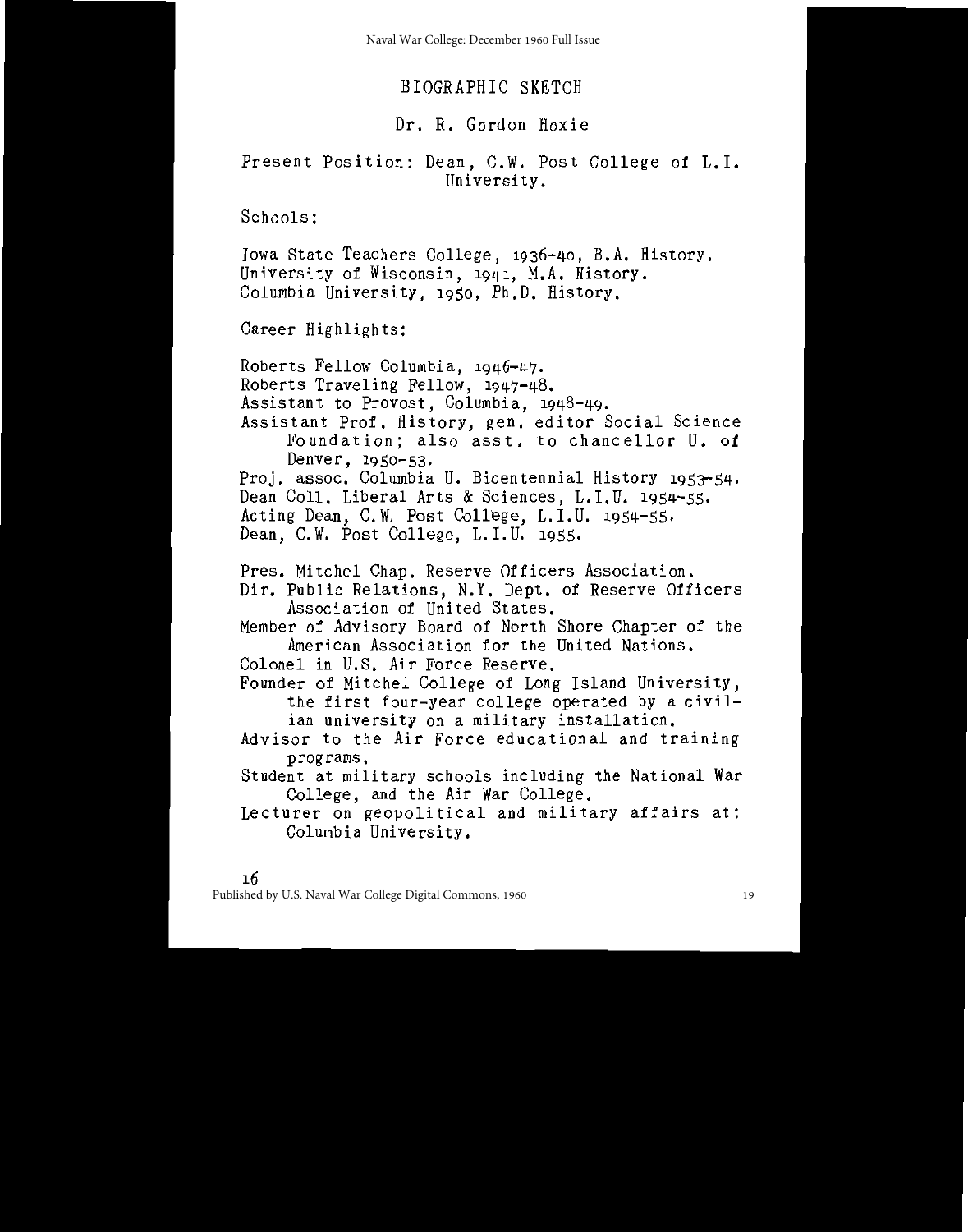Colorado State College (of Agriculture & Mechanic Arts). University of Wyoming. Colorado College of Education. University of Denver.

# Publications:

Authored: John W. Burgess, American Scholar, 1950  $(with \ others)$ .

> A History of The Faculty of Political Science, Columbia University, 1955.

Editor: Frontiers for Freedom, 1952.

Contributed to:

Freedom and Authority in Our Time (with others) 1953.

Various professional journals.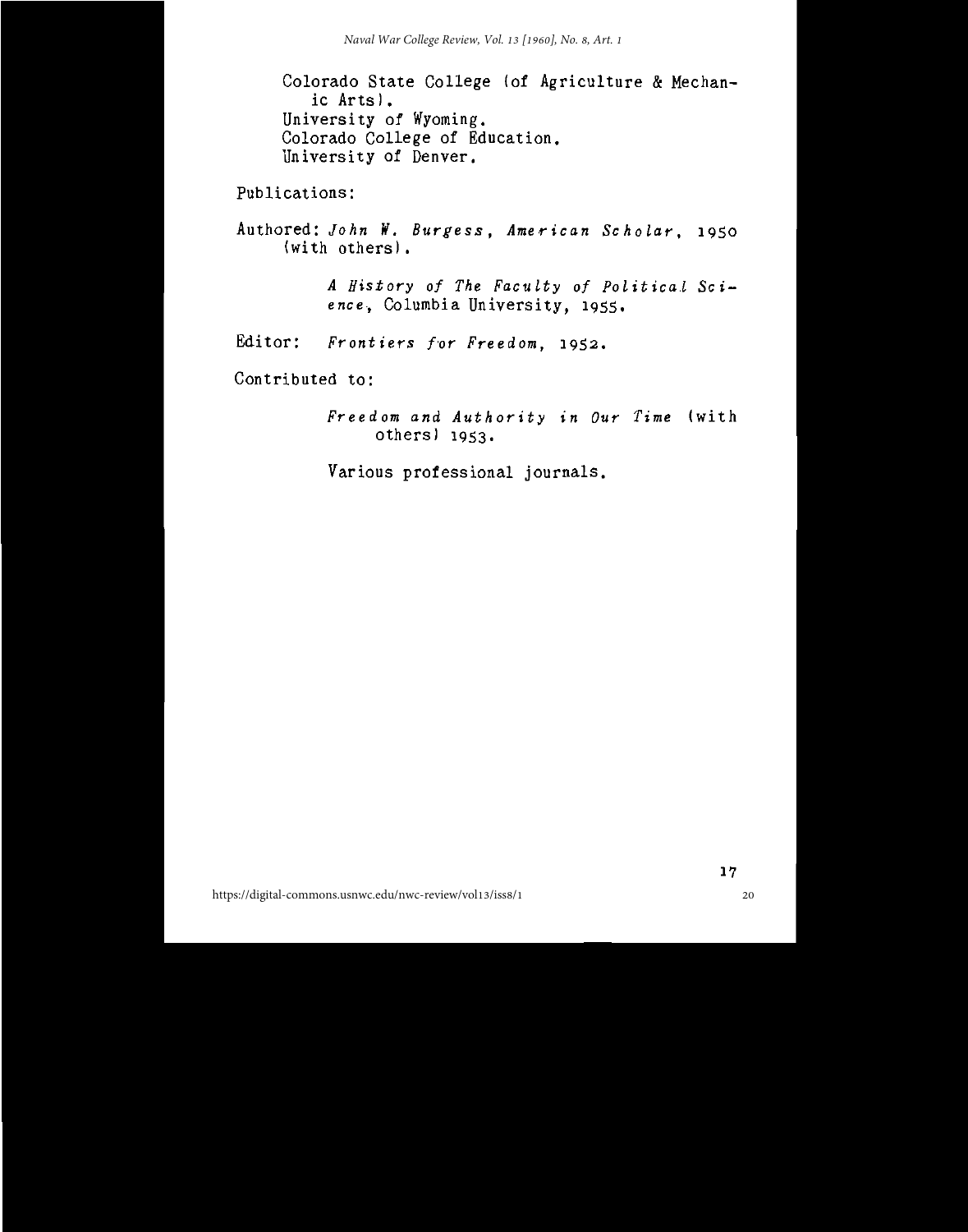# THE ECONOMY OF COMMUNIST CHINA: ITS PRESENT STATUS AND ITS FUTURE PROSPECTS

# A lecture delivered at the Naval War College 6 October 1960

by

Dr. Arthur G. Ashbrook, Jr.

(The views expressed here are those of the author, who is an economist with the U.S. Government, and are not necessarily the views of the government or any of its agencies.)

It is a great pleasure to be at the Naval War College and to have this opportunity to speak to you about the economy of Communist China. Today in the United States most of our attention is taken up with the Soviet Union and its rapid growth in economic, political, and military strength. This concentration of attention is, of course, quite proper since the Soviet Union is frankly dedicated to the destruction of our world power position. However, Communist China, the present junior partner in the Bloc, is moving forward so rapidly that in twenty-five years we will probably be faced with a second and in some respects equally powerful and dangerous challenge from the Far East.

It is my purpose to give you some idea of the economy of Communist China-where the economy stands today, and where it is going and how fast. I will start with a description of Communist China's economic goals. Then I will present a few of the major developments of the first eleven years of Communist rule-the Communists established their regime in mainland China on 1 October 1949. Next will come a description of the present position of China's economy and a look at the major economic problems facing the leadership. Finally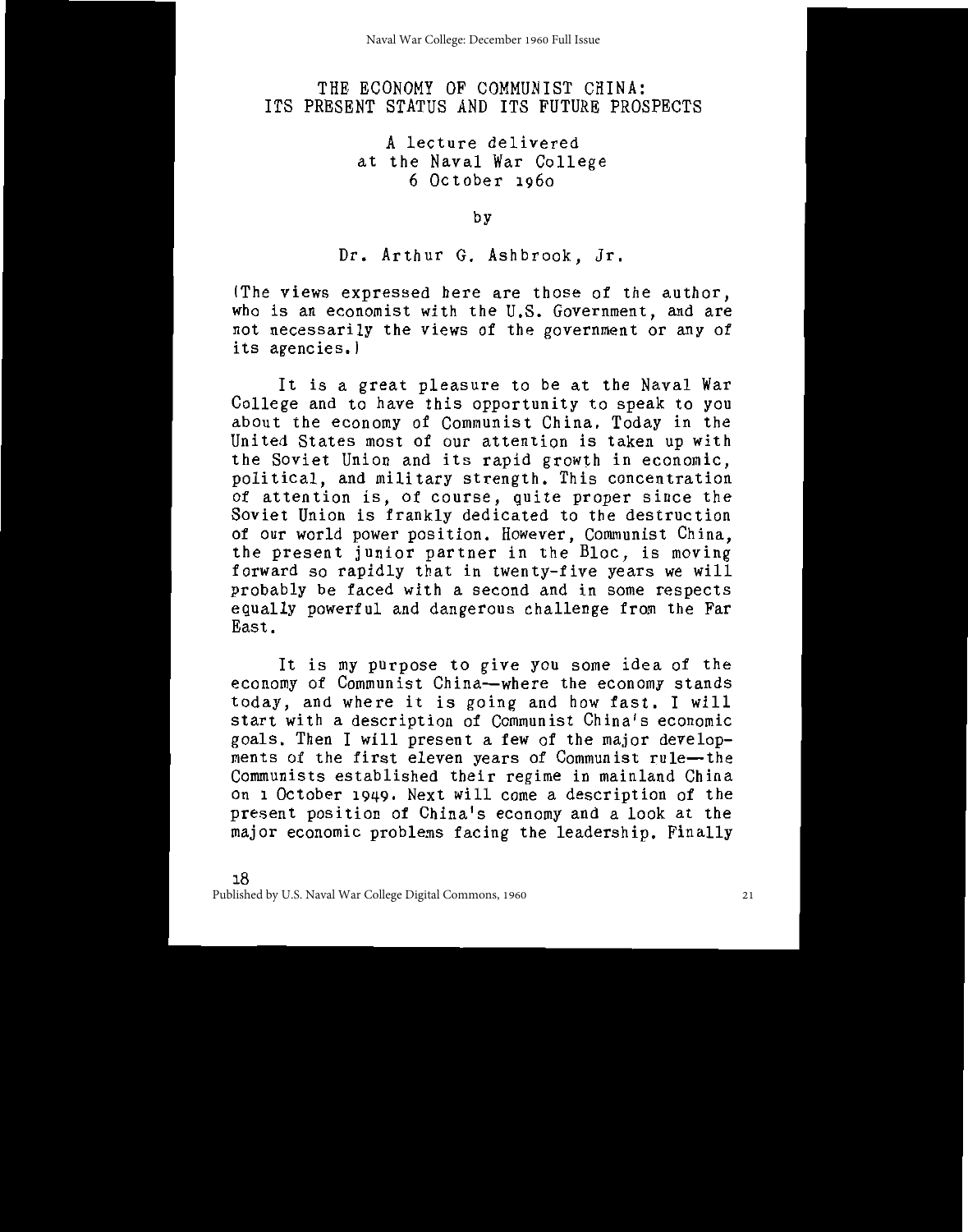I shall gaze into my slightly chipped crystal ball and make a general forecast of the course of the economy over the next ten years.

# Goals of the Economy

As to the goals of the economy. The Communist leadership has one overriding goal, that of bringing China out of the poverty and backwardness of the past into the status of a modern industrial nation, a nation on equal footing with the U.S. and the U.S.S.R. The ultimate aim is not economic power for its own sake, but economic power as the necessary underpinning for political and military strength. Perhaps one of your speakers has already quoted Stalin's speech of 1931 in which the Soviet dictator graphically described how successive invaders had taken advantage of the weakness of Mother Russia. Let me slightly change this quotation as it might be spoken today by Chairman Mao of Communist China:

"To slacken the tempo would be to fall behind. And those who fall behind get beaten. But we do not want to get beaten. No, we refuse to get beaten! One feature of the history of old China was the continual beatings she suffered for falling behind,<br>for her backwardness. She was beaten by the British, American, and French imperialists, by the German capitalists, by the Japanese warlords. All beat her-for her backwardness: for military backwardness, for cultural backwardness, for industrial backwardness, for agricultural backwardness. She was beaten because to do so was profitable and<br>could be done with impunity."

Along with the central goal of developing China into a modern industrial power, the Communist regime<br>wishes to achieve complete independence from any other economy, including the Soviet economy. The regime wishes, as quickly as possible, to be self-sufficient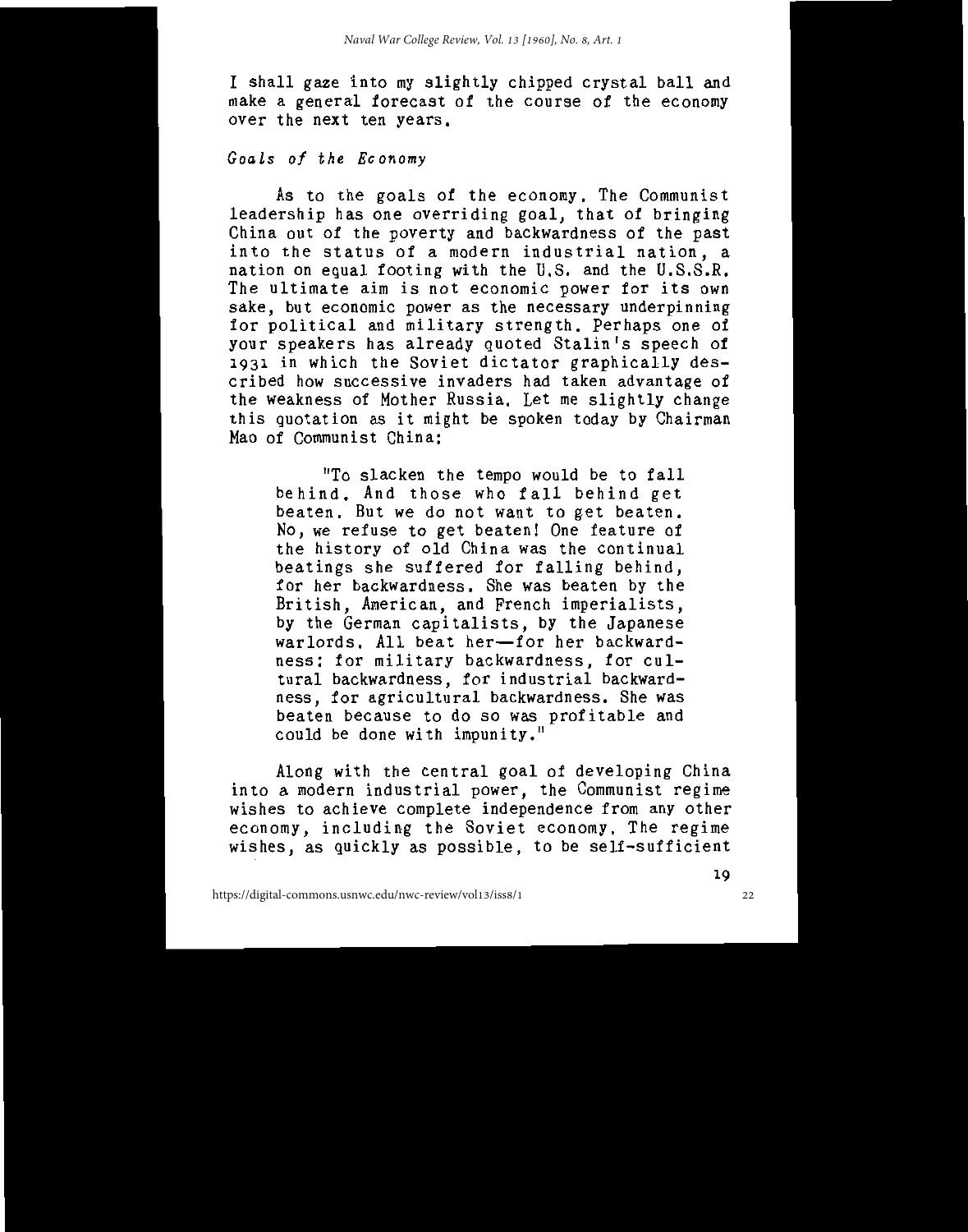in the production of all types of machinery and military goods and all important industrial raw materials. especially petroleum. The goal of self-sufficiency is a nationalistic rather than Communistic goal and is feasible over the long run given China's great land area, the variations in climatic conditions, and the abundant natural resources.

#### Communist System of Industrialization

Let me review for two or three minutes the nature of the traditional Communist system of industrialization, the system being applied in China today. That system has two major features. First, a Communist economy is a command economy. What is to be produced. how it is to be produced, and for whom it is to be produced is decided by the group of leaders at the top and is translated into action by a hierarchy of planning commissions. These commissions issue series of economics, plans and directives covering production. prices, wages, technology, and all other aspects of the economy. Orders go down through the structure of command down to the individual production unit, so that each factory and each collective farm has its goals and its plans for meeting these goals.

The second major feature of the Communist system is the emphasis upon the growth of industry, especially heavy industry. Priority is given heavy industry in the allocation of labor, materials, and man-<br>agerial talent. This priority of industry means that a large and increasing portion of the economy's total output is plowed back into the economy as new productive capacity or, what is the same thing, that investment is being emphasized at the expense of consumption. Now any nation which is growing must be building up its productive capacity-this is an economic truism which applies to capitalistic and communistic nations alike. The point here is that the Communist nations are deliberately and energetically seeking growth through central planning and through central direction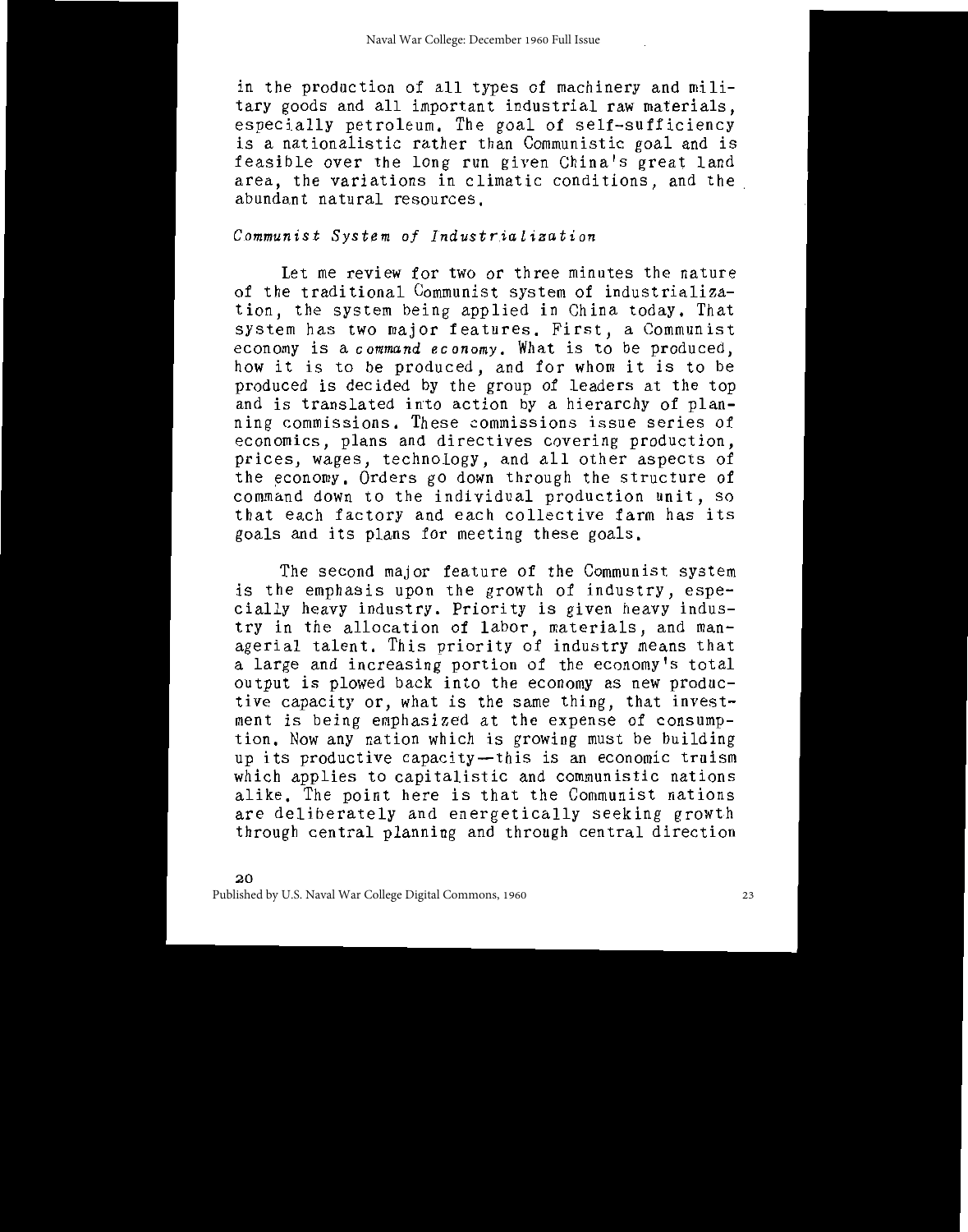of the allocation of resources. And, among the Com-<br>munist nations, there is none which outstrips China in<br>the intensity of its drive to industrialize and modernize the economy.

# Developments of the Past Eleven Years.

Now I wish to survey briefly the economic developments of the past eleven years, the years of Commun-<br>ist control of China. This eleven-year span may be divided into three periods: the period of reconstruc-<br>tion, 1949 through 1952; the period of the First Five Year Plan, 1953 through 1957; and the first three years of the Second Five Year Plan, which is scheduled to run 1958 through 1962.

First, the period of reconstruction. When the Communists completed their seizure of power on 1 October 1949, the economy was in a chaotic state after<br>several decades of intermittent civil and international warfare. The central task of the new Communist regime was to restore law and order and normal productive activity. This task was achieved with remarkable success. The following was accomplished: (1) inflation was halted and an effective tax system imposed on the nation; (2) production in industry by 1952 was restored to the highest levels achieved under previous governments-production in 1952 included 1 million<br>tons of steel, 60 million tons of coal, and 7 billion kwh of electric power; (3) the railroad system was<br>restored to operation and a good beginning made in leveling out the distribution of food supplies over the whole nation.

Second, the period of the First Five Year Plan,<br>1953 through 1957. In the next five years, the regime's task was to build up productive capacity and<br>output in basic industrial products—especially in<br>steel, coal, and electric power. Again it can be said<br>that the task was achieved with remarkable success. This rapid advance of industrial production from 1952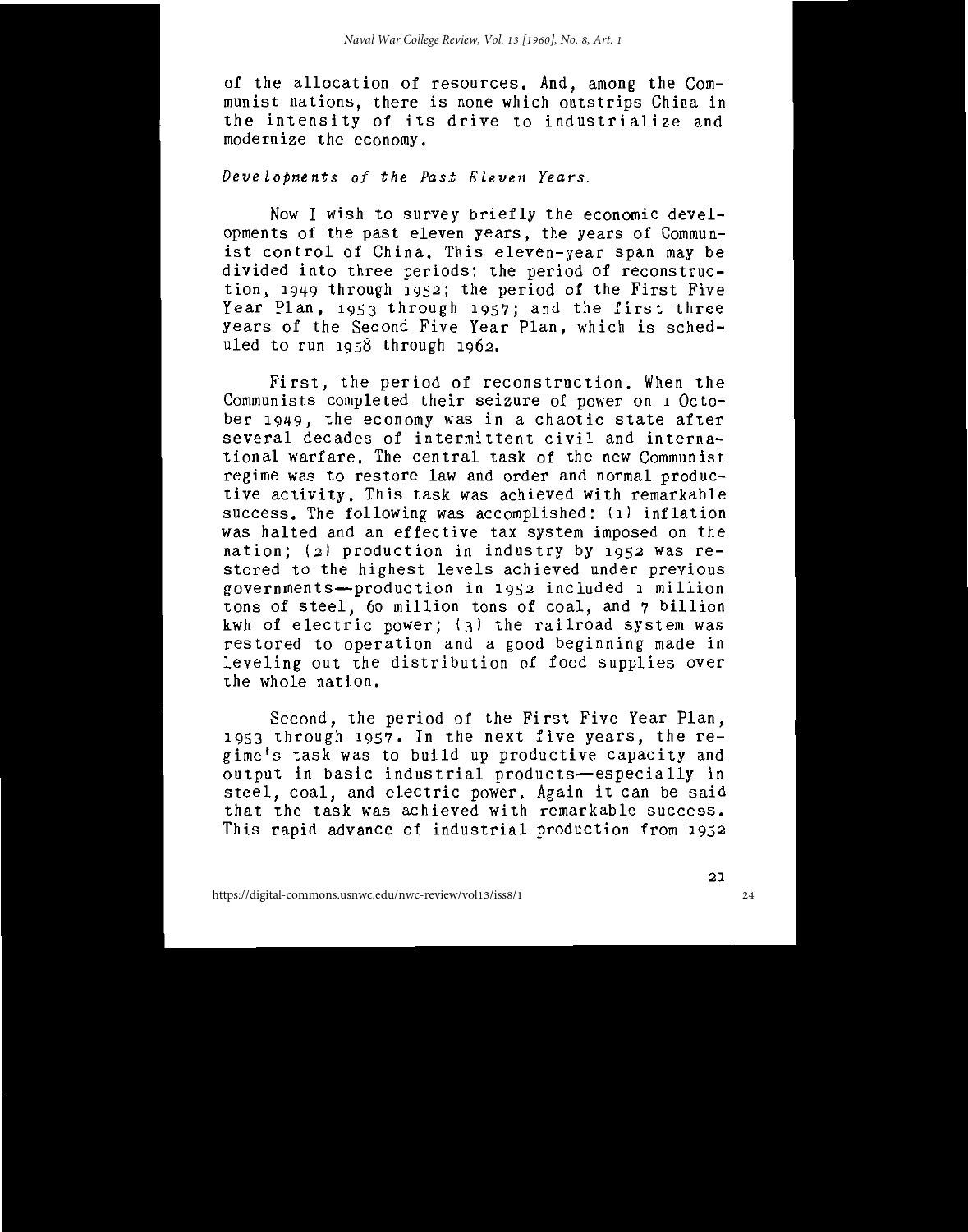through 1960 is shown in the table on page 37. Overall industrial production more than doubled, the geometric rate of increase being about 16 per cent per year. In 1957, the last year of the plan, the output of steel was 5 million tons; coal, 130 million tons; and electric power 19 billion kwh. At the same time that the industries producing basic industrial materials were being expanded at a tremendous rate, the regime was laying the groundwork for the development of higherlevel industries producing machinery and military goods. I might say here, as a generalization, that the whole pattern of Chinese economic development has been marked as one might suspect by a tremendous expansion of the output of existing products and a simultaneous determined advance into new products of greater technological complexity. But back to the developments during the First Five Year Plan. The first point to remember is the rapid expansion in basic industrial production. The second point is the rapid and thorough collectivization of economic activity under the state. a process which had been started during the period of reconstruction but which really got going full blast during the First Five Year Plan. The familiar pattern of Communist control over all economic activities was repeated. The Communists had inherited control of many large industrial enterprises from the Nationalists. These and other industrial enterprises were taken over and operated through central government ministries. Handicraft enterprises were grouped in cooperatives. whose direction was firmly in state hands. Peasants were given land seized from large landholders, and in turn were forced first into mutual-aid teams and later into agricultural cooperatives, with a progressive increase in state control.

Besides the expansion of industry and the collectivization of all economic activity, I think one other point is worthy of mention in this brief survey of the First Five Year Plan, namely, the position of agriculture. The regime was concentrating on building up industry; agriculture's role was subordinate. The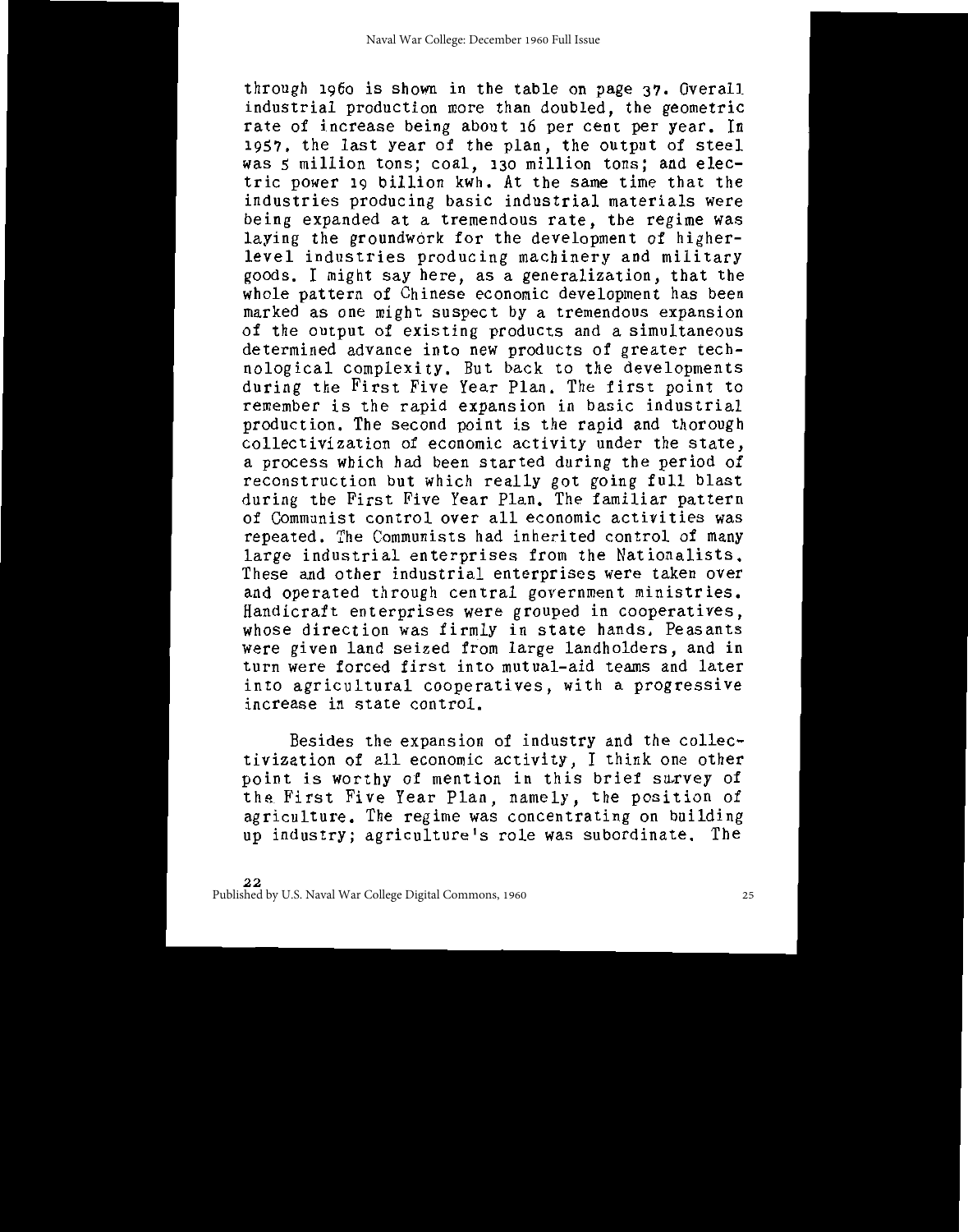regime conducted a holding operation in agriculture. Agriculture had to (1) supply enough food for the large and growing population including the population of the expanding industrial cities; (2) supply cotton and other raw materials to industry; (3) supply goods for export to pay for the import of machinery and industrial raw materials. Not much capital equipment could be supplied to agriculture, so increases in capacity and output had to come from intensive efforts in cultivating fields and in restoring and expanding irrigation and flood control projects. Output of agriculture over the whole 5 years rose about 14 per cent. and output of grains increased about 10 per cent, as compared to an increase in population of perhaps 12% per cent, illustrating the pressure of population on food supplies and the necessity for strict economy in the distribution and consumption of food.

As to the third period, 1958 to date, we have the continuation of the same fundamental forces-rapid expansion of industry, tightening of government control over economic activity, and maintenance of the agricultural sector at a level barely sufficient to meet its obligations. In 1959, the second year of the plan, output of steel was up to 13 million tons, coal to almost 350 million tons, and electric power to 42 billion kwh. Production continued to be pushed into new areas in industries such as machine-building, chemicals, and armaments. Three special developments of the Second Five Year Plan period-which have been superimposed on the three fundamental forces-warrant specific mention.

In 1958, the leadership launched the Leap Forward program, a program which was designed to work every man, every machine, every railroad car, and every piece of farmland at an intensive pace, almost regardless of human and economic costs—the emphasis on breaking through to new high levels of physical production by mobilizing every possible source of labor power-farmers in the off-season, soldiers,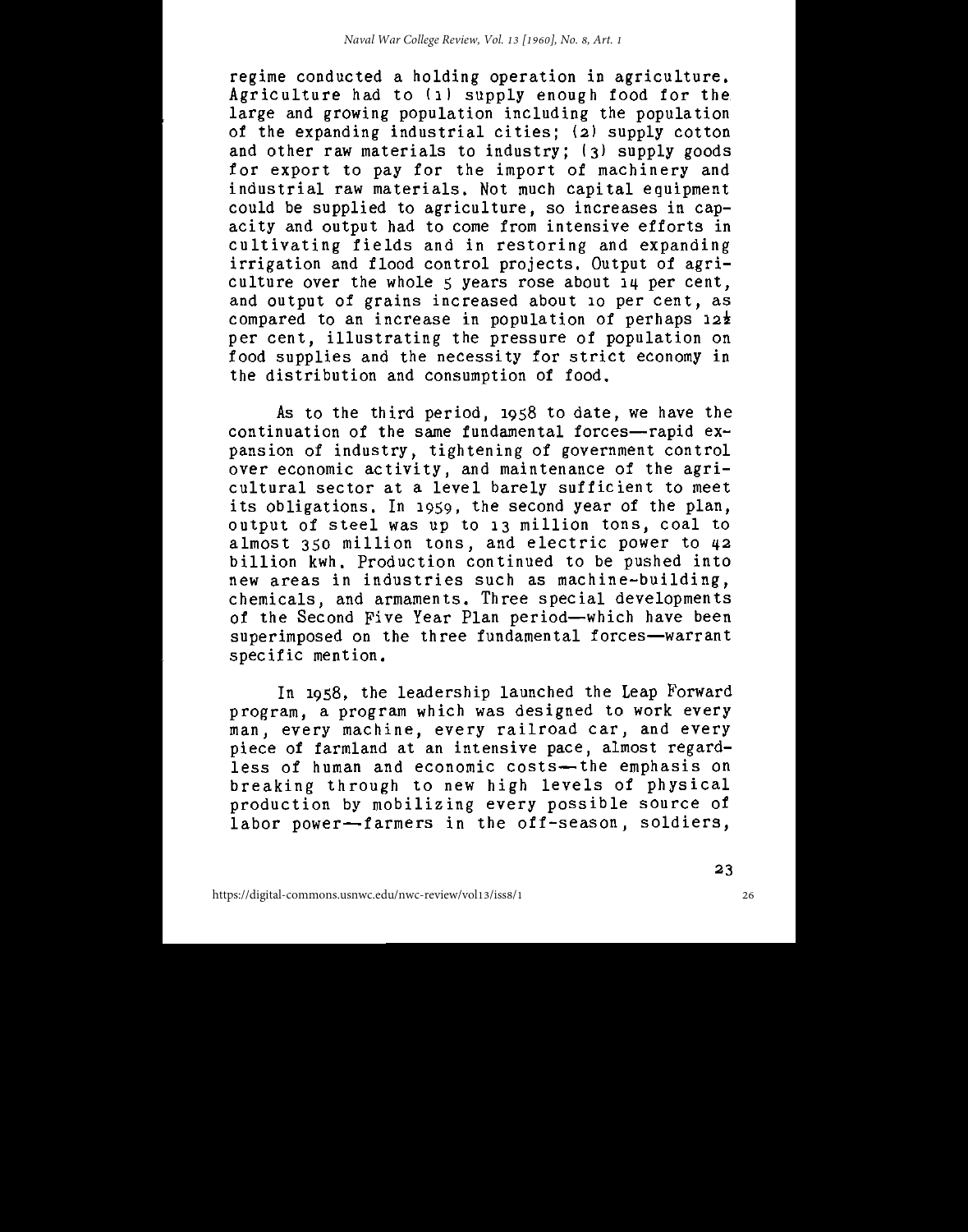housewives, children-and working all hands at an almost frenzied pace. The emphasis on physical output resulted in great increases in production, but some-<br>times quality of output suffered, sometimes crops went unharvested because peasants were off building dikes, and sometimes tie-ups resulted on the railroads. All these excesses forced revision of the Leap Forward. which has continued over into 1959 and 1960 in a milder and more sensible form.

Another development of 1958, which is tied in with the Leap Forward, is the commune. The commune was introduced into the rural areas in mid-1958 as a higher, more revolutionary form of collective organization than the existing agricultural cooperative. Approximately 20 times as large as the agricultural cooperative, the commune was supposed to be a tightly-knit. all-purpose organization that would cover all facets of rural life-agricultural production, irrigation and flood-control, rural industry, retail trade, and the training of militia. Chinese Communist propagandists hailed the commune as a giant step forward to pure communism-where each should receive according to his need rather than according to his output. In 1959 and 1960 the more radical features of the commune were abandoned, and the commune lost most of its powers to the next lower unit-the production brigade, which is approximately the same in size and function as the old agricultural cooperative. The retreat from the original blueprint was brought about because the commune form of organization proved unwieldy. The Soviets have been very skeptical about the Chinese commune, asserting that China must go much further in its economic development before communes will prove practical. The Soviets have also been quite upset by the Chinese Communist claims that the commune put China in the vanguard of the march toward pure Communism.

A third development of the Second Five Year Plan is related to the first two, namely, a changed attitude toward the agricultural sector. A 10-year program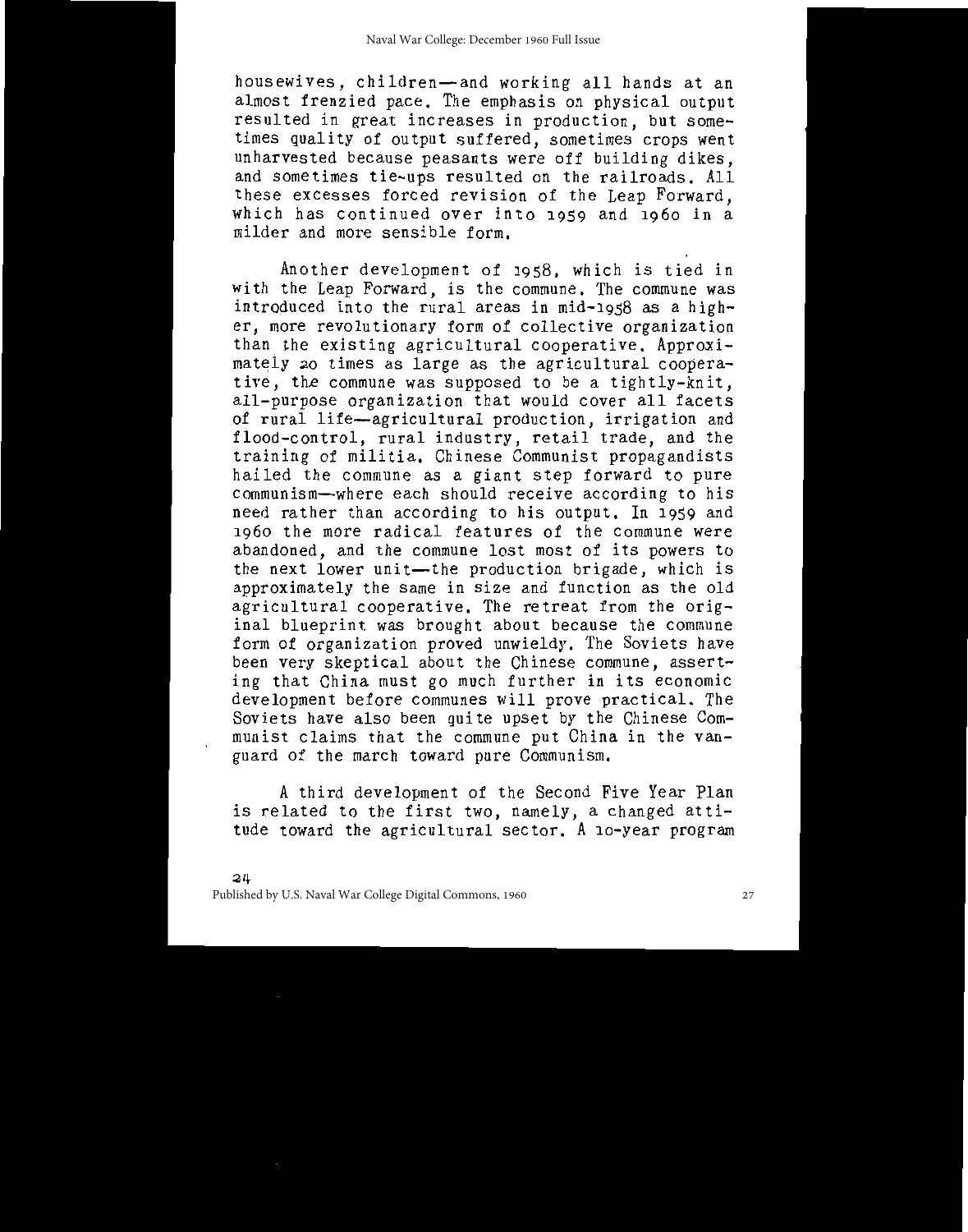for the modernization of agriculture, announced last<br>October, indicated that the Chinese planners are now<br>willing to reduce industry's almost absolute priority over resources, Agriculture now is finally being recognized as a major long-term economic problem,<br>which cannot be solved by Leap Forward measures. The plan for modernizing agriculture envisages that by 1969 China will have achieved (1) the expansion of mechanical cultivation to cover all land that can be cultivated by machine; (2) the use of motor vehicles for nearly all rural transport; (3) mechanical processing of farm produce, and  $(4)$  production of seven to eight times as much chemical fertilizer as is being presently applied.

#### The Present Situation

Let's sum up at this point the general status of the Chinese Communist economy today. In industrial<br>capacity and in industrial production, the gains of the past decade have been amazing. Even though it must be emphasized that China has still a long way to go before becoming a modern industrialized power, the will to achieve and the means to achieve this goal are there. The secret is a hard-driving leadership, a hard-driven labor force, and an investment program that plows an ever-increasing proportion of output back into new, productive capacity. Secondly, control over production, prices, the distribution of output,<br>and the whole range of economic decisions is firmly held by the central leadership, which has demonstrated not only energy and ruthlessness but also a willingness to retreat one step today in order to take two<br>steps tomorrow. Thirdly, the agricultural sector has only barely maintained its own and how to stimulate substantial growth in agricultural production is the most important general problem facing the regime.

Before we get into detail on the current problems of the Chinese Communist economy, I'd like to make some comparisons with other economies to give you some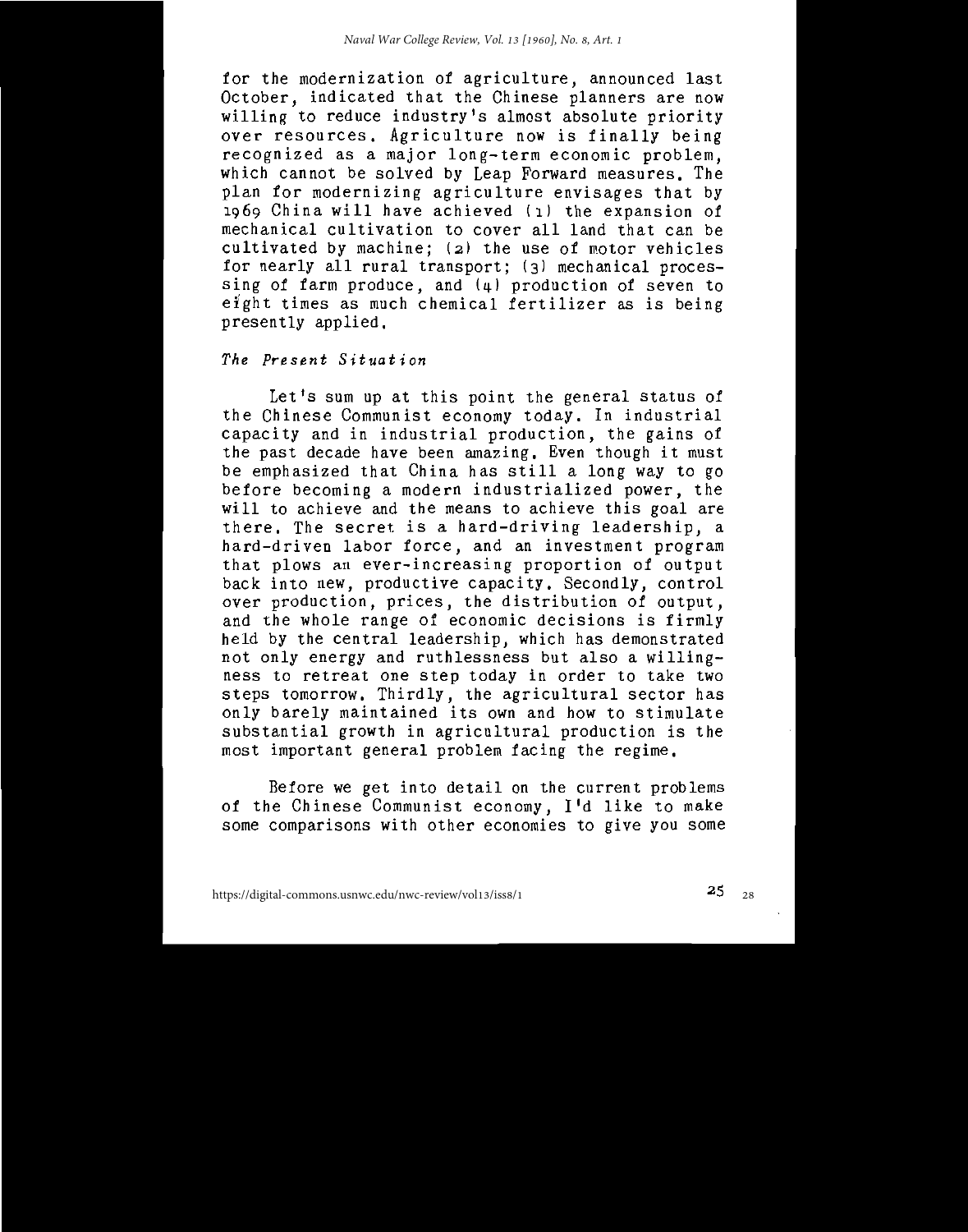perspective on China's rate of growth. The general measure of economic performance is the total output or gross national product-of an economy. China's gross national product has grown from forty-four billion dollars in 1952 to eighty-two billion dollars in 1959, or at an average annual rate of about 9 per cent. India's GNP has grown from thirty-six billion dollars in 1952 to forty-eight billion dollars in 1959, or at an average annual rate of 4 per cent. India's GNP has slipped during the period from being about 80 per cent of China's GNP to being about 60 per cent of China's GNP. Over the same period 1952 to 1959, Soviet GNP rose at a rate of 6.5 per cent per year and U.S. GNP at a rate of about 3 per cent per year. One caution, however, is necessary. Communist<br>China's pricing system gives heavy weight to industrial goods, whose output is rising faster than the average, and thus Communist China's rate of growth is somewhat overstated compared to a growth rate calculated by use of U.S. or Soviet prices. (Figures in this paragraph are in 1958 U.S. dollars.)

#### Soviet Assistance

In my description of economic developments in Communist China, I have not yet touched on the assistance provided by the Soviet Union. This aid has been vital to the successes achieved by China and continues to be of high though declining importance. The subject of the Soviet role in China's economic growth could easily take up our whole period of discussion, but I will attempt to narrow down my remarks to three important concepts.

In the first place, trade between the Soviet<br>Union and Communist China is conducted on terms that are reasonable when we make comparisons with world market prices. I mean that in general the goods are traded at prices that are fair to both the U.S.S.R.<br>and China. If we look, not at the terms of trade, but at the advantages accruing to each side because each

26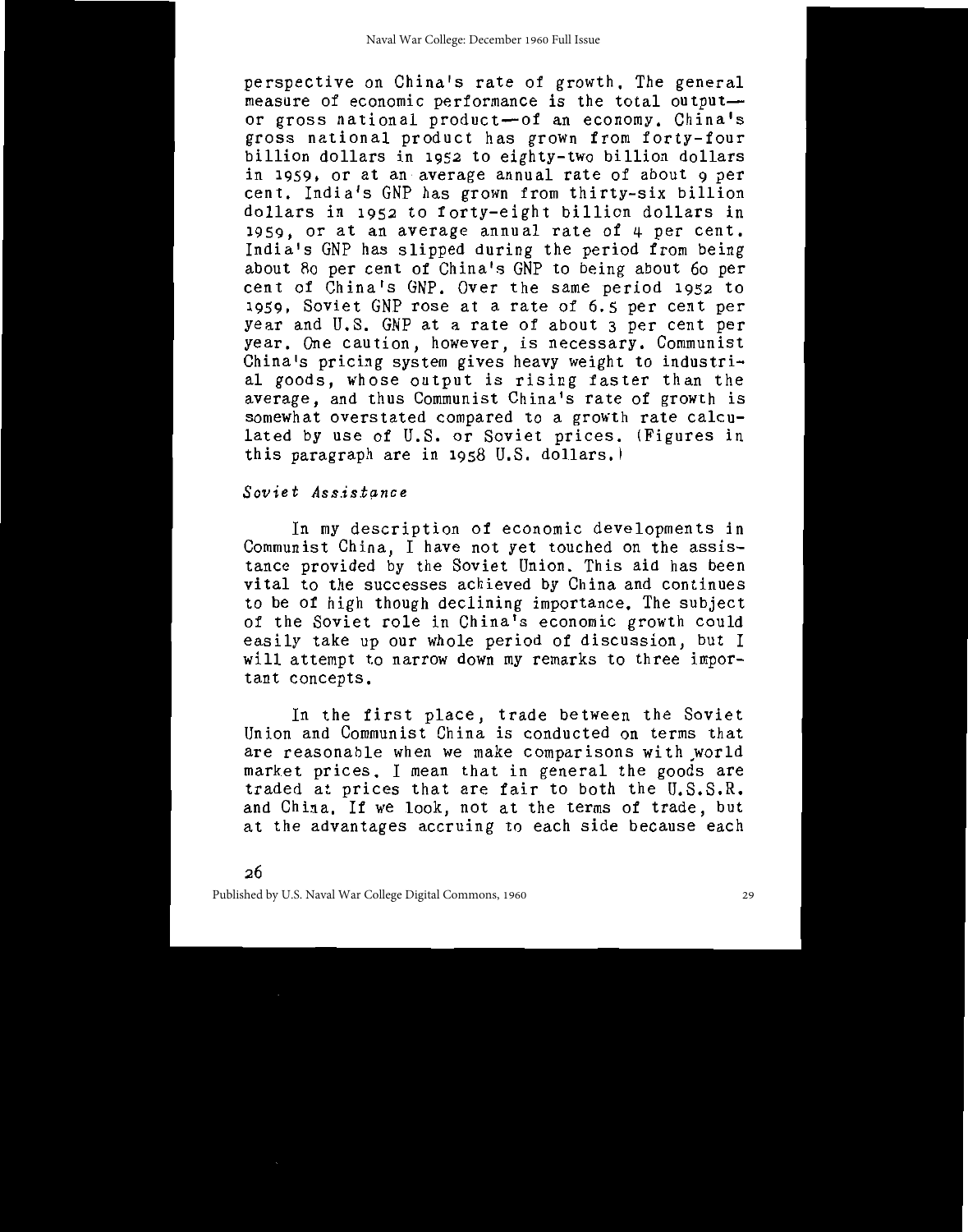is specializing in what it can produce most easily,<br>then the benefits of this trade are far greater for<br>Communist China than for the U.S.S.R. Let me elaborate. The Chinese are trading pork, soybeans, rice, wool, silk, tobacco, and tin for Soviet machinery,<br>petroleum, and other manufactured products. Soviet<br>need for these Chinese goods is not vital. The resources used in the U.S.S.R. to produce goods exported to China could, if trade were halted, be shifted into the production of those goods now imported from China.<br>The exception is tin, which the Soviets could readily buy on the world market. In contrast, China is receiving from the U.S.S.R. goods which are critical to The figure 0.0.0.8.R. goods which are critical to<br>China's economic development. In the absence of trade<br>China could not produce these goods at all or could<br>produce them only at tremendous cost.

Now for my second point about Sino-Soviet trade. For the past several years an important part of Com-<br>munist China's imports from the U.S.S.R. has been the machinery to equip 291 large Soviet-aid plants. These 291 plants are the core of China's industrialization<br>effort. They include steel mills (expansion at Anshan, also Wuhan and Pao-tao), the Lanchou oil refin-<br>ery, cement plants, a tractor factory, the #1 automobile plant at Chang-chun, electric power stations, a<br>heavy machine-tool plant (Wuhan), and heavy electrical equipment plants (Harbin and Shanghai). About one-half<br>of these projects are now finished and in operation. The shipments of equipment for these plants have<br>amounted in value to roughly \$250,000,000 per year for the past few years. Along with the machinery, the U.S.S.R. has supplied thousands of technical experts, who have supervised construction of plants, installed<br>the machinery in the plants, trained Chinese managers and workers, put the plants in operation, and have acted as trouble-shooters and advisers once production has begun. No exact figure on the number of<br>technicians is available, but my guess is that since<br>the Soviet assistance began, 15,000 technicians have had a tour of duty in China. During the First Five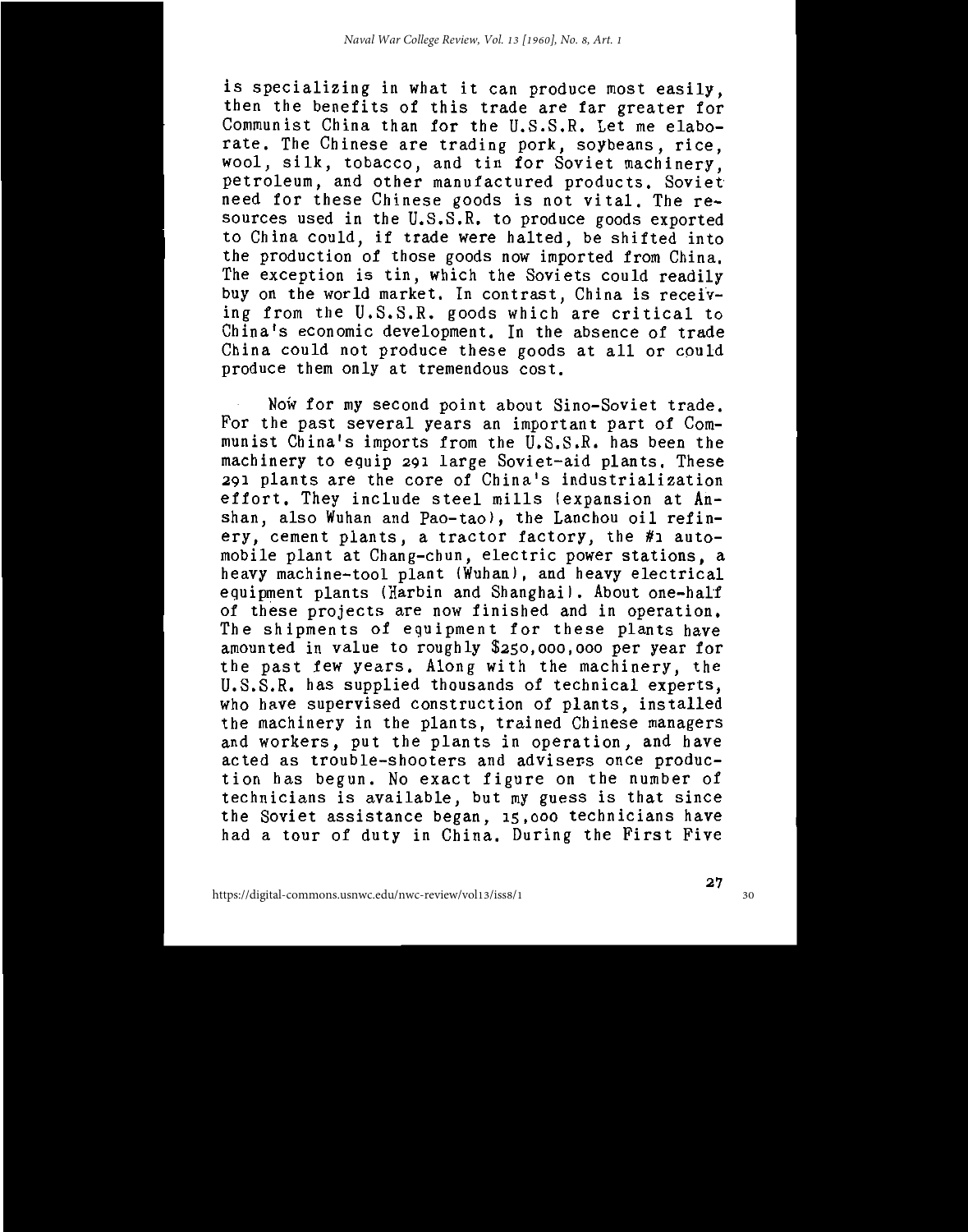Year Plan the Chinese became competent in operating and expanding capacity in basic industries. In order to push ahead, however, into more complicated phases of basic industries-for example, into alloy steels or aviation fuels-and in order to move into new industrial fields, the Chinese are still very much dependent on Soviet help. Soviet assistance today constitutes the *cutting edge* of China's industrialization program. If Soviet assistance were suddenly withdrawn. China could probably pick up the pieces in basic<br>industries but progress in more complex fields would be greatly delayed.

My third point about Sino-Soviet trade is that the U.S.S.R. has made no outright grants to its junior partner and that, even more striking, Communist China has kept her borrowing at such a low level as to constitute essentially a pay-as-you-go policy. The Chinese indebtedness to the U.S.S.R. never amounted to more than 1.2 billion dollars--- two thirds of this for military purposes-and is now being paid off at a rate which will wipe out the debt by the end of 1964. My own feeling is that the Chinese could have<br>borrowed more from the Soviets and that their pay-asyou-go policy is a result of the strong desire for economic independence.

The Railroad System

I would like now to say a few words about the Chinese railroad system. Like the Soviets, the Chinese have run their railroad system very intensively. Forced draft industrialization and the Leap Forward have put great strains on the railroad system. It is easy to imagine the problem of increasing the volume of traffic 15 per cent or more each year on a system that is already bursting at the seams.

The railroads carry 80 per cent of Communist<br>China's freight, exclusive of small-scale native transport. China has a territory which is somewhat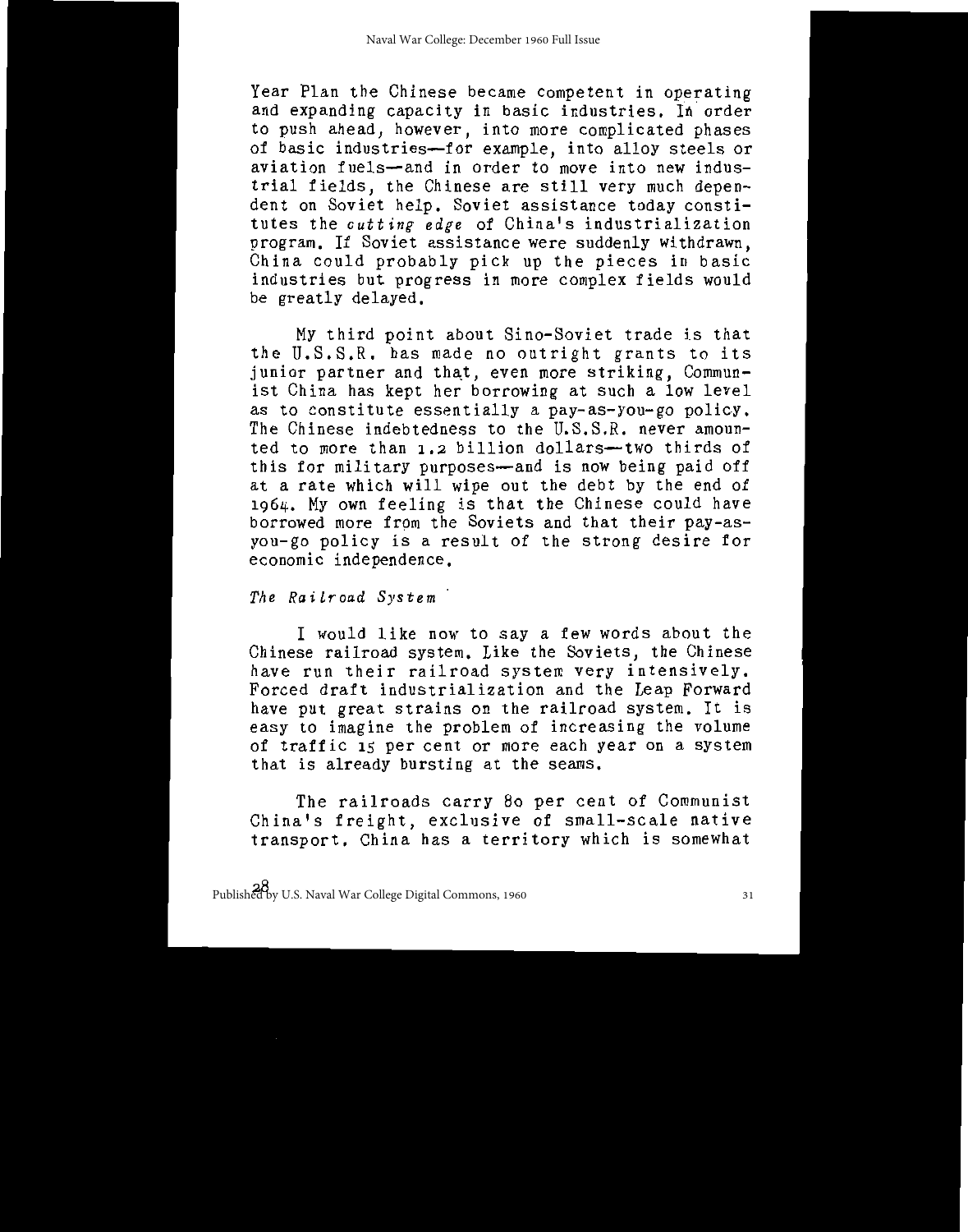larger than that of the U.S. (not counting Alaska), and with approximately the same east-west spread. Yet, when the Communists gained control, they inherited a railroad system only 14,000 miles in length compared to the 220,000 miles of main-line track in the U.S. Over the last eleven years, the Chinese have revamped and modernized the entire railroad system, adding 6,000 miles of new routes, pushing the railroads westward into the remote interior and frontier area, and adding to the capacity of existing lines through<br>extensive double-tracking and other improvements. Because of the scarcity of petroleum, coal-burning<br>engines will continue for some time to be used on China's railroads.

## Statistical Problems

One of the questions most frequently asked about the Communist Chinese economy is, How reliable are the statistics? In general, the Chinese Communists, like the Soviets, make it difficult for foreign observers to get complete information about the economy. There are the usual tricks-presenting huge percentage increases without giving the base figure on which the percentages were calculated; presenting only favorable data and omitting the unfavorable; including in the figures a large volume of activity that was not formerly counted; or announcing index numbers without revealing the method of calculation. In addition to these general difficulties with Communist data, Chinese data have some special difficulties of their own. For example, there are far too few trained statisticians and statistical workers to cover a huge economy, like China's. There is a great deal of petty handicraft activity that is difficult to account for under the best of circumstances. But the greatest of the special Chinese statistical difficulties is related to the Leap Forward of 1958.

During the First Five Year Plan (1953-57) the Chinese Communists had made substantial gains in their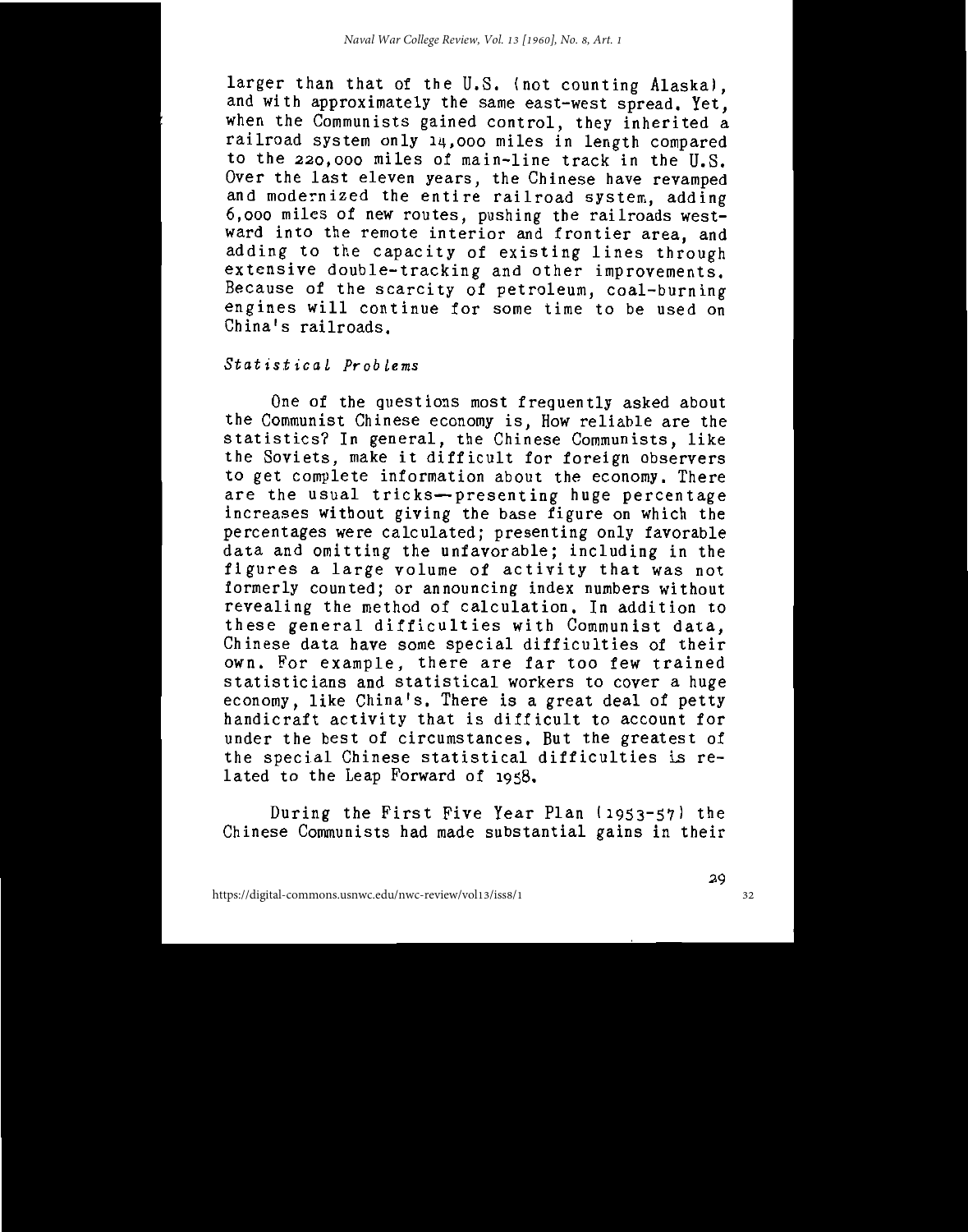efforts to develop a modern statistical system. In<br>1958, however, under the Leap Forward the slogan<br>became "Let politics lead economics," and the new statistical system lost some of its ability to report what was actually happening, especially in the case of agriculture and handicraft production. The function of statistics as a tool to aid planners in allocating man power and raw materials effectively was subordinated to the function of statistics as an aid to propaganda. Emulation campaigns, in which people were urged to better bogus production figures or inflated crop yield figures of other areas, are a case in point. Party officials at lower levels were forced under the Leap Forward to set high production goals and they were fearful of not meeting these goals-at<br>least on paper. The central statistical bodies lost control over their subordinates in the field-many of whom had been drafted for manual labor-and dared not investigate figures that appeared far out of line. One result was that in early 1959, the regime broadcast the claim that grain production in 1958 had been 375 million tons, or 103 per cent above the 1957 figure of 185 million tons. This claim seemed far too high, on the basis of information about weather, sown acreage, and level of agricultural technology. It appeared no more than 220 million tons had been produced. In this case, we later had dramatic proof that this estimate was probably very near the mark, for in August 1959 the regime announced that grain production figures had been reassessed and revised downward to 250 million tons. The spokesmen for the government blamed the poor statistics on inexperienced subordinates, naturally enough. It is believed that the revised figure of 250 million tons is still far too high, and the revised estimate is 212 million tons.

In contrast to the generally bad state of agricultural statistics, statistics on industrial production have stood up fairly well under detailed and<br>skeptical examination. Problems of definition, of coverage of the figures, and of quality of product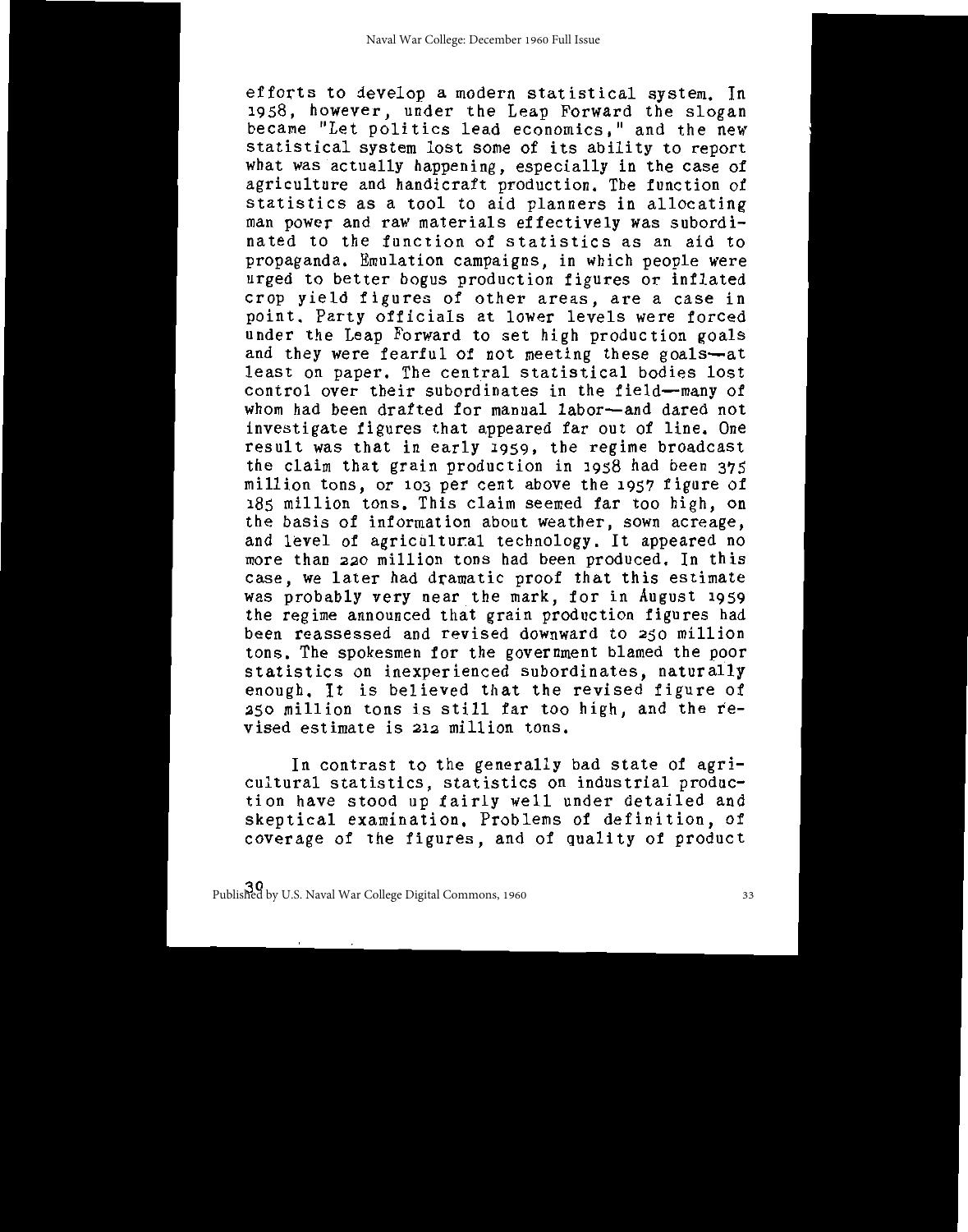have by no means been eliminated, but once the claims are understood, the production figures check out very well against such related magnitudes as (1) available<br>plant capacity, (2) available raw materials, (3) available labor, and  $(4)$  consumption by the users of<br>the product. There are also supplemental checks, such as the analysis of reports of travelers in Communist China and the analysis of information on China pub-<br>lished in the other countries of the Communist Bloc.

Can a centrally planned economy run without<br>detailed and accurate statistical data? The answer is "not for long." Otherwise, the planners will be pro-<br>ducing axles for trucks that aren't being built or sending railroad cars for grain that isn't there. In the case of Communist China, the deterioration of the statistical system has been confined largely to the agricultural and handicraft sectors of the economy.<br>The central modern core of the economy has suffered little damage. As long as the state procures enough grain for the urban areas and for export, the exact amount remaining in the rural areas is not too important. In the second half of 1958, however, it appears<br>that the authorities really did believe that grain production had expanded tremendously and it seems that the rural population was allowed to eat a great deal more grain than normal with the result that inventories carried over to the next harvest were pitifully small. Thus, the food crisis of early 1959 is an example of how important accurate data are to the proper running of a centralized planned economy.

Ironically, if the Chinese Communists over the<br>past decade had told the world the truth about their achievement, the story would have been most impressive. By claiming the moon, and by glossing over<br>failures, the regime has only succeeded in making observers skeptical of every claim coming out of Peiping.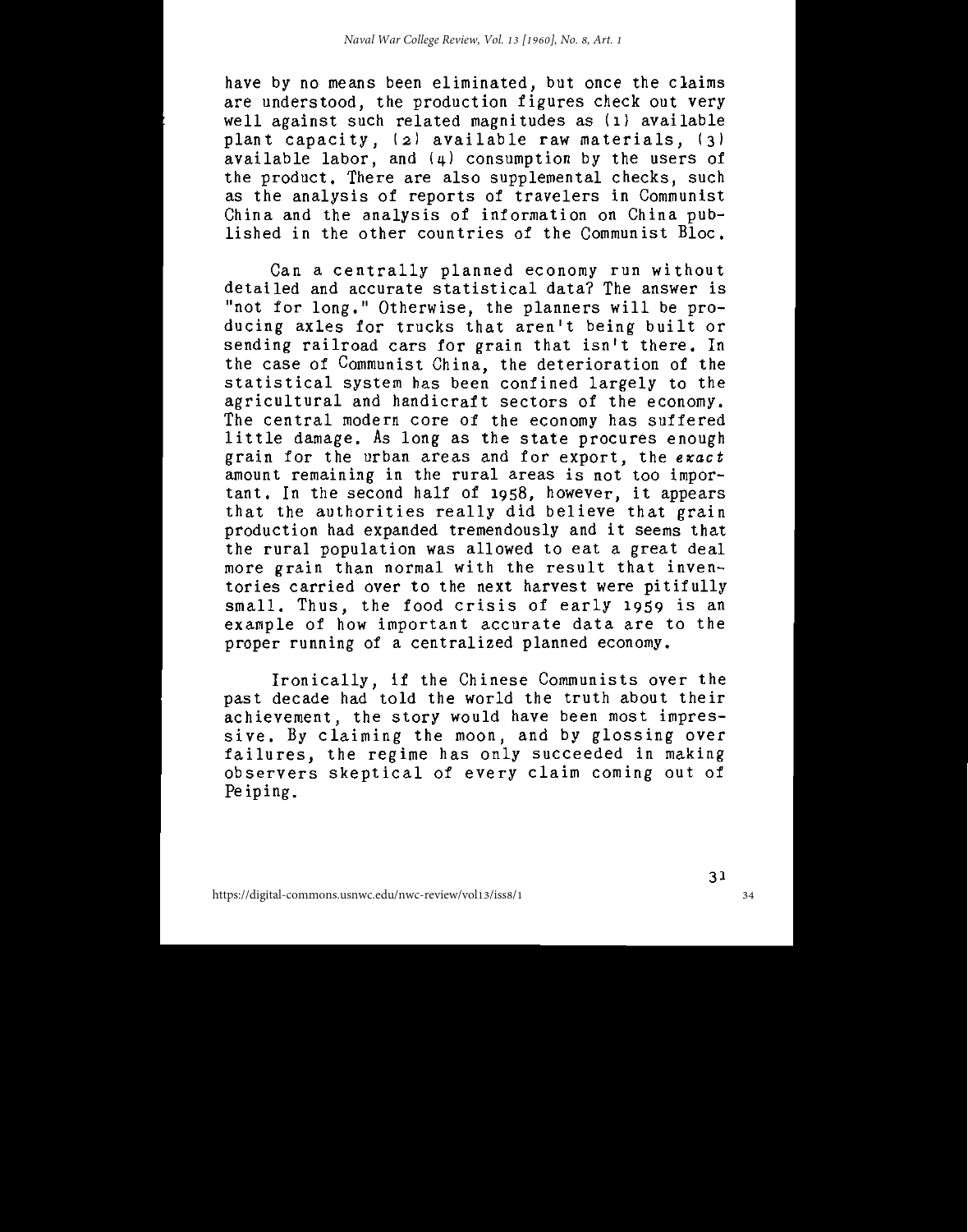# Population vs. Food Supply

One of the most important and intriguing aspects of the study of Communist China's economy is the relationship between population and the food supply. I can remember my first introduction to Chinese population statistics when, many years ago, I read in Ripley's "Believe It or Not" the story of the "Marching Chinese." Ripley said that if the Chinese were lined up in a column of four and were marched past a reviewing point, they would march forever (based on U.S. Army marching standards). There was a dramatic cartoon illustration of the mighty column of sandled, strawhatted coolies, a column stretching out to the horizon on both sides.

The huge population of Communist China is indeed an important factor in the assessment of China's chances of becoming a first-class industrial power. We estimate the population of mainland China to be about 700 million (specifically, 692 million at midyear 1960) and the rate of growth to be a fairly steady  $2\frac{1}{2}$  per cent per year.

The situation with respect to population has changed markedly since the Communists came to power. During the period of Communist control, the death rate has dropped from about 30 per 1,000 to about 18 per 1,000 because famine and pestilence have been brought under control. The birth rate, however, has remained above 40 per 1,000 because the social institutions which produced high birth rates have not been greatly altered. The death rate is not expected to decline much further unless there is a major investment program for public health facilities and for training of doctors and other medical personnel. The crux of the population situation, in summary, is that the death rate has been markedly reduced with no change in the birth rate, resulting in a very high rate of growth. The 22 per cent rate of growth, if continued, would mean a doubling of population every 28 years, that is to say, every generation.

32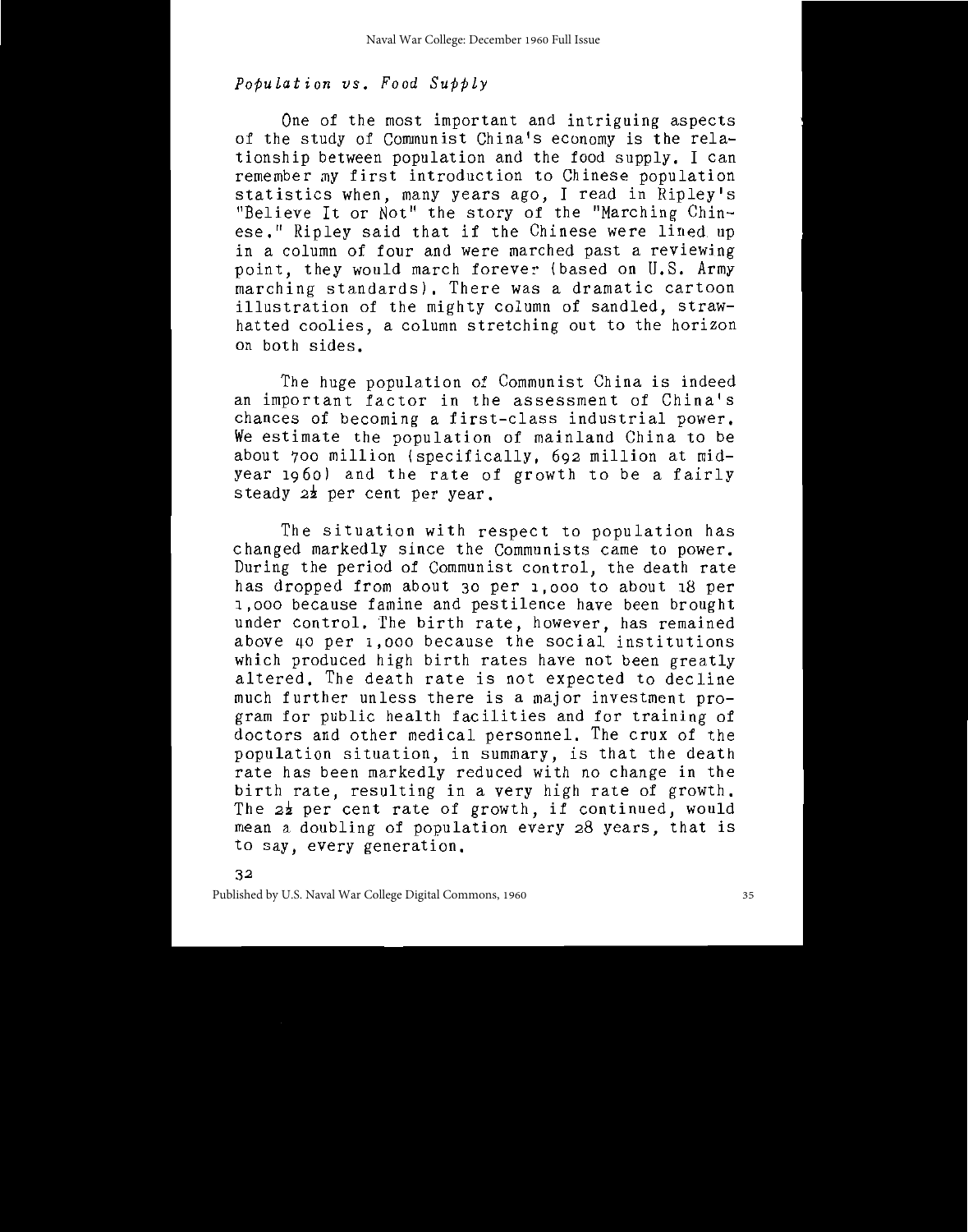In 1957, the Chinese Communist leaders were concerned enough about the population problem to launch a nation-wide birth control campaign complete with lectures, pamphlets, and posters which were reported to have been the last word in realistic graphic art. The campaign died away after a few months, having<br>no effect on the population situation, but even if the campaign had been pushed vigorously for several years. it would have had to overcome the great difficulty of teaching a largely peasant population to use modern techniques of birth control.

A major political obstacle also stands in the way of any program to limit the growth of the population. The name of the Western political economist, Thomas R. Malthus-who wrote about 1800-is always associated with the problem of population pressures. Malthus believed that rapidly increasing population would normally press on slowly increasing rood supplies and would of necessity be checked at the margin by war. famine, and pestilence. Malthus is denounced in Communist China as a bourgeois economist. The Communist leadership professes to believe that the huge and growing population is an economic asset and that only under capitalism are the extra people doomed to the misery predicted by Malthus.

My own belief is that the pressure of population on Communist China's scarce agricultural land is a factor that will restrain, but by no means eliminate, economic growth. Methods of cultivation in China are already intensive; cultivation has already been pushed into areas that show any promise of reasonable yields; and it takes a long time for the results of improvements in agricultural techniques to show up. In order to feed the growing population and in order to bring the whole population safely back inside the line that separates bare subsistence from starvation, the regime must transfer some of the economy's resources away from industrial development over to agriculture. For instance, industry will have to produce more chemical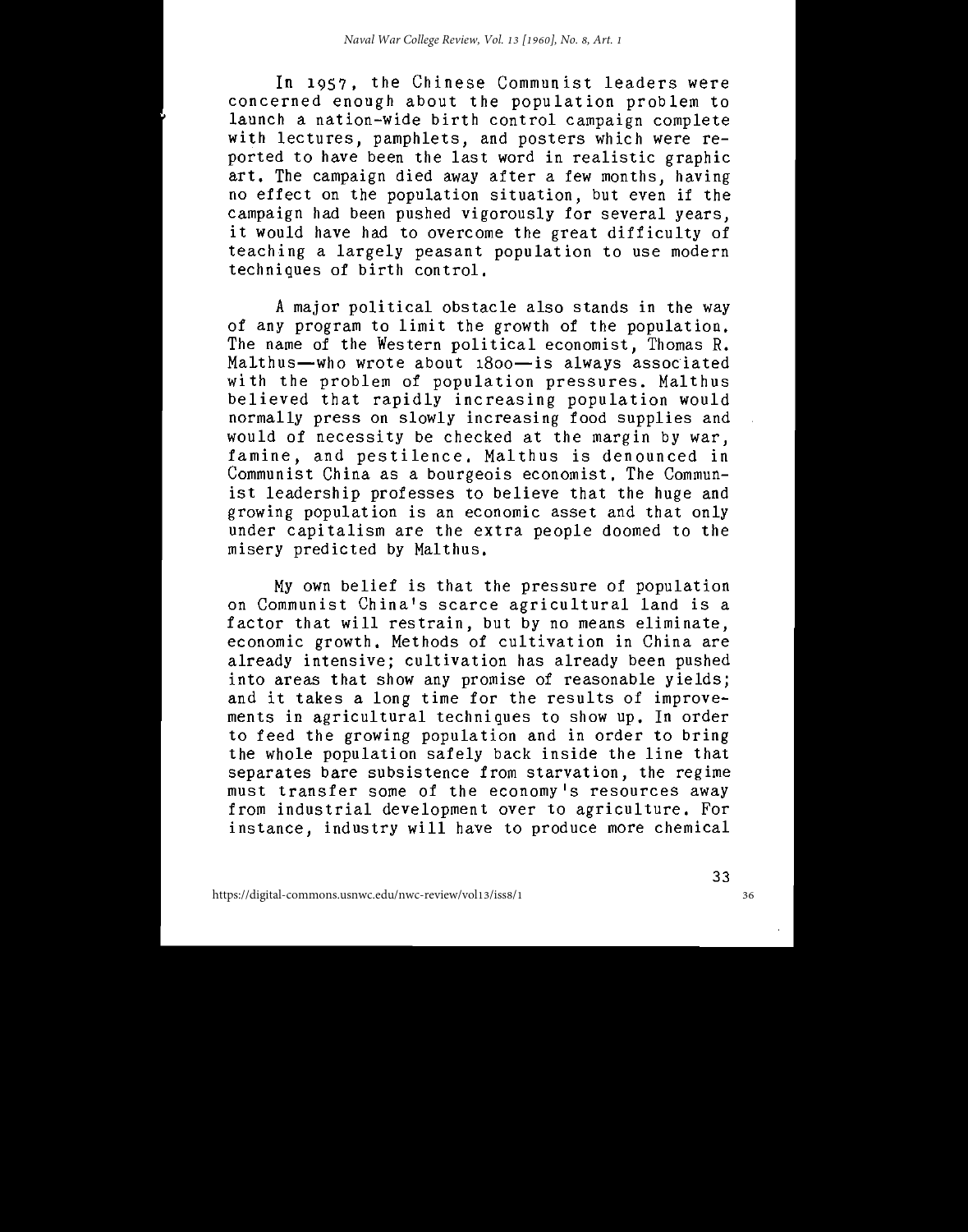fertilizers, insecticides, and irrigation pumps and relatively less rolling mill equipment and machine tools. Instead of exporting foodstuffs for machinery. manufactured goods may have to be exported for food. Instead of putting all the best administrators and technical experts into heavy industry, the regime will<br>have to give agriculture a large and increasing share. Let me repeat, I do not claim that Communist China's industrialization will be halted by the inexorable pressure of population on the means of subsistence; I am saying that the growth of population will cause an appreciable diversion of the energies and resources of the economy into the agricultural sector.

# Military Effort

There is still another problem in Communist China's economy that should be at least mentioned. This is the problem of Communist China's military effort, looked at from the economist's point of view. Sometimes in describing a Communist economy we talk about a high rate of investment being achieved at the expense of consumption, without bringing in the third factor competing for man power and resources, namely,<br>the military establishment. An economy like Communist China's must to some extent choose between building up its armed forces in the short run or concentrate in building up its heavy industry so that the armed forces in the long run will have stronger economic support. I believe that the Chinese are doing the latter, namely, concentrating more on the expansion of industrial capacity and delaying for the long run a large-scale military build-up. (For a detailed discussion of the problem of military build-up vs. industrial expansion, see "Communist China and Nuclear Warfare" by Alice Langley Hsieh, The China Quarterly, No. 2, pp. 1-15.) I would exclude from this general conclusion the use of skilled man power and materials in military industries peculiarly involving national prestige-such as nuclear energy-where one would expect a substantial Chinese effort. An example of the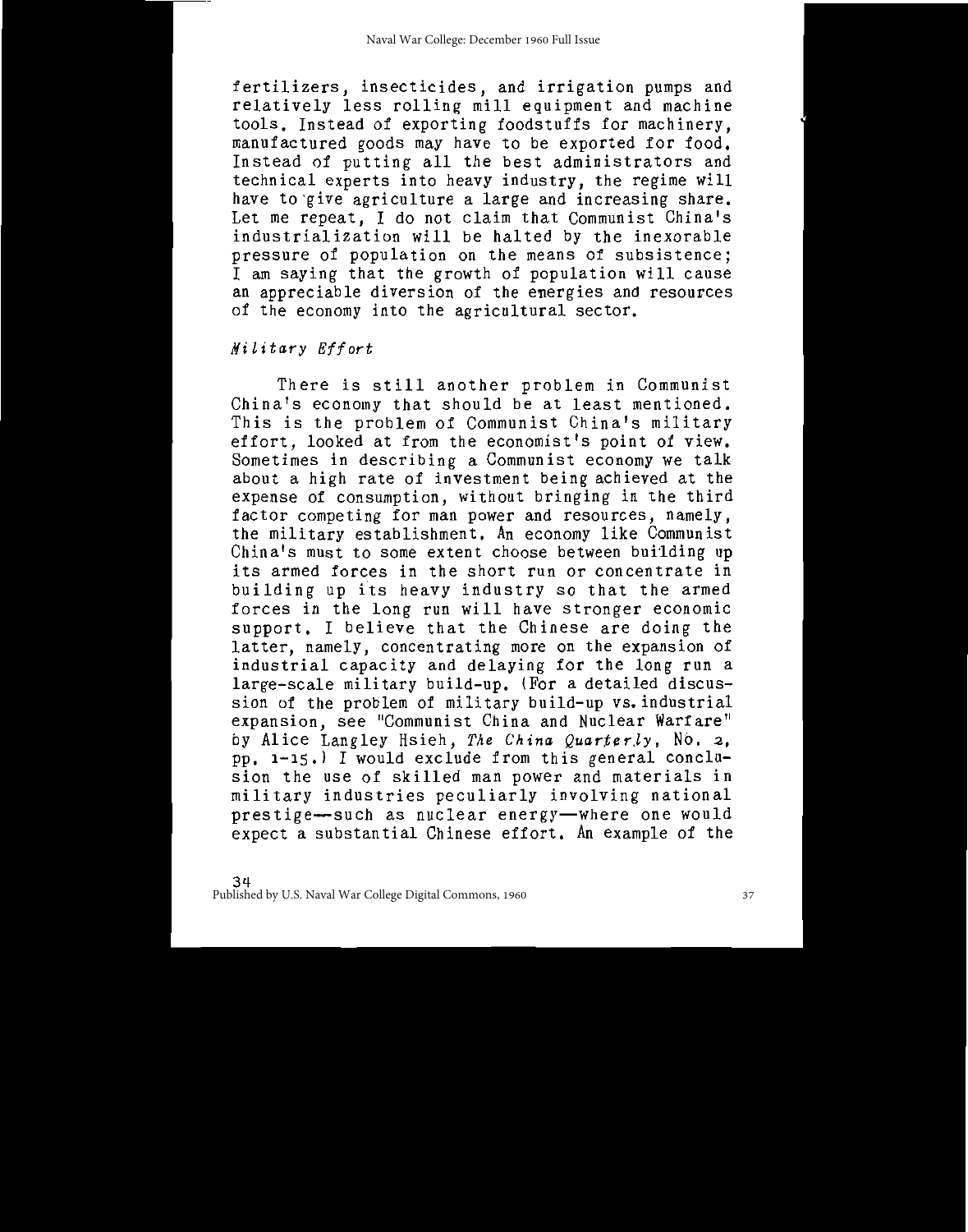priority of economic development goals is the employment of the military forces in the construction of railroads, dams, and bridges and even in the harvesting of crops. The military leaders may grumble about the time lost from training, but the military forces will gain much in the long run.

The Next Decade

Up to this point we've covered the events of the past eleven years and a few of the current economic problems of Communist China. What are the prospects for the next decade? In making my forecast, I'm using the following assumptions:

1. No major war during the decade.

2. Continuation of the Communists' tight monopoly of political power.

3. Continuation of the program of forced-draft industrialization.

4. Average weather in agriculture.

5. An annual rate of growth of population of  $2\frac{1}{2}$  per cent.

6. Continuation of Soviet material and technical assistance-on a pay-as-you-go basis.

Given these assumptions, I predict (1) a continued rapid growth in industrial production, although at a gradually declining rate; (2) a steady mastery of increasingly complex fields of production; (3) a rise in agricultural production that will be barely sufficient to feed the growing population. Specifically, I believe that Communist China's industrial production in 1970 will be roughly three times as great as industrial production in 1960; that agricultural production will be about one-third larger than at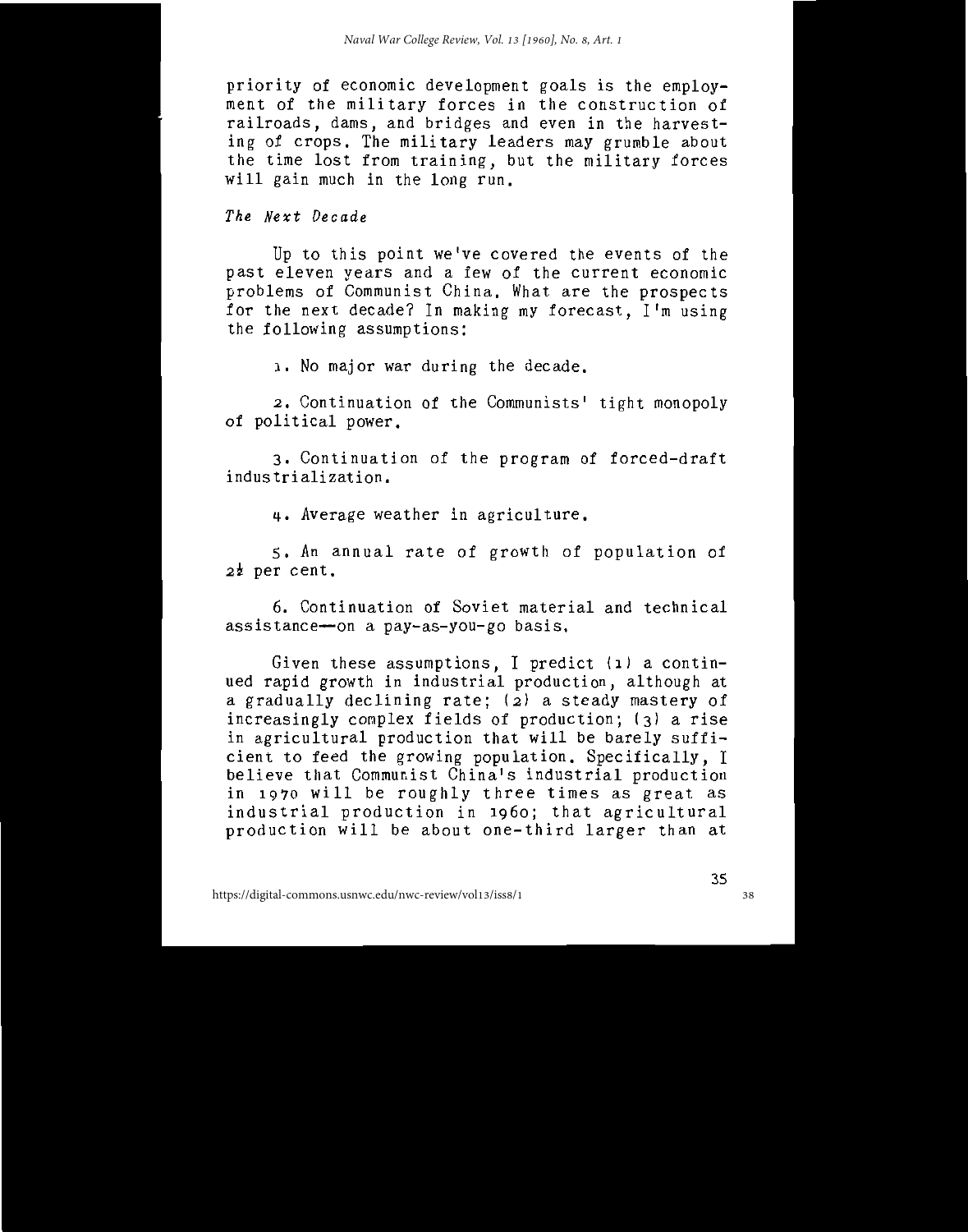present; and that gross national product will be double the GNP of 1960.

Ten years from now Communist China will represent, if the assumptions hold, the third largest agglomeration of crude industrial power in the world. But China will still not be an industrialized nation. If we look, not just at crude aggregate industrial power, but at per capita industrial output, then China will still lag behind Great Britain, Germany, France, and Japan in many important products. China will still suffer by comparison in quality of product and diversity of product mix, and China will still be behind in ability to design and build certain kinds of machinery. China's population will continue to live at extremely low levels of consumption, and there will be a large part of the population whose daily lives are not intimately affected by industrialization to the degree people's lives are affected in, say, Great Britain, Sweden, Canada, or Japan.

One of my assumptions was that Soviet material and technical assistance to Communist China would be continued. The current Sino-Soviet dispute brings that assumption into question. If Soviet assistance were completely withdrawn, the impact on the machine-building, aircraft, and other technologically complex industries would be substantial, and China's growth in these fields would be seriously delayed, at least in the short run. The whole timetable for industrialization would be scrambled, and China would have to undergo a period of confusion and of realignment of programs and resources before industrial growth could be resumed.

#### A Final Note

You have no doubt heard the analogy of the United States and the Soviet Union as two scorpions in a bottle, capable of simultaneously inflicting a lethal sting. Communist China by 1970 will be well on its way to developing into a little scorpion-not as big as the other two, but a true scorpion.

Published by U.S. Naval War College Digital Commons, 1960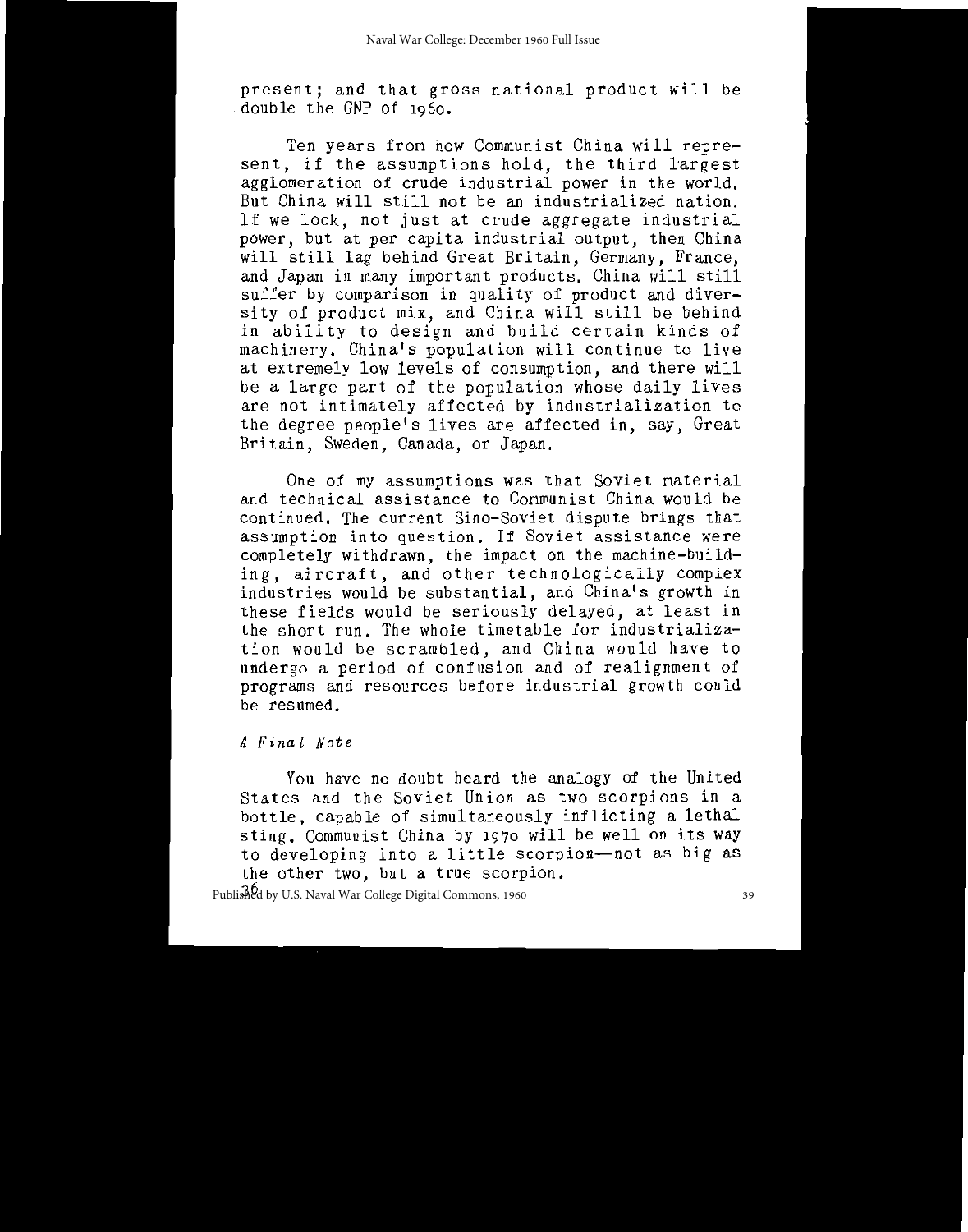#### *Naval War College Review, Vol. 13 [1960], No. 8, Art. 1*

#### PRODUCTION OF MAJOR INOUSTRIAL COMMODITIES AND GRAIN IN COMMUNIST CHINA, 1952-60

#### AND IN INDIA, USSR, AND US, 1959

|                              |                |       |       |       |      |                    |              |       |       |                      |          | <b>1959 PRODUCTION</b> |                     |
|------------------------------|----------------|-------|-------|-------|------|--------------------|--------------|-------|-------|----------------------|----------|------------------------|---------------------|
| <b>COMMOO ITY</b>            | <b>UNIT</b>    | 1952  | 1953  | 1954  | 1955 | 1956               | 1957         | 1958  | 1959  | 1960<br>EST. II      | INDIA    | <b>USSR</b>            | มร                  |
|                              |                |       |       |       |      |                    |              |       |       |                      |          |                        |                     |
| <b>CRUDE STAEL</b>           | MIL MT         | 1.35  | 1.77  | 2.22  | 2.85 | 4.46               | 5.35         | 8.0   | 13.4  | 18.4                 | 2.4      | 59.9                   | 84.8                |
| COAL                         | MIL MT         | 66.49 | 69.68 | 63.66 |      | 98.30 110.36 130.7 |              | 270.2 | 347.8 | 425                  | 47.8     | 506.5                  | 389.6               |
| <b>PETROLEUM</b>             | MIL NT         | 0.44  | 0.62  | 0.79  | 0.97 | 1.16               | 1.46         | 2.26  | 3.70  | 5.2                  | 0.44     | 129.5                  | 352.1               |
| ELECTRIC POWER               | <b>BIL KYM</b> | 7.26  | 9.3   | 11.0  | 12.3 | 16.6               | 19.3         | 27.5  | 41.5  | 58.3                 | 18.2     | 264.0                  | 836.0               |
| MCHN TOOLS                   | 1,000          | 13.7  | 20.5  | 15.9  | 13.7 | 25.9               | 28.3         | 30    | 33    | 38                   | M.A.     | 146.0                  | 33.9                |
| <b>TRUCKS</b>                | 1,000          | ۰     | ۰     | ۰     | ۰    | 1.6                | 7.5          | 15.0  | 19.2  | 29                   | 24.7     | 370.5                  | 1, 137, 1           |
| <b>TRACTORS</b>              | 1.000          | 0     | ٥     | ٥     | ۰    | $\sigma$           | $\mathbf{o}$ | 1     | з     | 10                   | N.A.     | 213.5                  | 304.5               |
| <b>CEMENT</b>                | MIL MT         | 2.9   | 3.9   | 4.6   | 4.5  | 6.4                | 6.7          | 9.3   | 12.3  | 16                   | 6.95     | 38.8                   | 60.4                |
| <b>TIMBER</b>                | MIL CU, M.     | 11.2  | 17.5  | 22.2  | 20.9 | 20.8               | 27.9         | 35.0  | 41.2  | 43                   | 17.0     | 265.0                  | 243.5               |
| PAPER (MCHN MADE)            | MIL MT         | 0.37  | 0.43  | 0.55  | 0.59 | 0.74               | 0.92         | 1,23  | 1.70  | 2.13                 | 0.3      | $2.3^{\circ}$          | $13.5^{\circ}$      |
| CHEM. FERT.                  | 1,000 MT       | 39    | 53    | 71    | 85   | 132                | 159          | 266   | 410   | 580                  | 111.4    | 3,045                  | 7.117               |
| SULFURIC ACID                | 1,000 MT       | 190   | 1260  | 344   | 375  | 517                | 632          | 740   | 1.050 | 1,400                | 280      | 5,100                  | 15,893              |
| COTTON CLOTH                 | BIL LIN. M.    | 4.16  | 5.0   | 5.54  | 4.51 | 5.88               | 5.95         | 5.7   | 7.5   | 7.6                  | 6.1      | 6.2                    | $8.74$ <sup>3</sup> |
| <b>CIGARETTES</b>            | MIL CASES      | 2.7   | 3.6   | 3.7   | 3.6  | 3.9 <sup>°</sup>   | 4.5          | 4.8   | 5.5   | 6.0                  | 0.63     | 5.1                    | 9.6                 |
| <b>SALT</b>                  | MIL MT         | 4.9   | 3.6   | 4.9   | 7.5  | 4.2                | 8.3          | 10,4  | 11.0  | 14.0                 | 4.2      | 6.1                    | 22.8                |
| GRAIN, INCL<br><b>TUBERS</b> | NIL MT         | 168   | 1169  | 160   | 175  | 182                | 185          | 212   | 190   | 190-200 <sup>6</sup> | $75.1^7$ | 100.0'                 | 168.8'              |

,<br>NACHINE TOOLS WHICH APPROXIMATE INTERNATIONALLT ACCEPTED CLASSIFICATIONS FOR METALCUTTING MACHINE TOOLS, HOWEVER, A SIMPLE COUNT OF MACHINE TOOLS PRODUCED GREATLY OVERSTATES THE CHINESE COMMUNIST POSITION WITH RESPECT TO THE U.S., BECAUSE OF THE LOWER AVERAGE OF COMPLEXITY OF CHINESE MACHINE TODLS.

37

.<br>CHEMICAL NUTRIENT EOUIVALENTS BASED ON AMOUNTS OF NITROGEN, PHOSPHORIC ANHYDRIDE, AND POTASSIUM OXIDE.

 $3^{1958}$ 

EXCLUDES PAPER BOARD.

SINCLUDES MIXED FABRICS: PREDOMINANTLT OF COTTOM.

.<br>CURRENT DIFFICULTIES IM CHINESE AGRICULTURE SUGGEST THAT THE FINAL FIGURE WILL LIE CLOSE TO THE BOTTOM OF THE RANGE. TEXCLUDES TUBERS.

26 SEPTEMBER 1960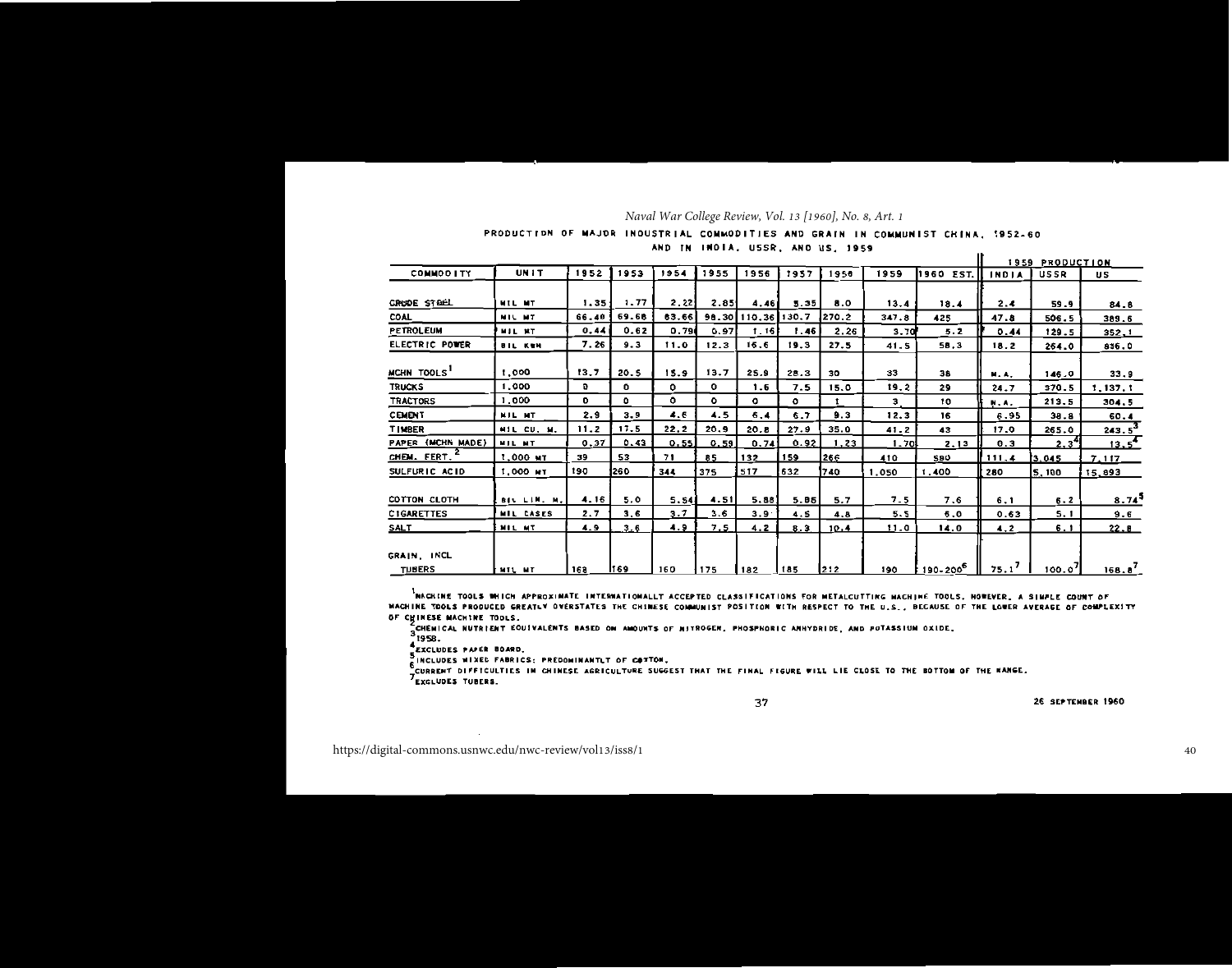Naval War College: December 1960 Full Issue

# BIOGRAPHIC SKETCH

# Dr. Arthur G. Ashbrook, Jr.

Present Position: Central Intelligence Agency, Washington, D.C.

Schools:

Haverford College, 1941, B.S. in Economics. M.I.T.,  $1941-42$ ,  $1946-47$ , Ph.D. in Economics.

Career Highlights:

- 1947-51 Assistant Professor of Economics, Duke University.
- 1951-53 Economist, Office of Price Stabilization, Charlotte, N.C.
- 1953-54 Assistant Professor of Economics, Carnegie Institute of Technology.
- Central Intelligence Agency. 1954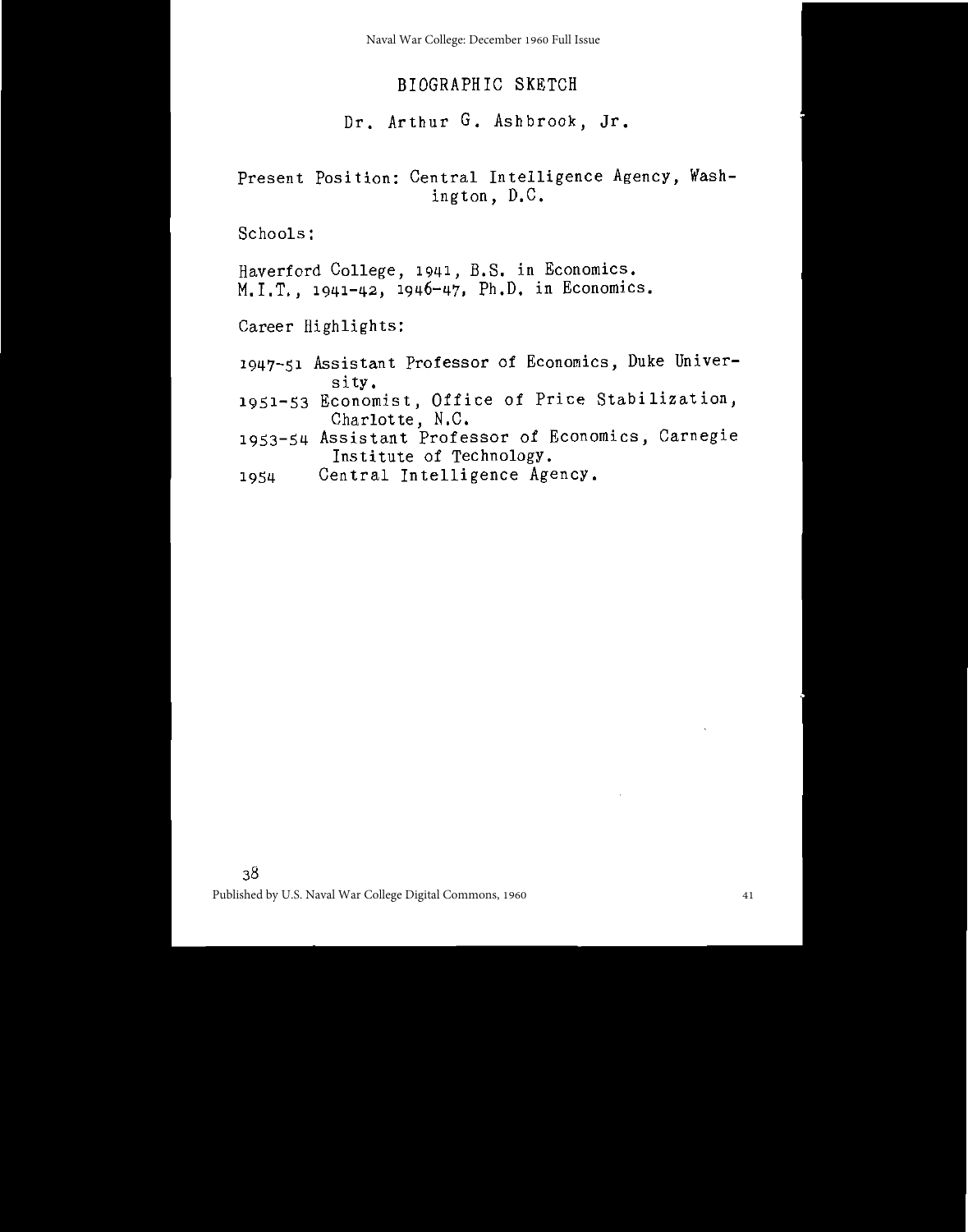# RECOMMENDED READING

The evaluation of books listed below include those recommended to resident students of the Naval War College. Officers in the fleet and elsewhere may find them of interest.

The inclusion of a book or article in this list does not necessarily constitute an endorsement by the Naval War College of the facts, opinions or concepts contained therein. They are indicated only on the basis of interesting, timely, and possibly useful reading matter.

Many of these publications may be found in ship and station libraries. Certain of the books on the list which are not available from these sources may be available from one of the Navy's Auxiliary Library Service Collections. These collections of books are obtainable on loan. Requests from individual officers to borrow books from an Auxiliary Library Service Collection should be addressed to the nearest of the following special loan collections:

| Chief of Naval Personnel,   | Commandant ELEVENTH Naval   |  |  |  |  |  |  |
|-----------------------------|-----------------------------|--|--|--|--|--|--|
| (G14)                       | District (Code 154)         |  |  |  |  |  |  |
| Department of the Navy      | 937 North Harbor Drive      |  |  |  |  |  |  |
| Washington 25, D.C.         | San Diego, California       |  |  |  |  |  |  |
| Commandant FOURTEENTH Naval | Commander Naval Forces.     |  |  |  |  |  |  |
| District (Code 141)         | Marianas                    |  |  |  |  |  |  |
| Navy No. 128                | Nimitz Hill Library, Box 17 |  |  |  |  |  |  |
| Fleet Post Office           | Fleet Post Office           |  |  |  |  |  |  |
| San Francisco, California   | San Francisco, California   |  |  |  |  |  |  |

U.S. Naval Station Library Attn: Auxiliary Service Collection Building C-9 U.S. Naval Base Norfolk, Virginia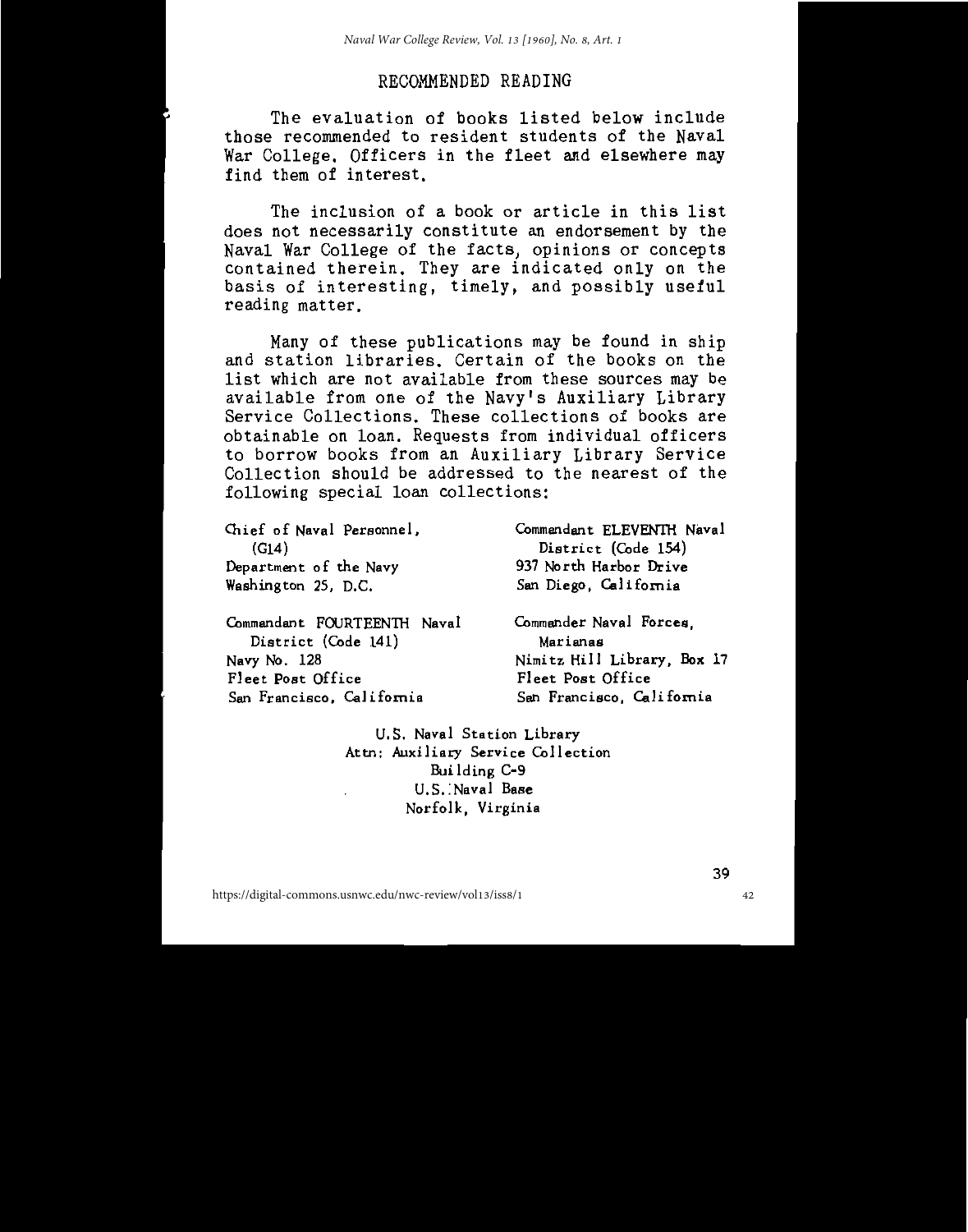## **BOOKS**

# Morris, I.I. Nationalism and the Right Wing in Japan. New York: Oxford University Press, 1960, 476 p.

Nationalism and the Right Wing in Japan is a complete and well-documented study of post-World War II nationalism and the development of right-wing groups in Japan during the 1945-57 time span. An introductory essay by Professor Maruyama Masao, an eminent political scientist of Tokyo University, furnishes a concise survey of the traditional role of the right wing in Japanese politics. This essay. coupled with the historical and sociological background material introduced throughout the book, provides a bridge between the prewar development of rightist movements and present trends in Japan. Throughout the study Dr. Morris cautions that the dangers presented to the democratic cause by the extreme left may at times lead us to concentrate our concern exclusively on Communist movements, and thus to underrate the potential threat that may come from the opposite extreme. This book is recommended to students of Far Eastern affairs and is an important addition to the field of political science.

Brogan, Denis W. America in the Modern World. New Brunswick, N.J.: Rutgers University Press, 1960. 117 p.

America in the Modern World is derived from a group of lectures presented in 1959 by the author, a British professor at the University of Cambridge. D.W. Brogan terms himself, appropriately, a sympathetic foreigner. He begins by developing the historical reasons why the Americans find themselves in a world that regards them with envy and hostility as well as with admiration. He reminds us that it is fallacious to assume that the American system of democratic government is exportable; that the challenge to American democracy is to provide the leadership to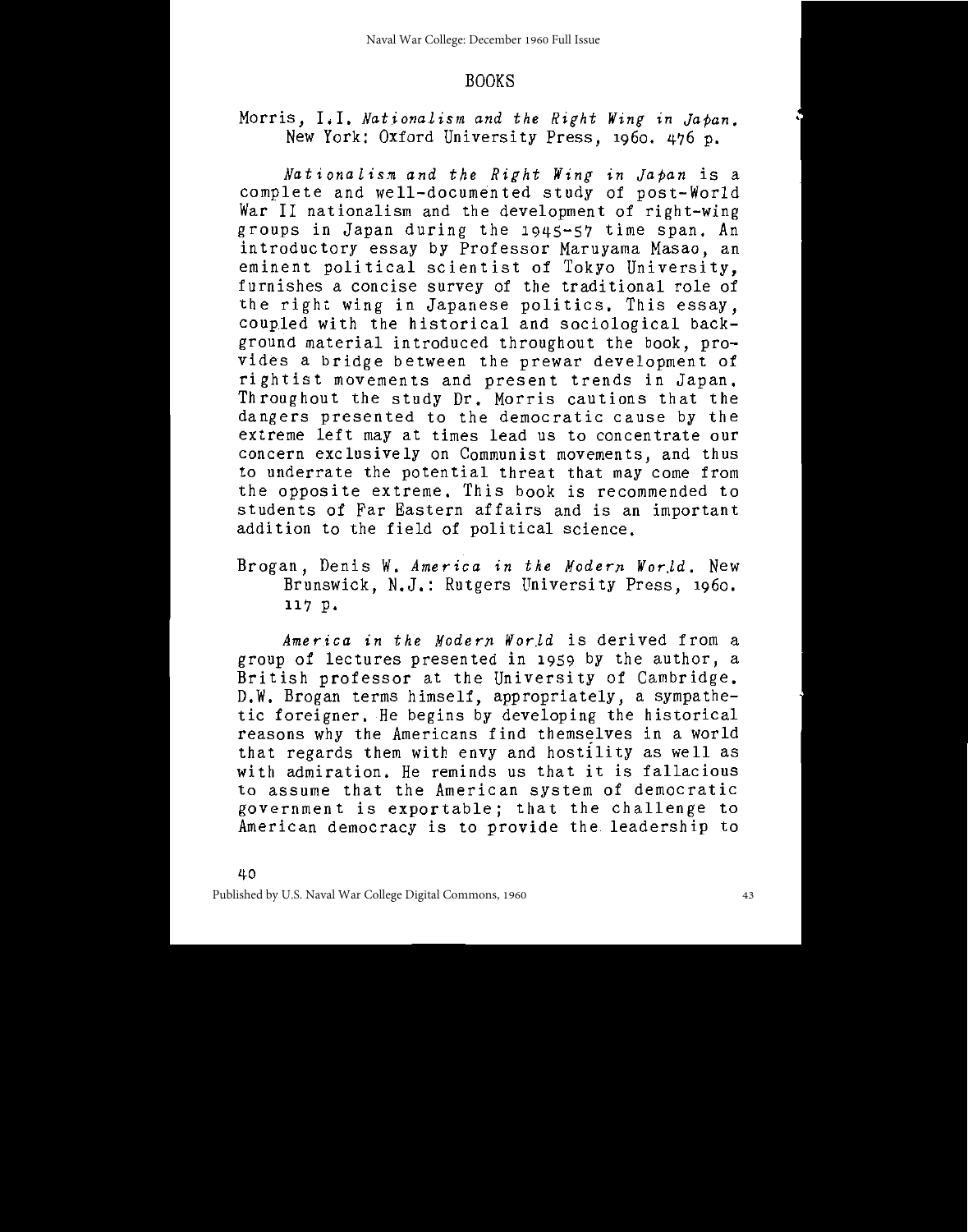steer the rest of the world to freedom and well-being without requiring the adoption of American systems. Professor Brogan performs a valuable service by presenting Americans with an interesting and learned evaluation of their society as viewed by a friendly non-American, and by showing us how, in his opinion, the Free World can benefit through certain changes in that society.

Kingston-McCloughry, Edgar J. Defense: Policy and Strategy. New York: Praeger, 1960. 272 p.

Air Vice Marshal Kingston-McCloughry discusses British defense policy and strategy within the framework of the Western coalition. This coalition is united by a common purpose. Kingston-McCloughry starts with the generally accepted premise that total war must lead to total destruction and that total peace can be realized only through total surrender. His solution for this basic dilemma is a strategy of graduated deterrence, even though deterrence cannot be absolute, particularly in peripheral areas. Because of conflicts of national interests, members of the Western coalition have different strategic priorities. The author believes that large land or naval forces for local wars should have the highest priority in the United Kingdom, in view of world-wide Commonwealth commitments. He considers deterrent forces to be the primary obligation of the United States. The detailed discussions of the top echelons of the British defense establishment are probably the most valuable parts of the book from the standpoint of the American reader.

Chen, Theodore H.E. Thought Reform of the Chinese Intellectuals. London: Oxford University Press, 1960. 247 p.

Mr. Theodore Chen, the author of this interesting and well-documented study, is a professor of Asiatic<br>Studies at the University of Southern California. Basing his discussions and analyses on confessions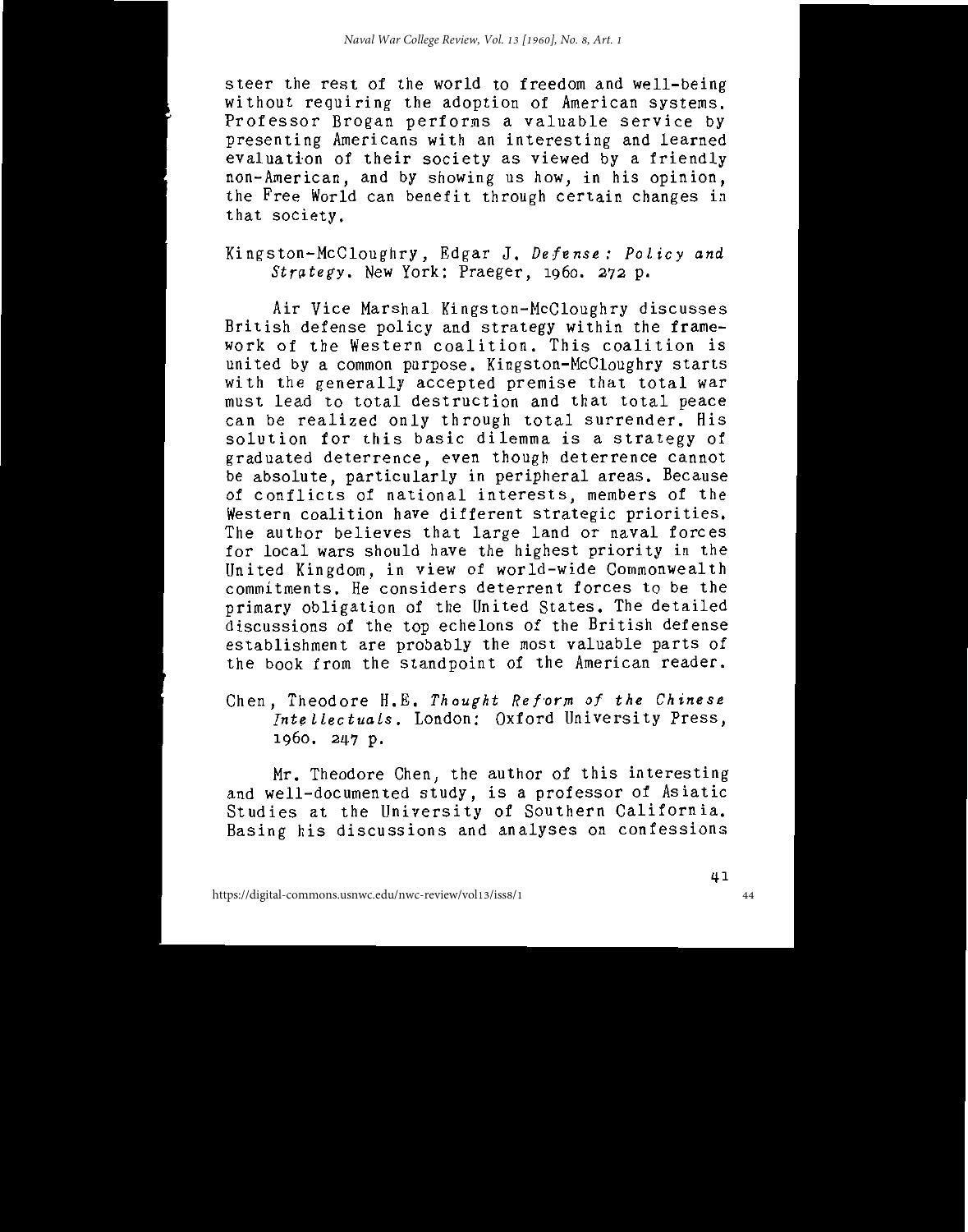contained in Communist newspapers and on statements by Red leaders. Professor Chen explains how thought reform early became a major policy of the Peking<br>regime, why it will continue to be important in the years ahead, and its anti-American, pro-Soviet Union orientation.

Campbell, Robert W. Soviet Economic Power: Its Organization, Growth and Challenge. Boston: Houghton Mifflin, 1960, 209.

There is a growing view that the basic difference in the Soviet and the Free World lies in their economic institutions. The Russians hold as an article of faith that their economic system represents the wave of the future and will in time everywhere replace the outmoded, historically doomed, capitalist system. The author puts together an image of Soviet economic performance which is the result of extensive research carried on in the United States and elsewhere during the past decade. Many of the inconsistencies in the picture of Soviet economy reflected in American opinion are clarified. In treating his subject, the author requires no previous knowledge of the Soviet system and no formal training in economics; the subject is dealt with in a nontechnical manner throughout.

Wolf, Charles, Jr. Foreign Aid: Theory and Practice in Southern Asia. Princeton: Princeton University Press, 1960, 442 p.

The objective of this book is to examine the role of U.S. economic and military aid in Southern and Southeastern Asia since its inception in 1948. The author is particularly concerned with the problem of determining the proper bases for the allocation of foreign aid within a given region between the various countries in the region, and within a specific country to the various competing needs: military, technical, economic and commodity assistance.